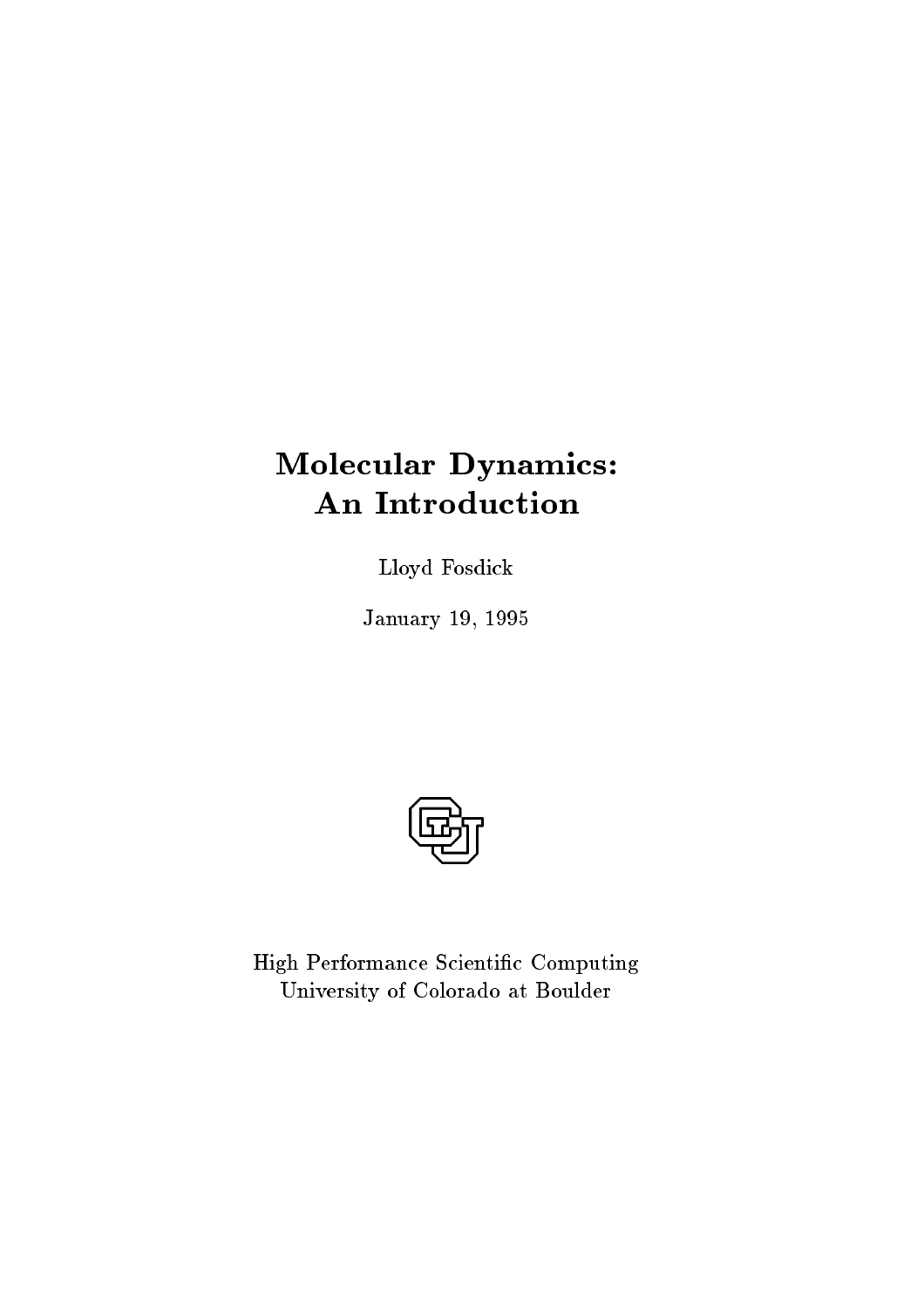Copyright C1995 by the HPSC Group of the University of Colorado

The following are members of the HPSC Group of the Department of Computer Science at the University of Colorado at Boulder:

> Lloyd D. Fosdick Elizabeth R. Jessup Carolyn J. C. Schauble Gitta O. Domik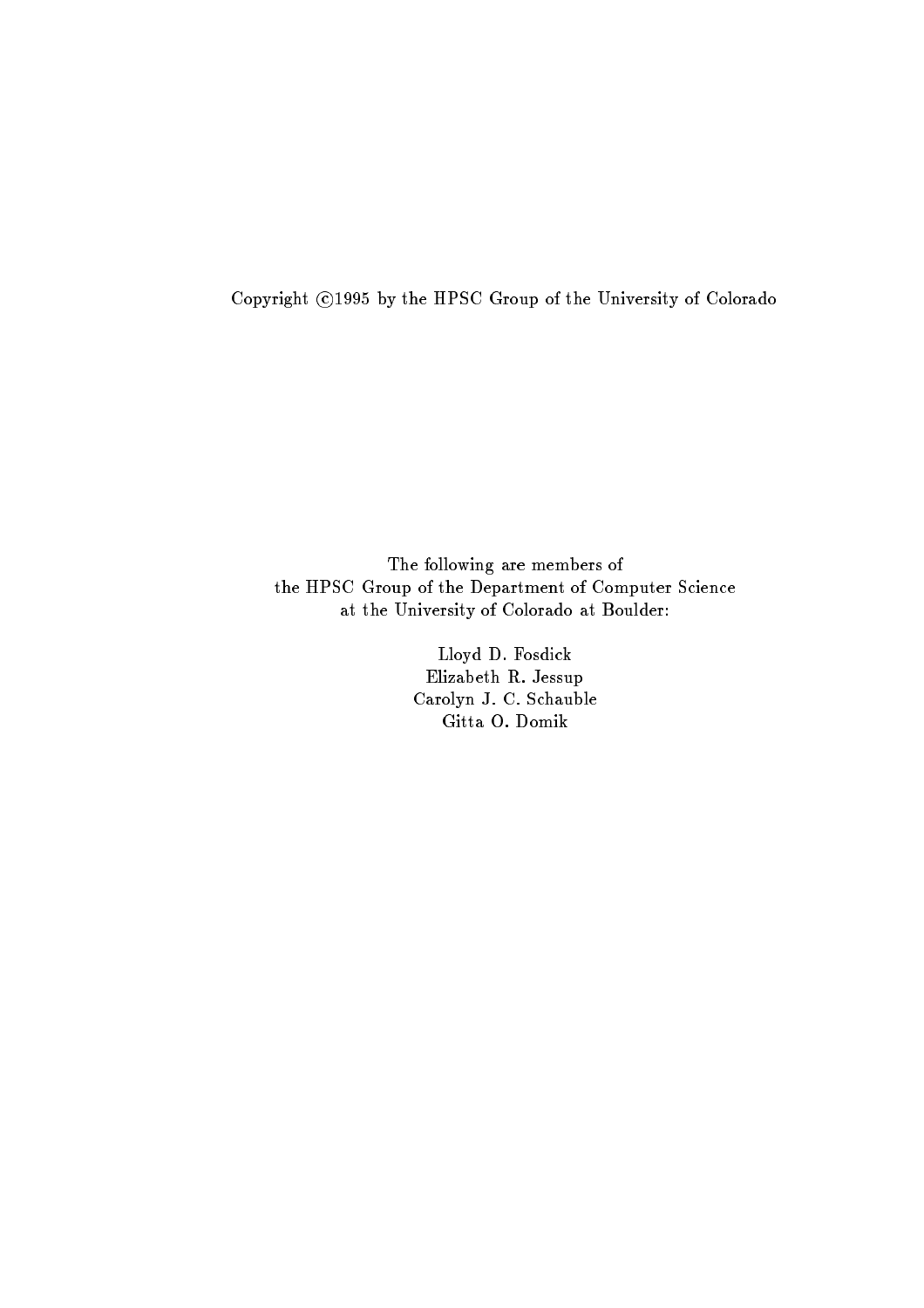| Molecular Dynamics |  |
|--------------------|--|
|                    |  |

| <b>Contents</b> |  |
|-----------------|--|
|-----------------|--|

| $\mathbf{1}$ |     | Introduction                                                   |                         |
|--------------|-----|----------------------------------------------------------------|-------------------------|
| $\bf{2}$     |     | Models                                                         | $\overline{\mathbf{4}}$ |
|              | 2.1 |                                                                | $-6$                    |
|              | 2.2 |                                                                | <sup>12</sup>           |
|              | 2.3 |                                                                | 15                      |
|              |     | 2.4 Units and the connection with real systems                 | 16                      |
| 3            |     | <b>Equations of motion</b>                                     | 16                      |
|              | 3.1 |                                                                | <sup>17</sup>           |
|              | 3.2 |                                                                | 20                      |
| 4            |     | Numerical solution of the equations of motion.                 | 23                      |
|              | 4.1 |                                                                | 25                      |
|              | 4.2 |                                                                | 27                      |
|              |     |                                                                |                         |
|              |     | One-dimensional system 32<br>431                               |                         |
|              |     |                                                                | 34                      |
| 5.           |     | <b>Exact solution of the equations of motion for HL model.</b> | 40                      |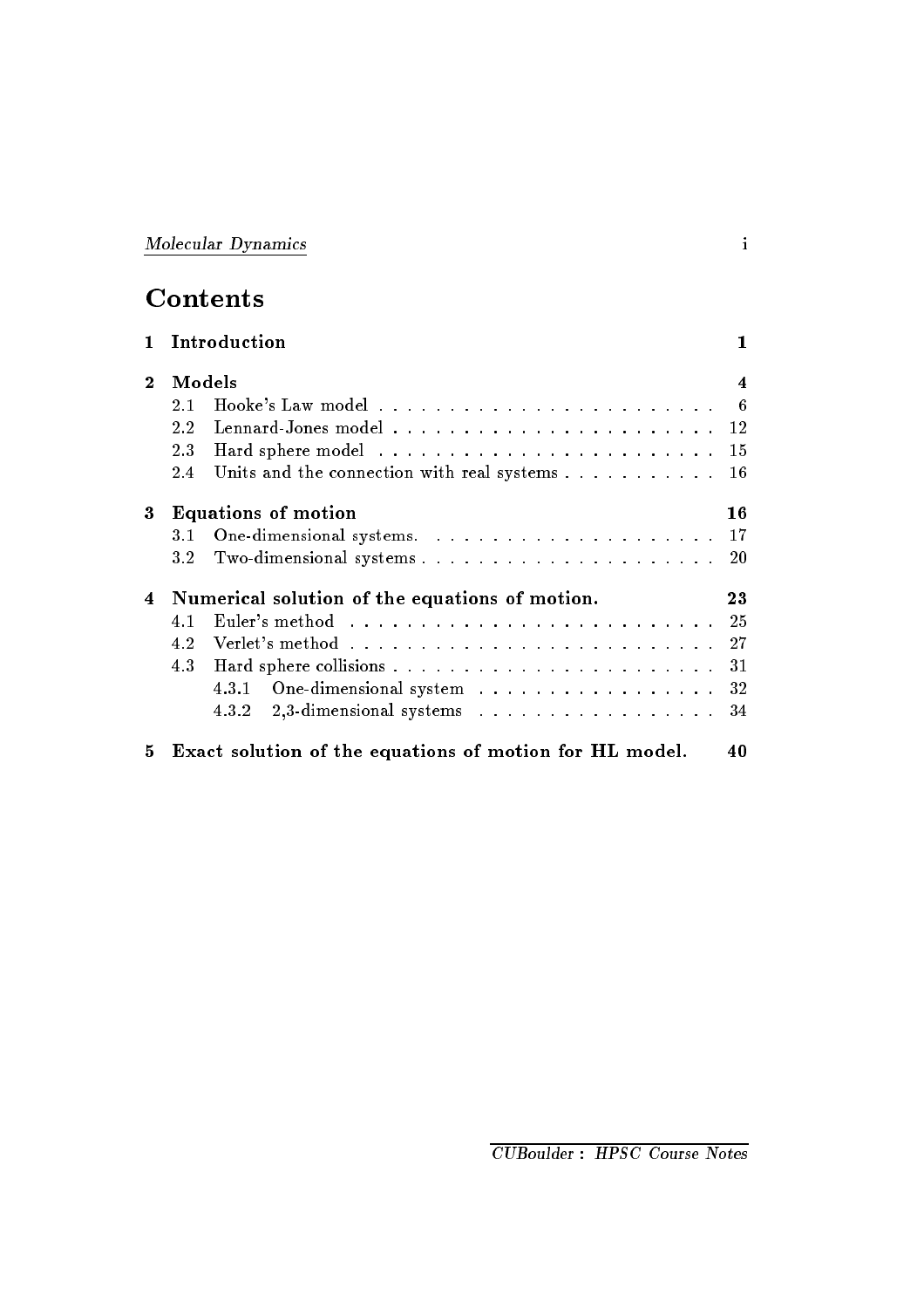# Trademark Notice

- Cray X-MP is a trademark of Cray Research, Inc.
- IBM is a trademark of IBM.
- MATLAB is a trademark of The MathWorks, Inc.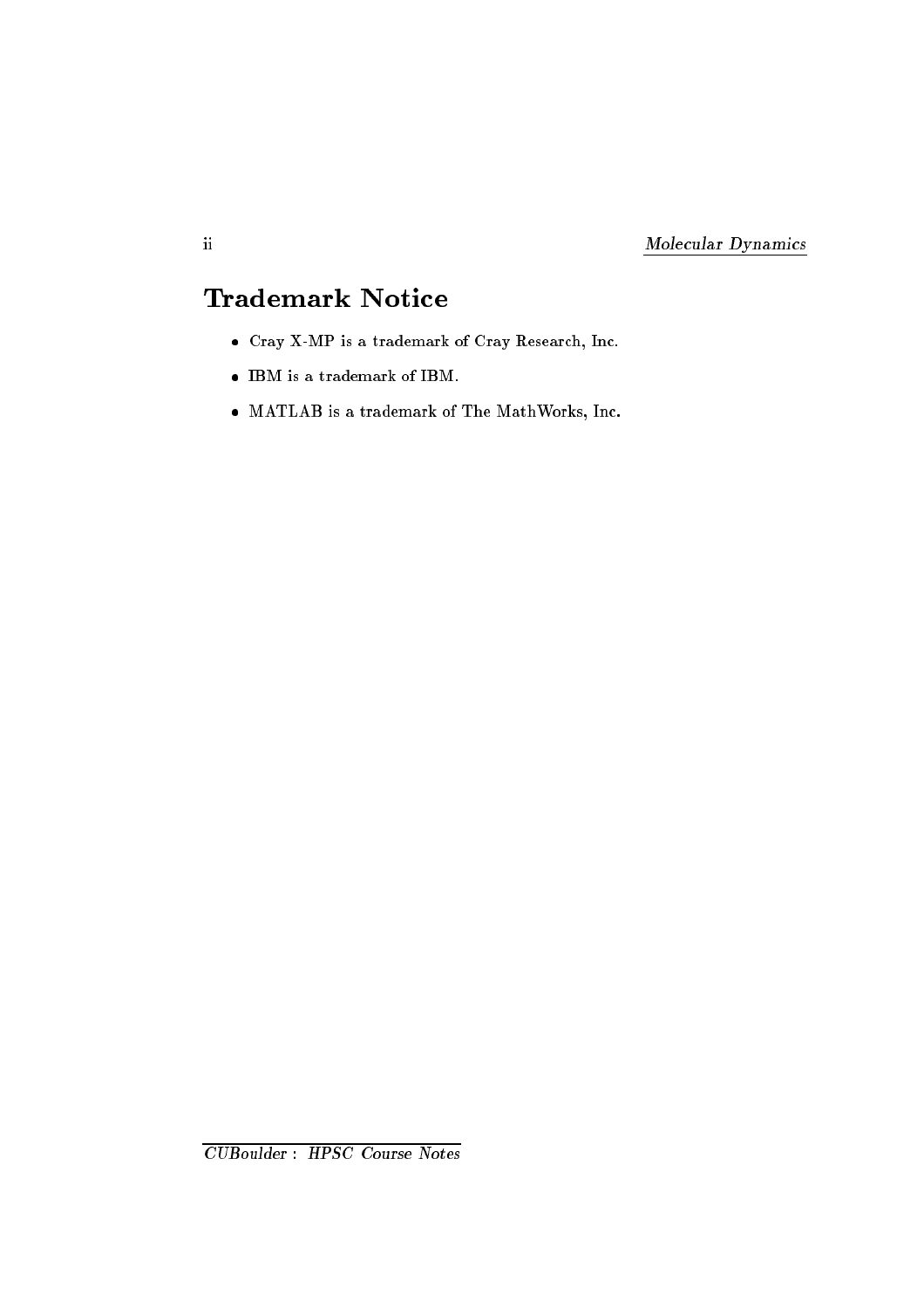# Molecular Dynamics: A Introduction  $*$

\_\_\_\_\_\_\_\_\_\_\_\_\_\_\_\_\_

January 19, <sup>1995</sup>

#### $\mathbf 1$ <sup>1</sup> Introduction

Molecular dynamics is concerned with simulating the motion of molecules to gain a deeper understanding of chemical reactions, fluid flow, phase transitions, droplet formation, and other physical phenomena that derive from molecular interactions. These studies include not only the motion of many molecules as in a fluid, but also the motion of a single large molecule consisting of hundreds or thousands of atoms, as in a protein. Much of this work uses simple classical Newtonian mechanics. This tutorial is concerned only with these classical systems and uses mathematical concepts that should be familiar to most upper division undergraduates in a physical science or engineering curriculum.

Computers are a critically important tool for these studies because there simply is no other way to trace the motion of a large number of interacting particles. The earliest of these computations were done in the 1950s by Berni Alder and Tom Wainwright at Lawrence Livermore National Laboratory. They studied the distribution of molecules in a liquid, using a model in which

This work has been supported by the National Science Foundation under an Educational Infrastructure grant, CDA-9017953. It has been produced by the HPSC Group, Department of Computer Science, University of Colorado, Boulder, CO 80309. Please direct comments or queries to Elizabeth Jessup at this address or e-mail jessup@cs.colorado.edu.

Copyright C1994 by the HPSC Group of the University of Colorado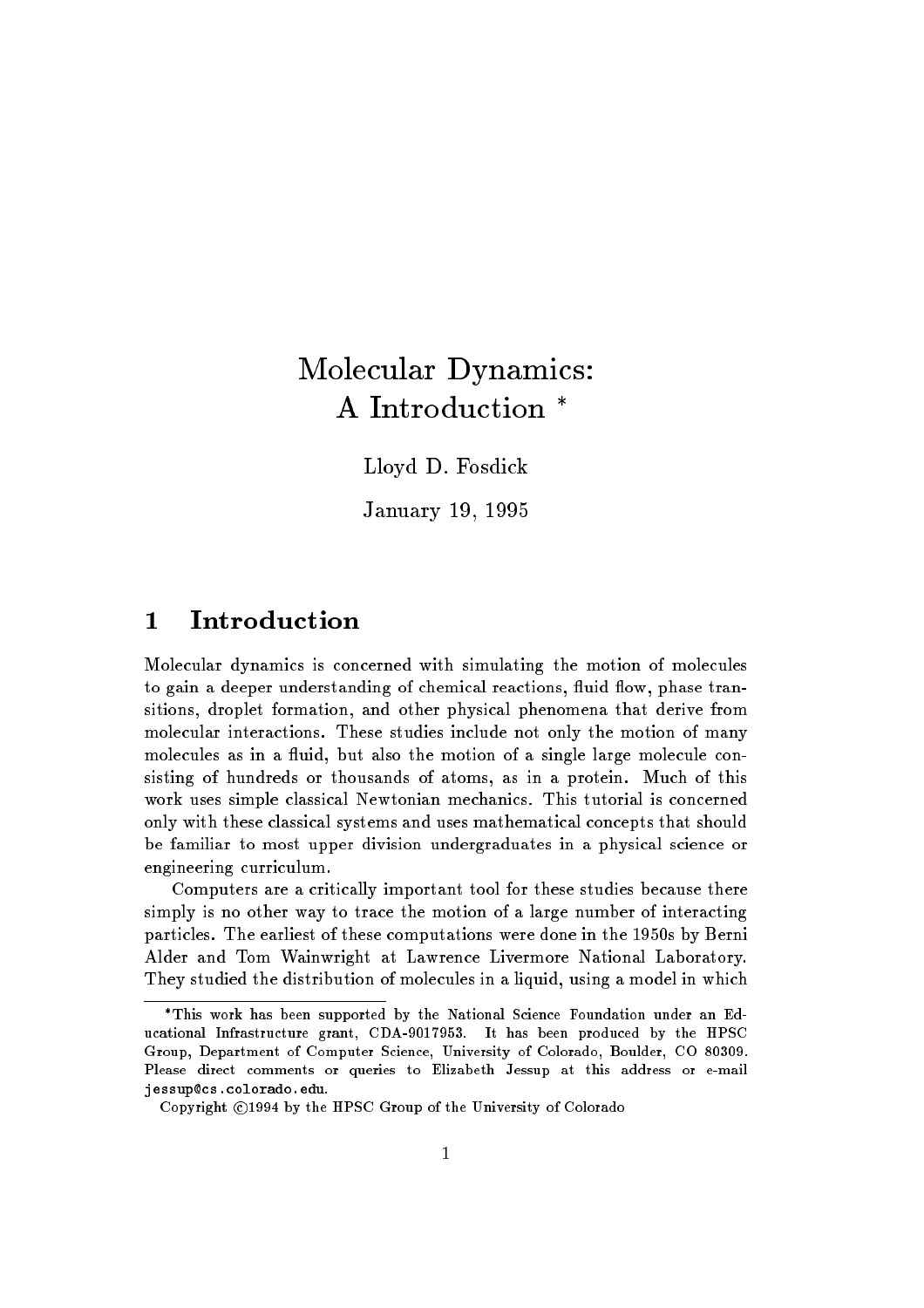the molecules are represented as hard spheres which interact like billiard balls [Alder & Wainright 59, Alder & Wainright 60]. Using the fastest computer at that time, an IBM 704, they were able to simulate the motions of 32 and 108 molecules in computations requiring 10 to 30 hours. Now it is possible to perform hard sphere computations on systems of over a million particles. A hard sphere model, with millions of molecules, has been used at NASA Ames Research Center by Leonardo Dagum to simulate hypersonic flow conditions encountered by ight vehicles at high altitudes [Dagum 88]. Computations using a more realistic molecular model known as *Lennard-Jones* have been performed at IBM Kingston by Lawrence Hannon, George Lie, and Enrico Climenti to study the flow of fluids [Hannon et al. 86]. In these computations the fiuld was represented by  $\sim$  10<sup>-</sup> interacting molecules. Even though this is miniscule compared with the number of molecules in a gram of water, the behavior of the flow was like that in a real fluid.

Another class of molecular dynamics computations is concerned with the internal motion of molecules especially proteins and nucleic acids, vital components of biological systems. The goal is to gain a better understanding of the function of these molecules in biochemical reactions. Interestingly, it has been found that quantum effects do not have much influence on the overall dynamics of proteins except at low temperatures. Thus classical mechanics is sufficient to model the motions, but still the computational power required for following the motion of a large molecule is enormous. For example, simulating the motion of a 1,500-atom molecule, a small protein, for a time interval of  $10^{-10}$  seconds is a six hour computation on a Cray X-MP.

Martin Karplus and Andrew McCammon, in an interesting article \The Molecular Dynamics of Proteins" [Karplus & McCammon 86], describe a discovery concerning the molecule myoglobin that could only have been made through molecular dynamics. The interest in myoglobin comes about because it stores oxygen in biological systems. Whales, for example, are able to stay under water for long periods of time because of a large amount of myoglobin in their bodies. It was known that the oxygen molecule binds to a particular site in the myoglobin molecule but it was not understood how the binding could take place. X-ray crystallography work shows that large protein molecules tend to be folded up into compact three-dimensional structures, and in the case of myoglobin the oxygen sites were known to lie in the interior of such a structure. There did not seem to be any way that an oxygen atom could penetrate the structure to reach the binding site. Molec-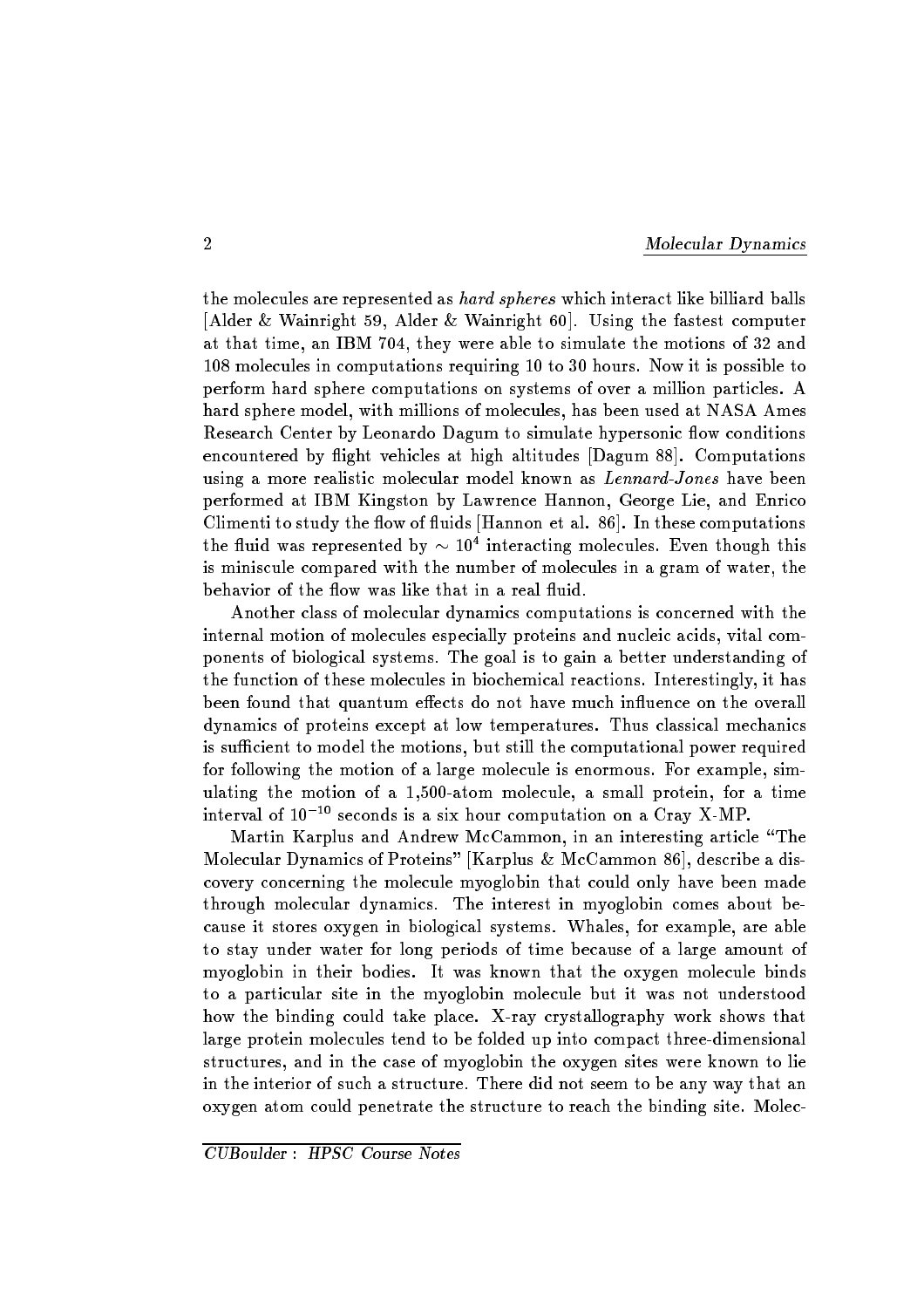ular dynamics provided the answer to this puzzle. The picture of a molecule provided by X-ray crystallography shows the average positions of the atoms in the molecule. In fact these atoms are in continuous motion, vibrating about positions of equilibrium. Molecular dynamics simulation of the internal motion of the molecule showed that a path to the site, wide enough for an oxygen atom, could open up for a short period of time.

Scientific visualization is particularly important for understanding the results of a molecular dynamics simulation. The millions of numbers representing a history of the positions and velocities of the particles is not a very revealing picture of the motion. How is one to recognize the formation of a vortex in this mass of data, or the nature of the bending and stretching of a large molecule? How is one to gain new insights? Pictures and animations enable the scientist to literally see the formation of vortices, to view protein bending, and thus to gain new insights into the details of these phenomena.

Computations that involve following the motion of a large number of interacting particles, whether the particles are atoms in a molecule, or molecules of a 
uid or solid, or even particles in the discrete model of a vibrating string or membrane are similar in the following respect. They involve a long series of time steps, at each of which Newton's laws are used to determine the new positions and velocities from the old positions and velocities and the forces. The computations are quite simple but there are many of them. To achieve accuracy, the time steps must be quite small, and therefore many are required to simulate a significantly long *real* time interval. In computational chemistry the time step is typically about a femtosecond  $(10^{-15}$  seconds), and the total computation may represent  $\sim 10^{-10}$  seconds which could cost about 100 hours of computer time. The amount of computation at each step can be quite extensive. In a system consisting of n particles the force computations at each step may involve  $O(n^2)$  operations. Thus it is easy to see that these computations can consume a large number of machine cycles. In addition, animation of the motion of the system can make large demands on memory.

The ob jective of this tutorial is to help you gain some understanding of the nature of these computations. We use the term particle to refer to the interacting objects: atoms or molecules. We concentrate on three different models: Hooke's law, Lennard-Jones, and hard sphere. In the Hooke's law model the force acts as if the particles were connected to their neighbors by springs. Lennard-Jones is a model with forces that are strongly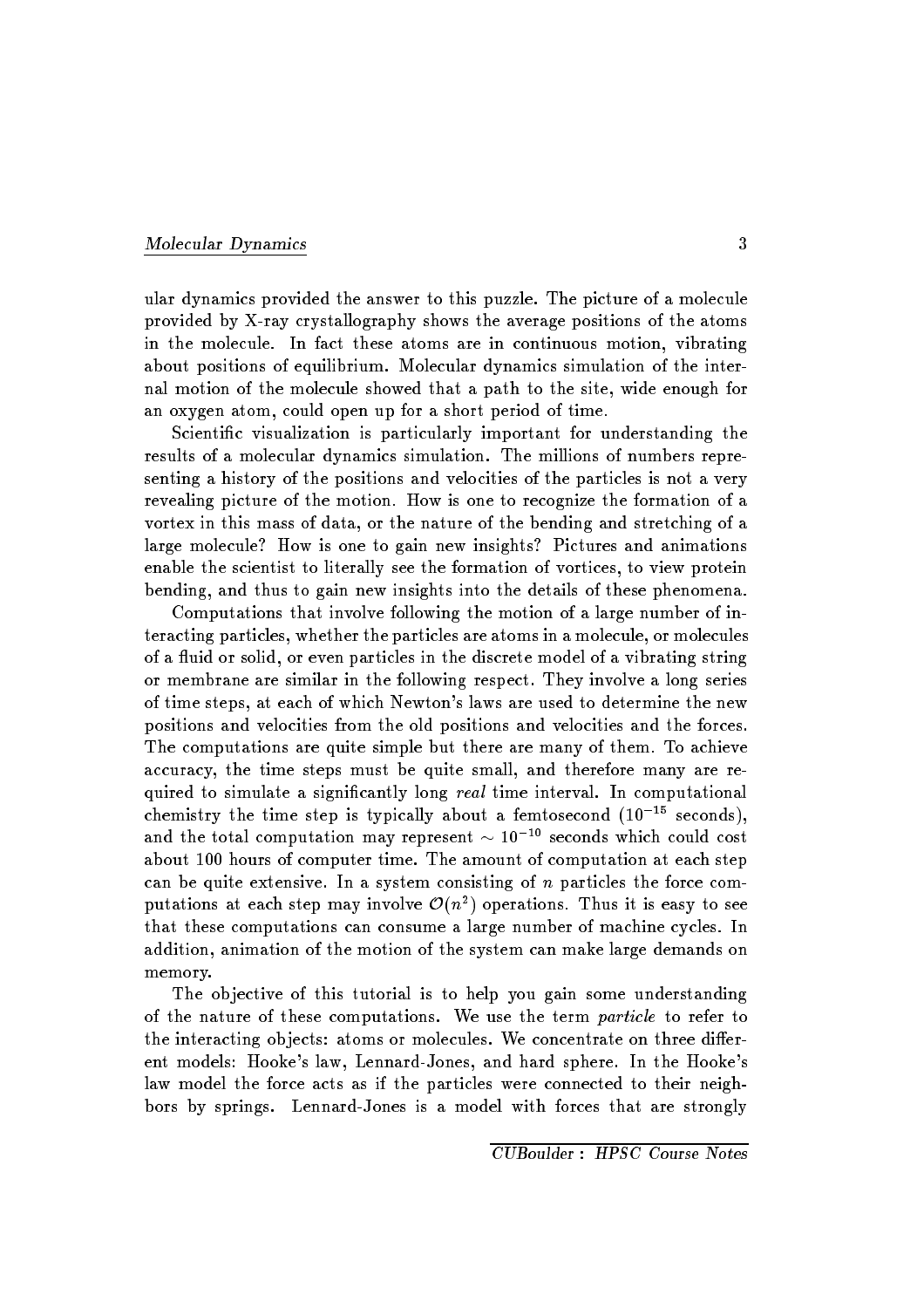repulsive at very short interparticle distances, attractive at larger distances, and extremely weak attractive at very large distances. In the hard sphere model, already mentioned, the particles interact as if they were billiard balls  $-$  they bounce off each other when they are a certain distance apart, otherwise they do not interact. Normally the Lennard-Jones model is used for 3-dimensional systems, but it is instructive to use it also for 1-dimensional and 2-dimensional systems.

After describing these models we discuss the equations of motion for each model, and then we consider numerical methods for solving these equations. Solving the equations of motion for the Hooke's Law model and the Lennard Jones model is intrinsically different from solving them for the hard sphere model. Solving the equations of motion for the hard sphere model requires solving some simple problems in geometry; in particular, we must determine when and where two spheres moving at constant velocity will collide. In one dimension this is extremely simple, but in two and three dimensions you need to draw on a knowledge of vector analysis. With Hooke's Law and Lennard Jones models we must solve a system of differential equations. For this we use two numerical methods: Euler's method and Verlet's method. We use Euler's method because it is the simplest of any method we could reasonably use and thus it provides the easiest introduction to some of the basic ideas of numerically solving the equations of motion. Verlet's method is only slightly more complex but more accurate. It is the simplest of the numerical methods used in serious molecular dynamics computations.

Finally, we consider the exact solution of the equations of motion for the Hooke's Law model. This is the only model of the three considered here that admits an exact solution. Exact solutions are important for us because they provide a means for testing the accuracy of our numerical methods. An understanding of this part of the tutorial requires some elementary knowledge of matrix eigenvalues and eigenvectors.

Models of particle systems are characterized by the nature of the interactions between the particles. Generally it is assumed that the forces between the particles are conservative, two-body forces; that is, energy is conserved and the total force acting on a particle due to the other particles is the sum of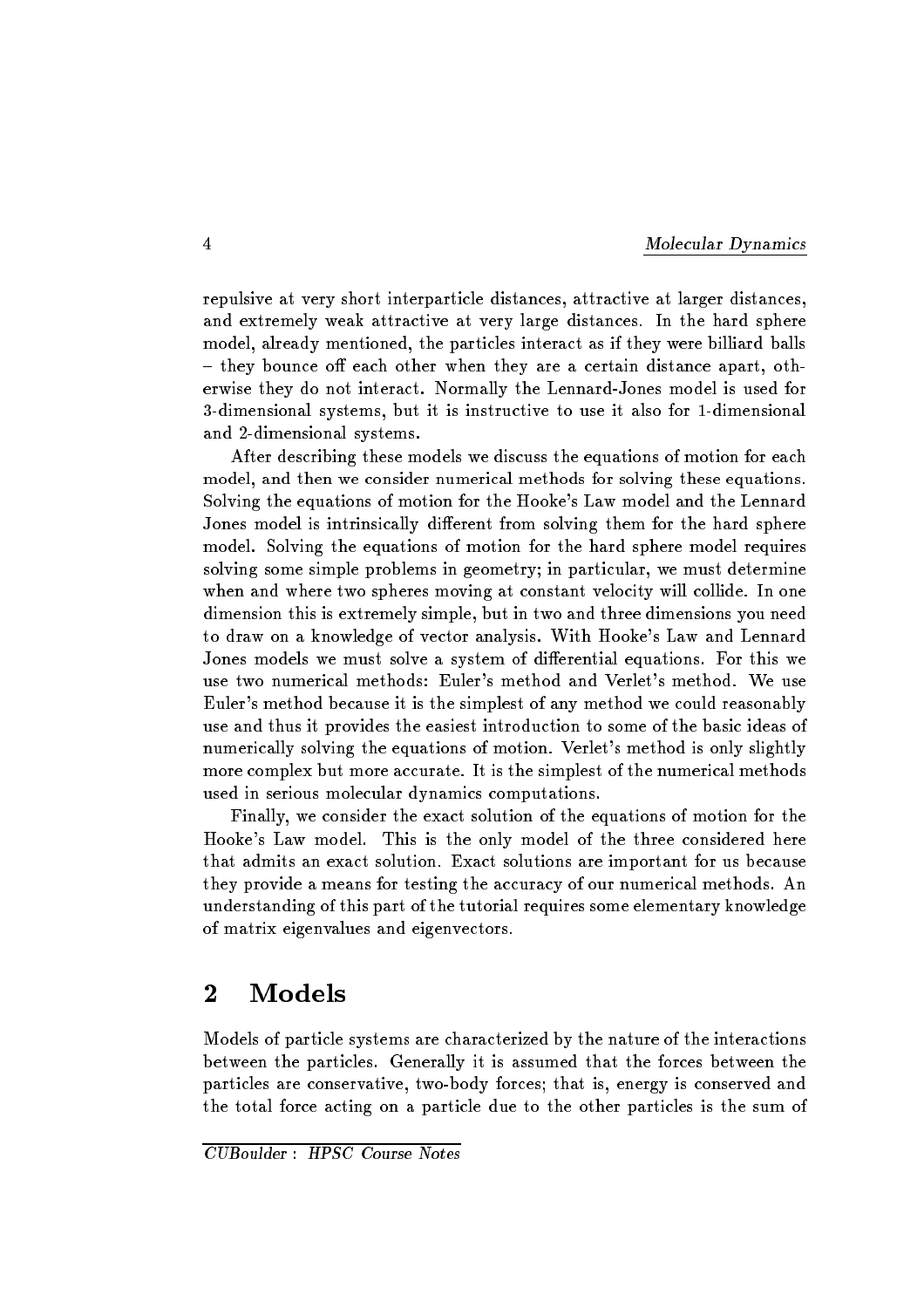the forces between pairs of particles. Thus the force acting on particle  $i$  is given by an expression of the form

$$
f_i = \sum_{\substack{j=1 \ j \neq i}}^n f_{i,j},\tag{1}
$$

where  $f_i$  is the total force on particle i due to the other particles,  $f_{i,j}$  is the force on particle  $i$  due to particle  $j$ , and  $n$  is the number of particles in the system. Force is a vector quantity, so the sum in equation (1) is a vector sum. The order of the indices is important: the first index identifies the particle acted on, the second index identifies the particle causing the action. Newton's third law tells us that

$$
f_{i,j}+f_{j,i}=0.\t\t(2)
$$

There is an important relation between potential energy and force in a conservative system. If r is the position of a particle,  $f(r)$  the force acting on it, and  $\phi(r)$  its potential energy, then

$$
f(r) = -\nabla \phi(r). \tag{3}
$$

<sup>3</sup>

Thus we can describe a model in terms of the force or the potential energy. For example, if

$$
\phi(r) = ||r||^2, \quad \text{where } r = \left[ \begin{array}{c} x \\ y \\ z \end{array} \right], \tag{4}
$$

<sup>2</sup>

then the three components of the force are

$$
f_x = -\frac{\partial \phi}{\partial x} = -2x,
$$
  
\n
$$
f_y = -\frac{\partial \phi}{\partial y} = -2y,
$$
  
\n
$$
f_z = -\frac{\partial \phi}{\partial z} = -2z.
$$
\n(5)

Since potential energy is a scalar quantity it is often more convenient to describe the model in terms of its potential energy function,  $\phi$ .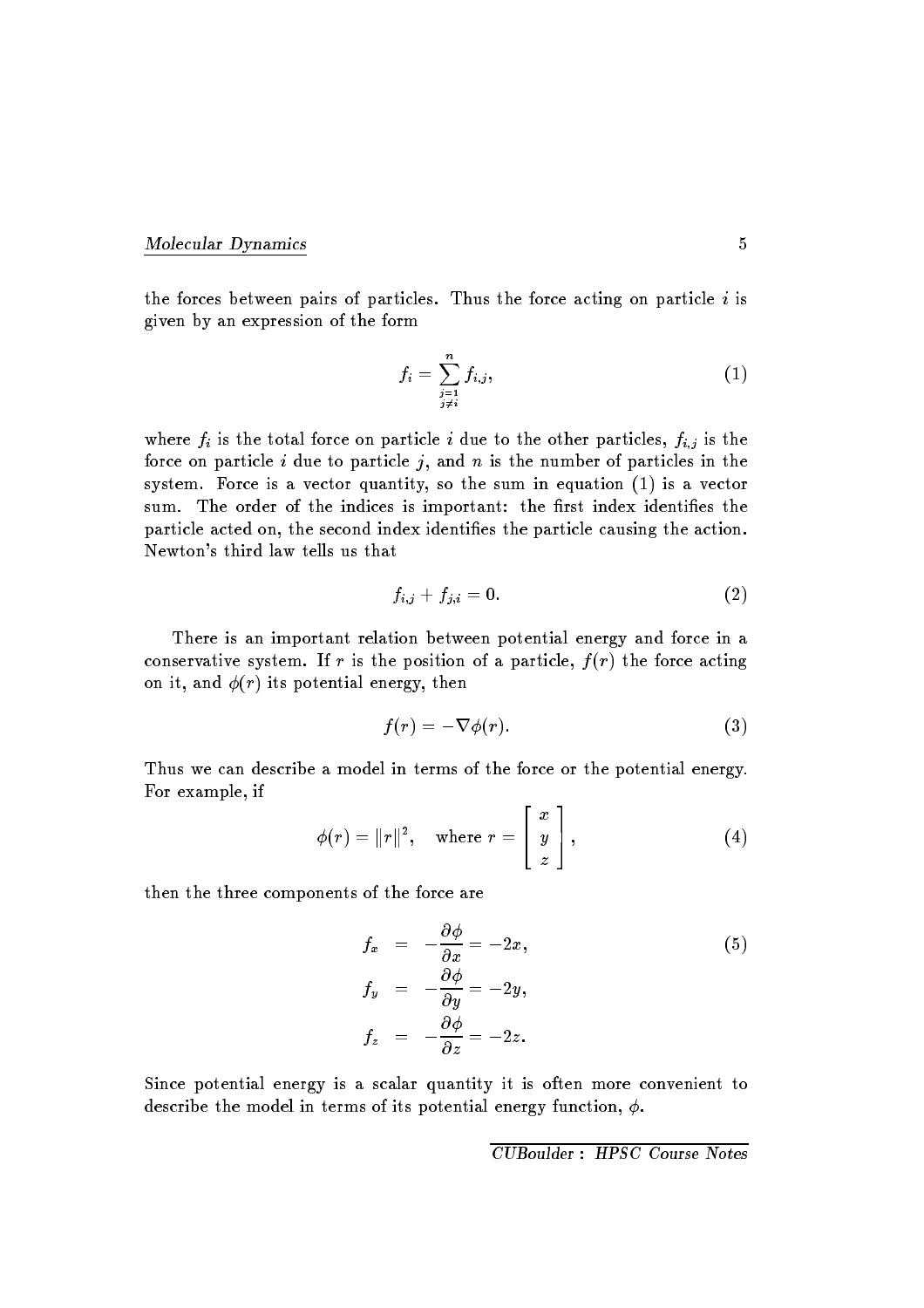At a point of minimum potential energy the partial derivatives of the potential energy are zero, and thus it is a point at which all of the forces are zero. Accordingly we call this point an equilibrium point.

We now consider three models, referred to as the Hooke's law model, HL for short, the Lennard-Jones model,  $LJ$  for short, and the hard sphere model, HS for short. Of these three, the LJ model comes closest to representing real molecular systems. On the other hand, the LJ model presents the most difficult computational challenge. The HL model is an approximation to the LJ model when the particles have low kinetic energy, thus remaining close to their equilibrium positions; similarly, the HS model is an approximation to the LJ model when the particles have high kinetic energy, or when attractive forces are very weak.

#### 2.1 Hooke's Law model

In the HL model the potential energy of a particle is proportional to the square of its displacement from its equilibrium position. Figure 1 shows the potential energy function for a particle in a 1-dimensional system; and figure 2 shows the force on the particle that, according to equation (3), must be proportional to the displacement of the particle from its equilibrium position, and directed towards it. The equations for the potential energy, and force are:

$$
\begin{array}{rcl}\n\phi(x) & = & \frac{k}{2}(x - x^{eq})^2 + \phi^{min}, \\
f(x) & = & -k(x - x^{eq}),\n\end{array} \tag{6}
$$

where k is a constant, sometimes referred to as the *force constant*;  $\phi^{min}$  is a constant, the minimum potential energy; and  $x^{eq}$  is the equilibrium position of the particle. Notice that

$$
f(x) = -\frac{d\phi(x)}{dx} \tag{7}
$$

as required by equation (3). Thus the force is proportional to the displacement of the particle from its equilibrium position and it is directed towards the equilibrium position. The most familiar example of a system subject to a HL force is a small mass suspended by a spring: it moves up and down under the influence of a HL force imposed by the spring, figure 3.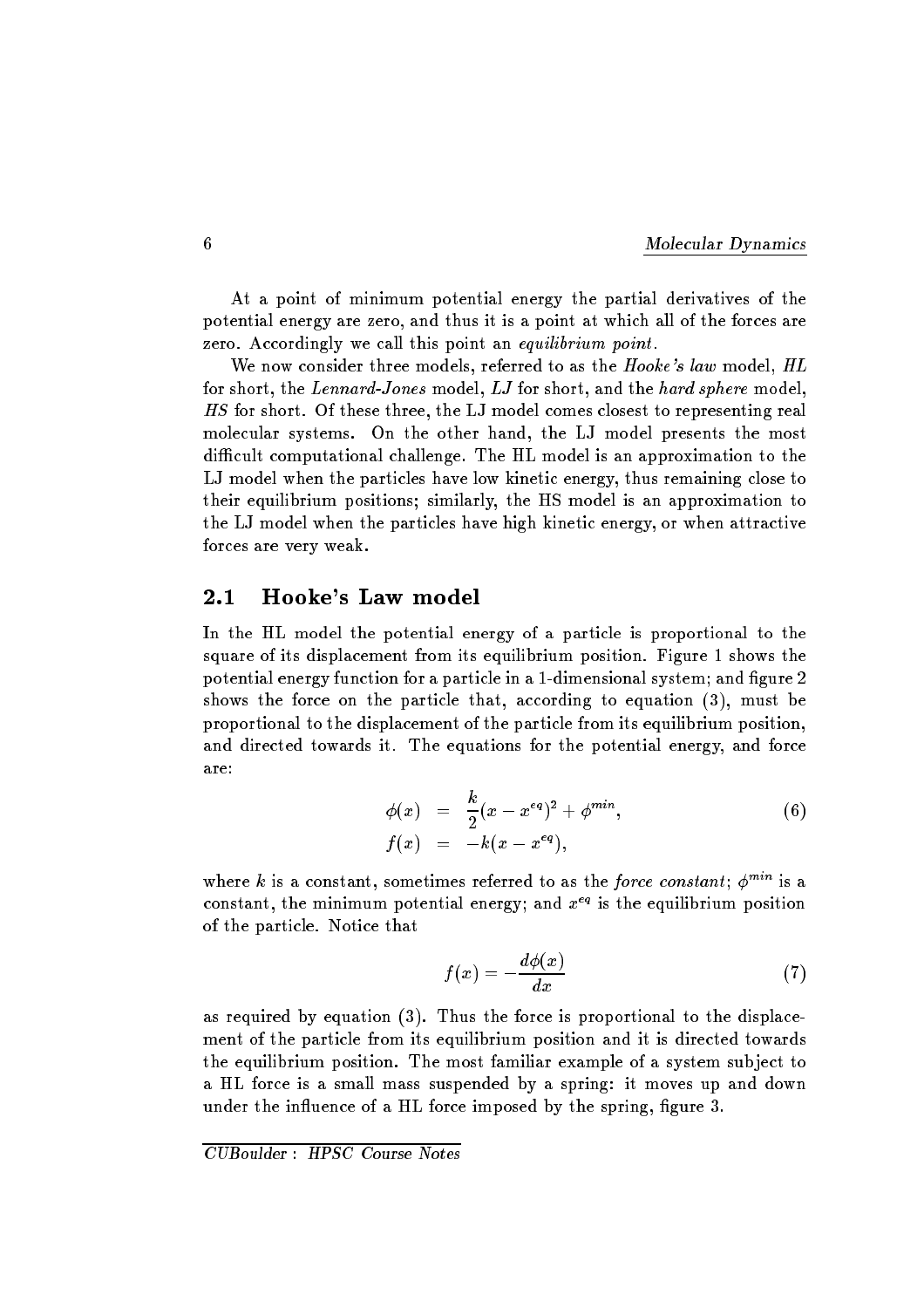

Figure 1: Potential energy of a particle in the HL model varies as the square of its displacement from equilibrium.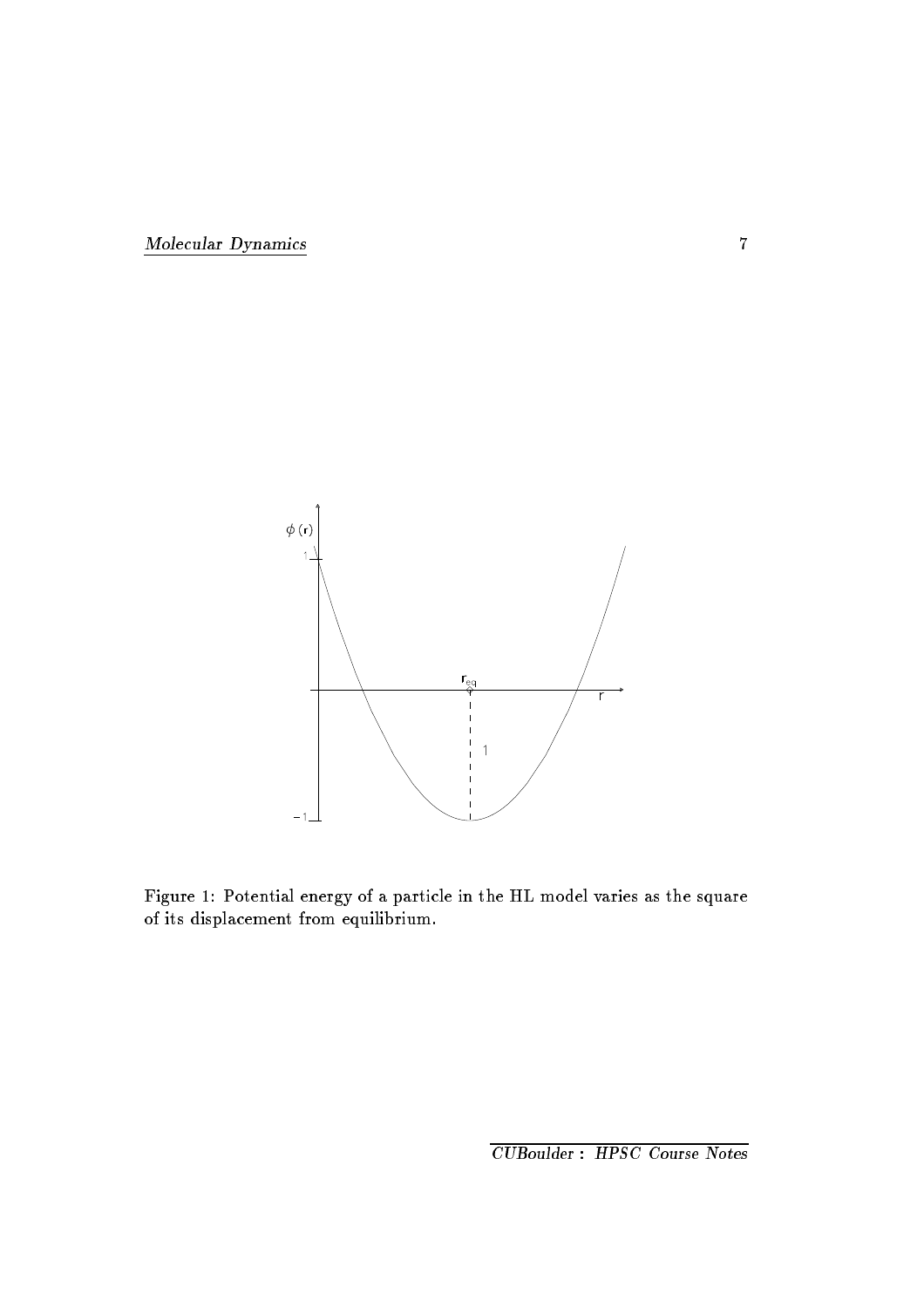

Figure 2: Force on a particle in the HL model is proportional to its displacement from equilibrium and in the direction of the equilibrium point.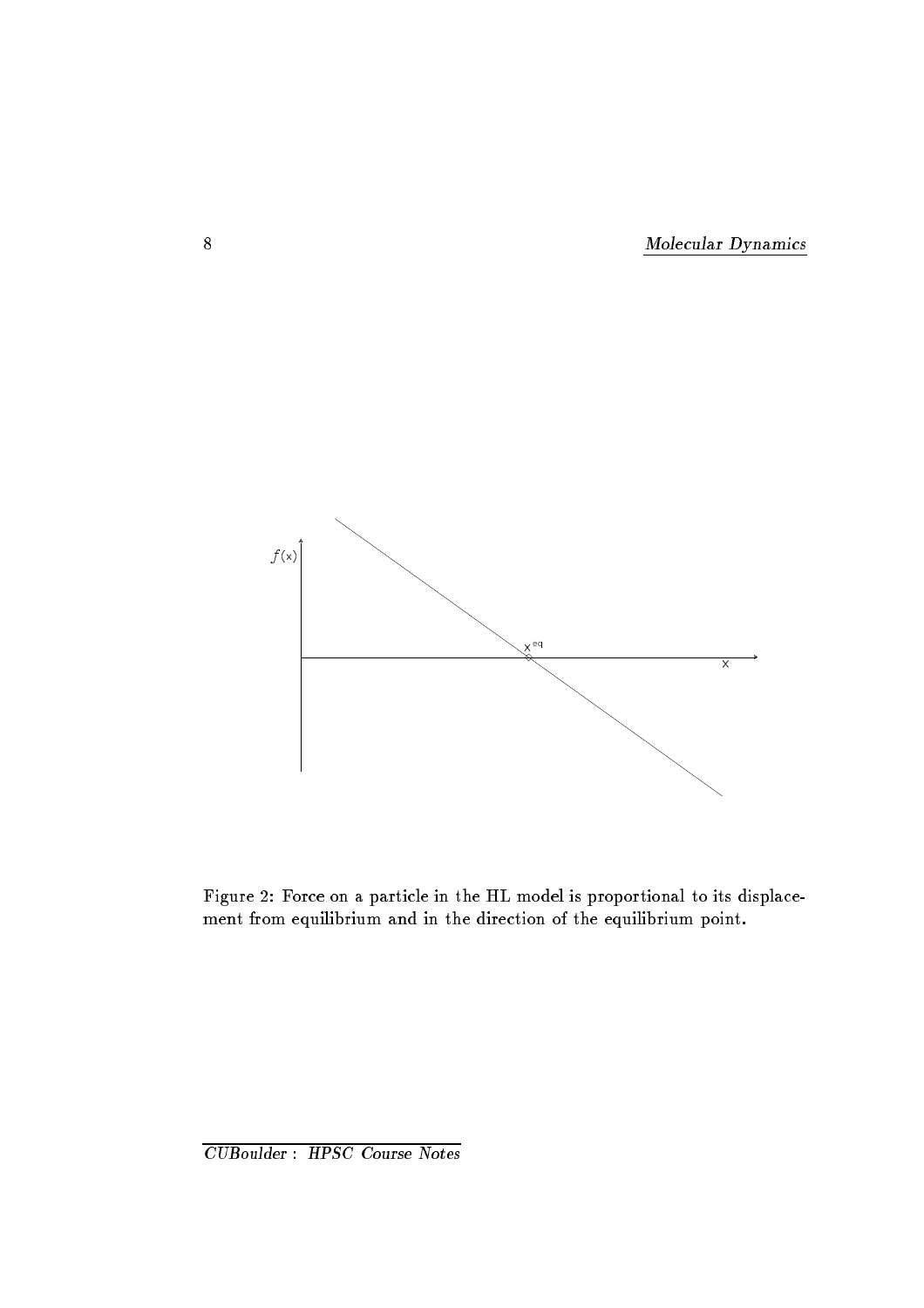

Figure 3: The motion of a small mass suspended from a spring typifies the motion of a particle subject to an HL force.

In two dimensions this model is described by

$$
\phi(x,y) = \frac{k}{2}((x - x^{eq})^2 + (y - y^{eq})^2) + \phi^{min}, \qquad (8)
$$

which we may write more compactly as

$$
\phi(r) = \frac{k}{2} \|r - r^{eq}\|^2 + \phi^{min}.
$$
 (9)

We now consider the more interesting case of HL models for systems of more than one particle, starting with the 2-particle case. It helps to think of a physical system of two masses connected by a spring as illustrated in figure 4. The force of the spring acts along a line joining the particles that we take to be the  $x$  axis. We assume that when the particles are separated by a distance d the spring is neither stretched or compressed, so the system is in equilibrium. When the distance between the particles is less than  $d$  the spring is compressed and the force acts to drive the particles apart; when the spring is stretched the force acts to bring the particles closer together. The potential energy function is

$$
\phi(x_1,x_2)=\frac{k}{2}(x_1-x_2+d)^2+\phi^{min}.
$$
 (10)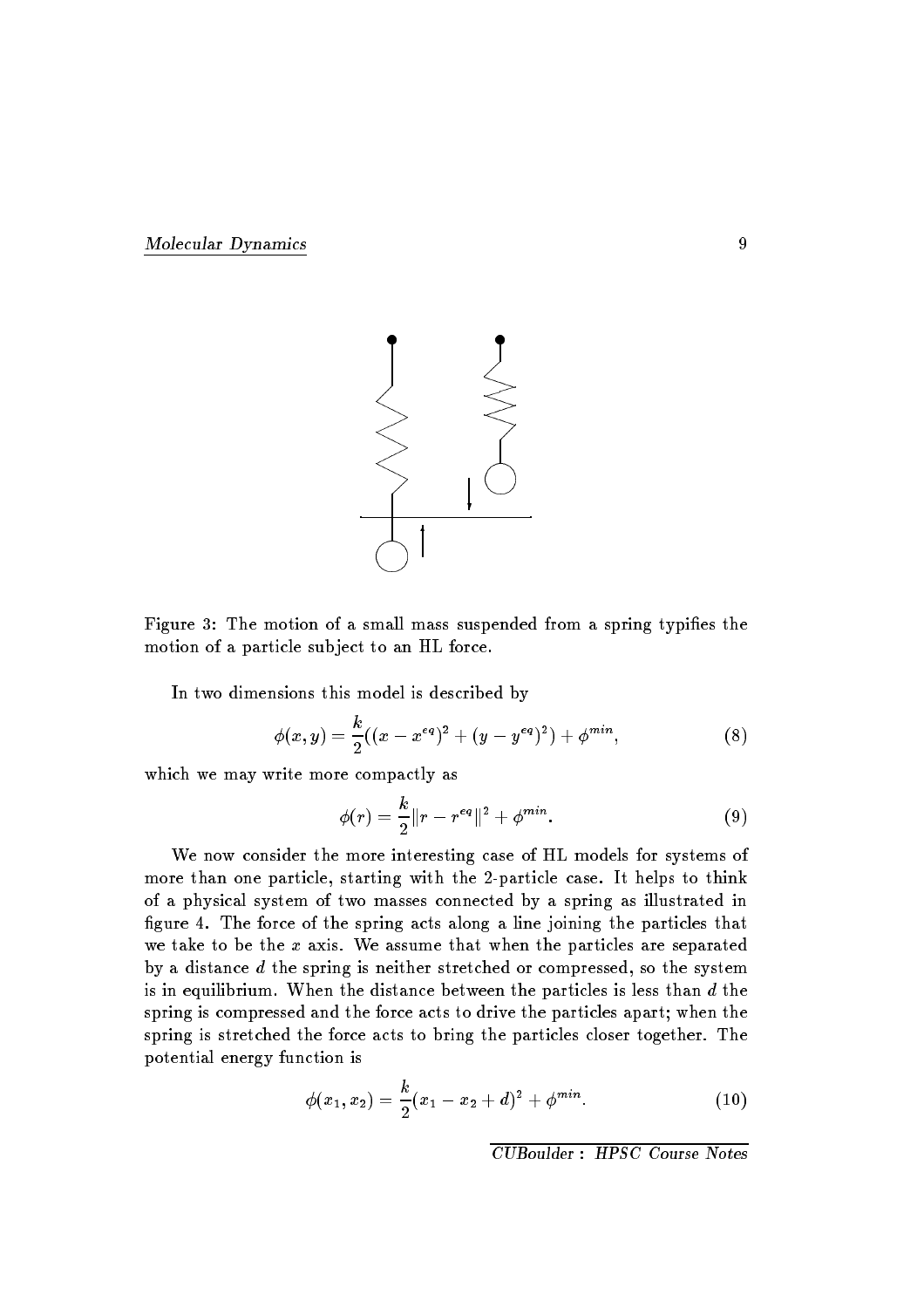

Figure 4: The motion of two small masses connected by a spring illustrates the nature of the motion of a 2-particle system in the HL model.



Figure 5: A 1-dimensional, 4-particle HL model. Motion is restricted to the x dimension and is oscillatory.

The forces can be obtained by taking the appropriate derivatives of the potential energy giving

$$
f_1(x_1,x_2) = -k(x_1-x_2+d), \n f_2(x_1,x_2) = k(x_1-x_2+d).
$$
\n(11)

A 1-dimensional, 4-particle system is shown in figure 5. An illustration of the motion of this system is shown in gure 6 The potential energy of this system is

$$
\phi(x_1, x_2, x_3, x_4) = \frac{k}{2}((x_1 - x_2 + d)^2 + (x_2 - x_3 + d)^2 + (x_3 - x_4 + d)^2) + \phi^{min}.
$$
 (12)

This system is in equilibrium when the particles are ordered from left to right, each a distance  $d$  from its neighbors. The forces are

$$
f_1(x_1,x_2) = -k(x_1-x_2+d), \qquad (13)
$$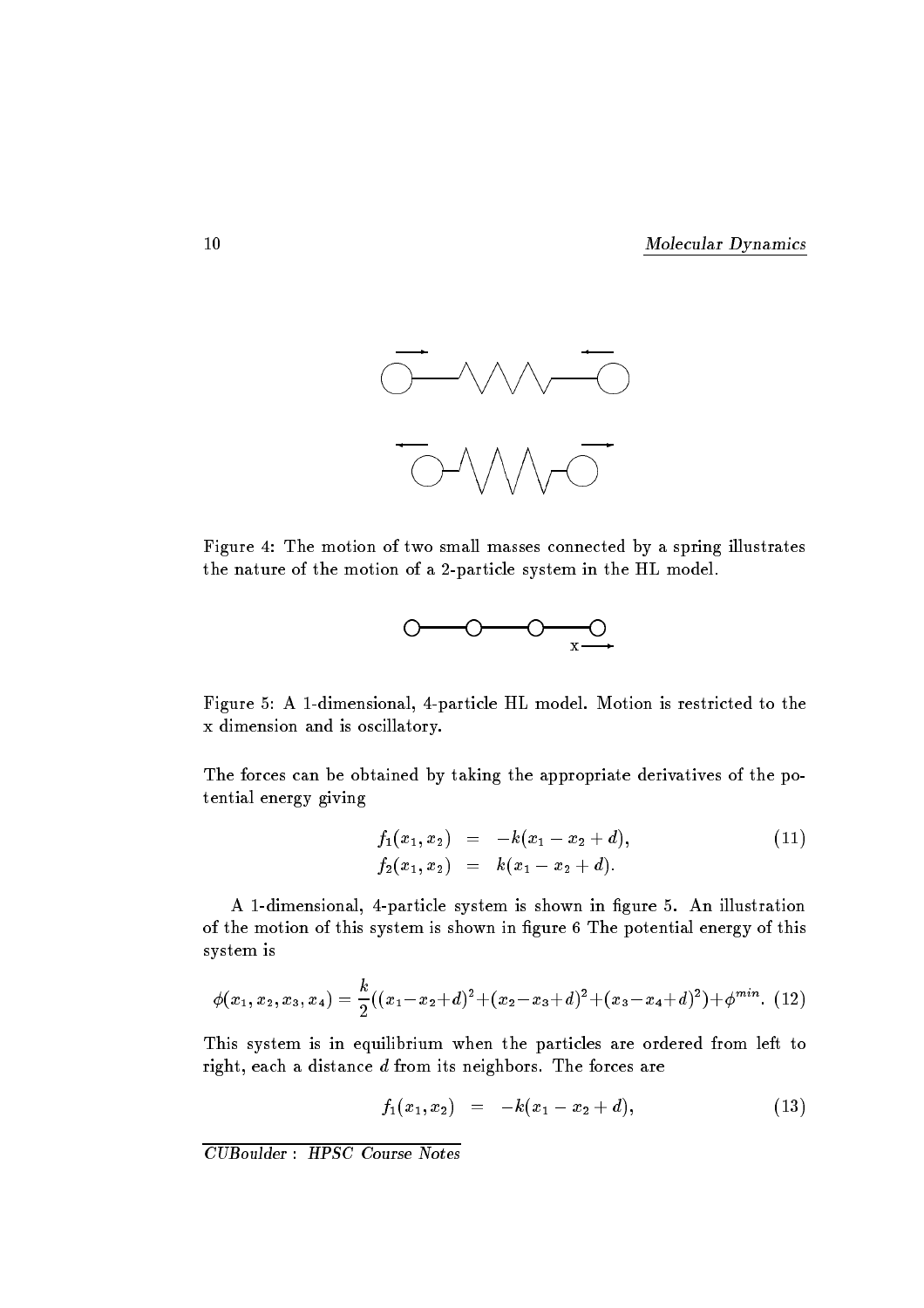

Figure 6: Illustration of the motion of a 4-particle system. The curves show the position of the 4 particles as functions of time. These results were for a system with  $k/m = 1$ , k is the force constant, and m is the mass of a particle. The equilibrium positions of the particles are 0, 4, 8, 12. The parameter h is the time step used in integrating the equations of motion.

$$
f_2(x_1, x_2, x_3) = -k(2x_2 - x_1 - x_3),
$$
  
\n
$$
f_3(x_2, x_3, x_4) = -k(2x_3 - x_2 - x_4),
$$
  
\n
$$
f_4(x_3, x_4) = -k(x_4 - x_3 - d).
$$
\n(14)

Extension of these equations to n-particle systems should be obvious.

The equations are simplified if we fix the equilibrium position of the first particle to be at the origin and we define new variables  $q_i$  as follows:

$$
x_i = (i-1)d + q_i. \tag{15}
$$

Thus  $q_i$  denotes the displacement from the equilibrium position of the  $i^{tn}$ particle. In the new variables the potential energy is

$$
\phi(q_1,q_2,q_3,q_4)=\frac{k}{2}((q_1-q_2)^2+(q_2-q_3)^2+(q_3-q_4)^2)+\phi^{min},\qquad (16)
$$

and the forces are

$$
f_1(q_1,q_2) = -k(q_1-q_2), \qquad (17)
$$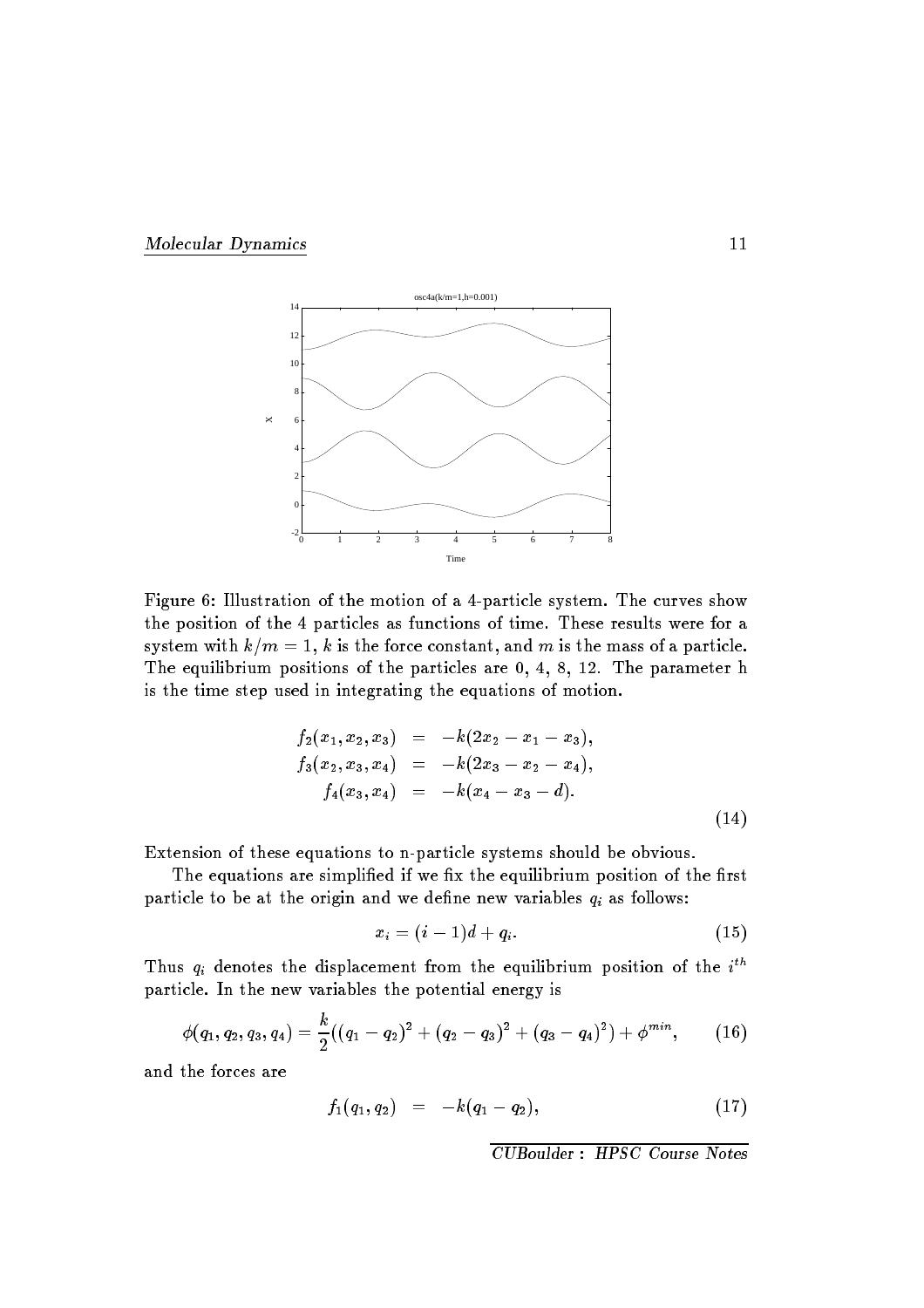

Figure 7: Potential energy of a particle in the LJ model.

 $f_2(q_1, q_2, q_3) = -k(2q_2 - q_1 - q_3),$  $f_3(q_2,q_3,q_4) \;\; = \;\; -k(2q_3-q_2-q_4),$  $f_4(q_3,q_4) = -k(q_4-q_3).$ 

#### 2.2 Lennard-Jones model

We consider a three-dimensional system. The potential energy function for a pair of particles, 1 and 2, in the LJ model is given by

$$
\phi(r_1,r_2)=\left(\frac{1}{\|r_1-r_2\|^{12}}-\frac{2}{\|r_1-r_2\|^6}\right).
$$
\n(18)

The units have been chosen to locate the minimum of the potential energy at  $||r_1 - r_2|| = 1$ , and the value of the minimum equal to -1. This potential function is illustrated in figure 7. Considering the slope of this function we see that the force is strongly repulsive at small distances, and is attractive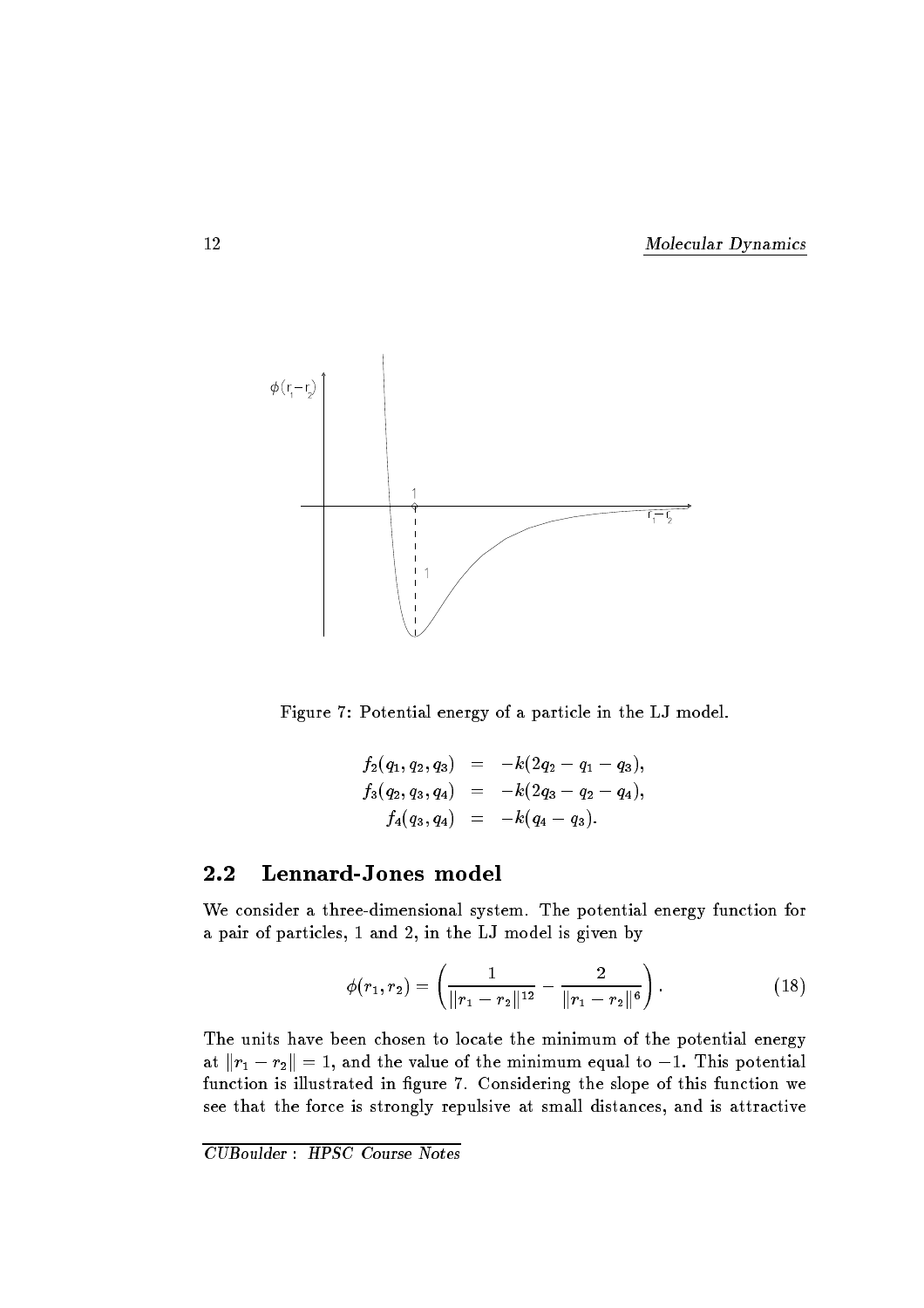

Figure 8: Minimum energy conguration for 4 particles in a 3-dimensional LJ model: particles are located at the corners of a regular tetrahedron.

at large distances, becoming extremely weak at very large distances. The crossover between the repulsive region and the attractive region occurs where  $||r_1-r_2||=1$ , the point of minimum potential energy. Note that at this point the force of the interaction is zero since the derivative of  $\phi$  is zero.

The forces on particle 1 can be determined from the basic formula, equation  $(3)$ :

$$
f_{1,x} = 12\left(\frac{1}{\|r_1 - r_2\|^{14}} - \frac{1}{\|r_1 - r_2\|^8}\right)(x_1 - x_2),
$$
\n
$$
f_{1,y} = 12\left(\frac{1}{\|x_1 - x_2\|^{14}} - \frac{1}{\|x_1 - x_2\|^{8}}\right)(y_1 - y_2),
$$
\n(19)

$$
f_{1,z} = 12 \left( \frac{1}{\|r_1 - r_2\|^{14}} - \frac{1}{\|r_1 - r_2\|^8} \right) \frac{(31 - 32)}{(21 - 32)}.
$$

In a many-particle LJ system the force on each particle is determined by summing over the pairwise interactions, using the above formulas. Since the force between widely separated pairs is very weak it is sometimes neglected: a cutoff distance is chosen, and the force between particles separated by more than the cutoff is ignored.

The equilibrium configuration is not easily determined. If there are only four particles, then the particles are at the corners of a regular tetrahedron, as shown in figure 8. But what about larger systems?

Particle coordinates for equilibrium configurations of 5 and 6 particles are shown in table 11 . Pictures of these congurations are shown in gures 9 and 10.

<sup>1</sup> These results were obtained by Elizabeth Eskow using minimization software developed by Robert Schnabel.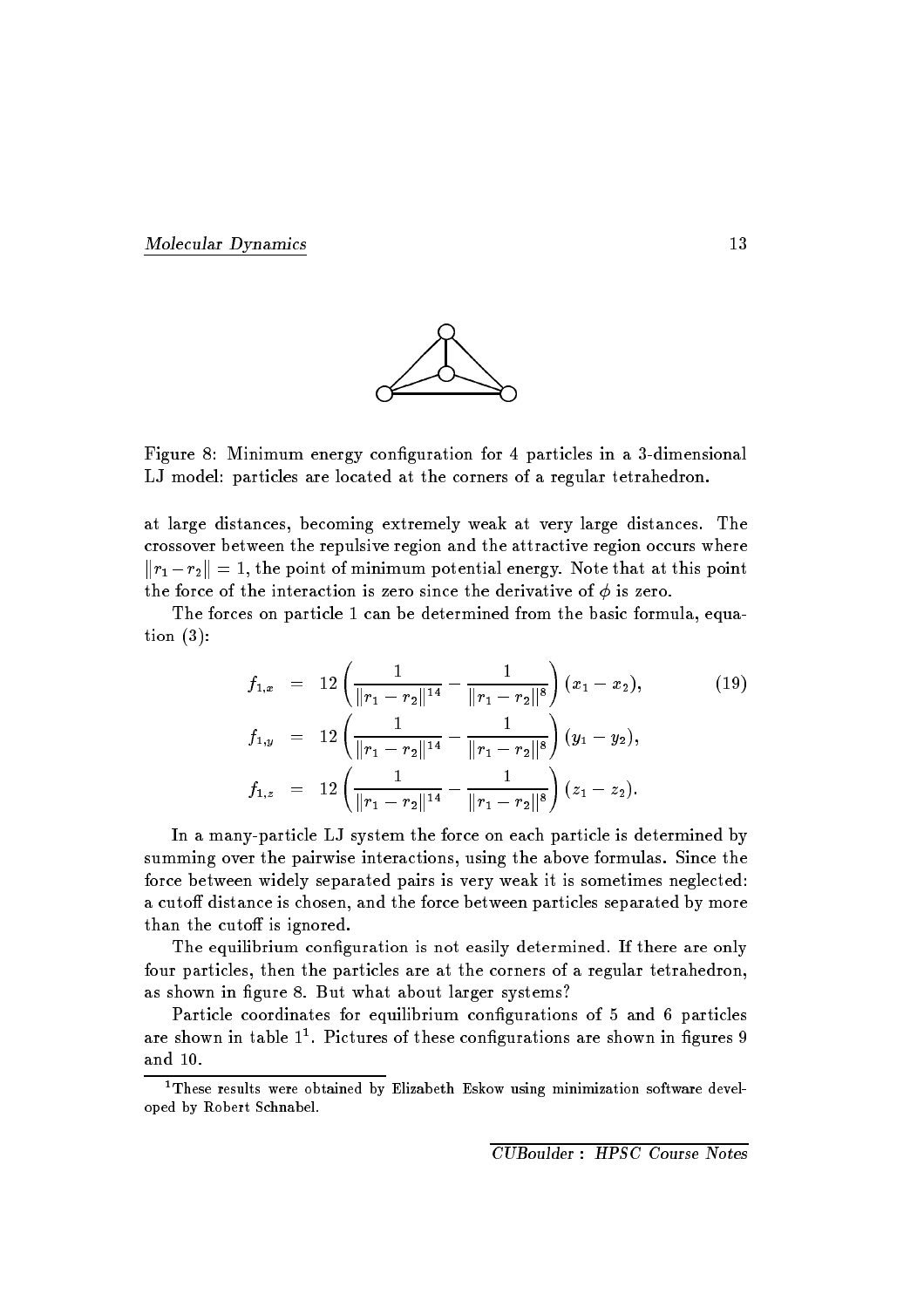|              | 5 Particles |          |          | 6 Particles |          |
|--------------|-------------|----------|----------|-------------|----------|
| $\mathbf{x}$ | v           | z        | X        |             | z        |
| 0.751308     | 0.888623    | 1.293299 | 5.951021 | 6.316232    | 5.356796 |
| 0.906831     | 1.164906    | 0.343358 | 6.260952 | 5.532089    | 4.827508 |
| 1.619112     | 0.680194    | 0.846874 | 6.271016 | 5.496511    | 5.822353 |
| 0.418779     | 1.771369    | 0.967718 | 5.294356 | 5.769662    | 4.845783 |
| 1398694      | 1.623815    | 1.085234 | 5.614350 | 4.949941    | 5.311340 |
|              |             |          | 5.304420 | 5.734084    | 5.840627 |

Table 1: x-, y-, z-coordinates of particles in a 5-particle LJ model, and a 6-particle LJ model.



Figure 9: Minimum energy configuration for 5 particles.

CUBoulder : HPSC Course Notes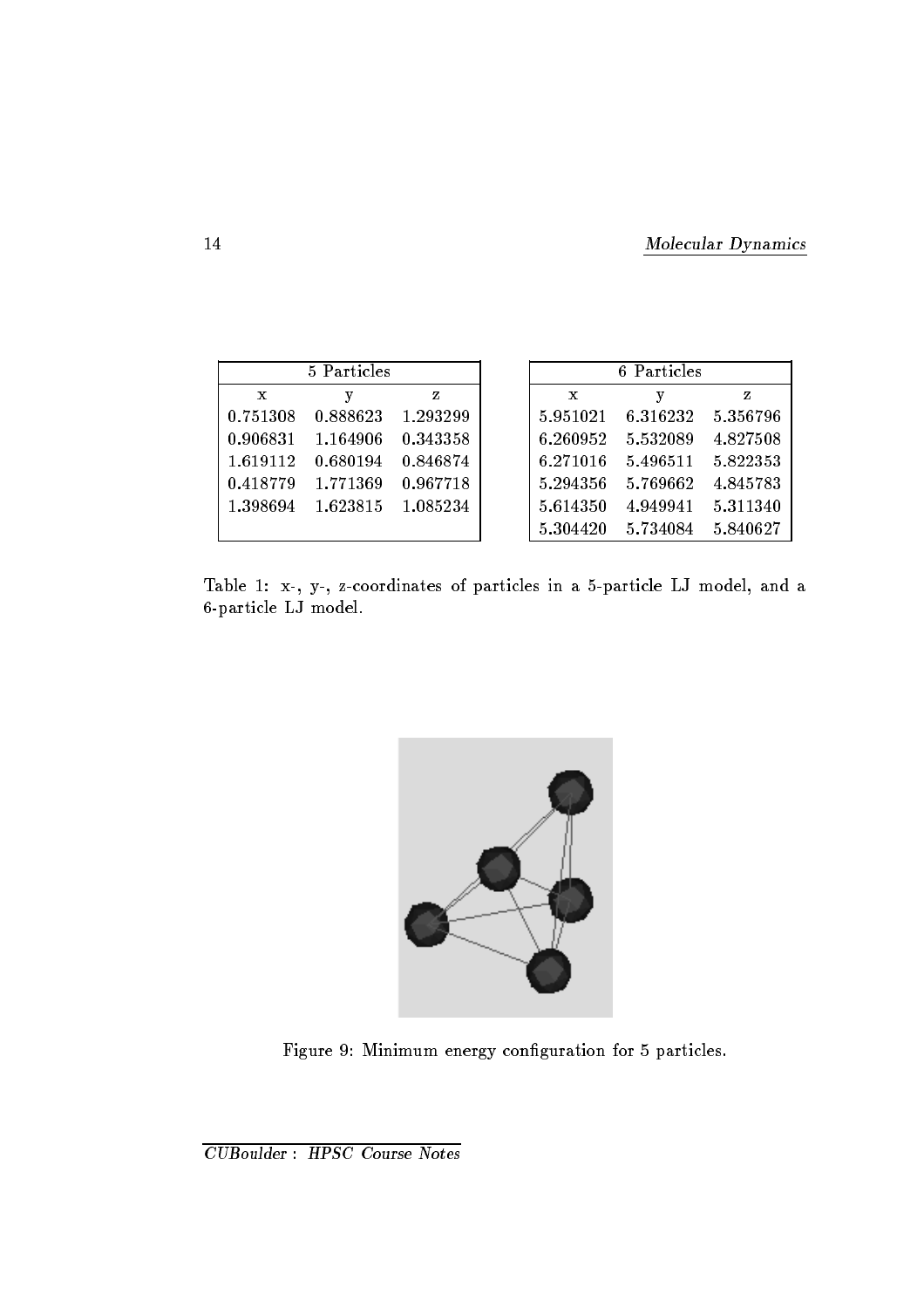

Figure 10: Minimum energy configuration for 6 particles.

# 2.3 Hard sphere model

This model is best visualized as a collection of hard, perfectly elastic, balls  $\frac{1}{k}$  like ball bearings, or billiard balls. The interactions between particles are like collisions between these balls. Two-dimensional and one-dimensional versions of this model, as well as the three-dimensional model, are studied: in two dimensions it is called the *hard disk model*, and in one dimension it is called the hard rod model.

The potential energy for a pair of particles is

$$
\phi(r_1, r_2) = \begin{cases} 0, & \|r_1 - r_2\| > \sigma \\ \infty, & \|r_1 - r_2\| \le \sigma \end{cases}
$$
 (20)

Thus there is no force acting on the particles except at the instant when they are a distance  $\sigma$  apart. At that point an instantaneous force is applied, causing a change in velocities. We discuss this further in the next section when we consider the equations of motion. For the present it is sufficient to think of the collision as if it were between two billiard balls of radius  $\sigma$ .

The HS model can be viewed as an approximation to the LJ model with high-velocity particles. When particles in the LJ model are moving at high velocities the effect of the attractive force is quite small. The particles move at high speed in straight lines (approximately) until they get close enough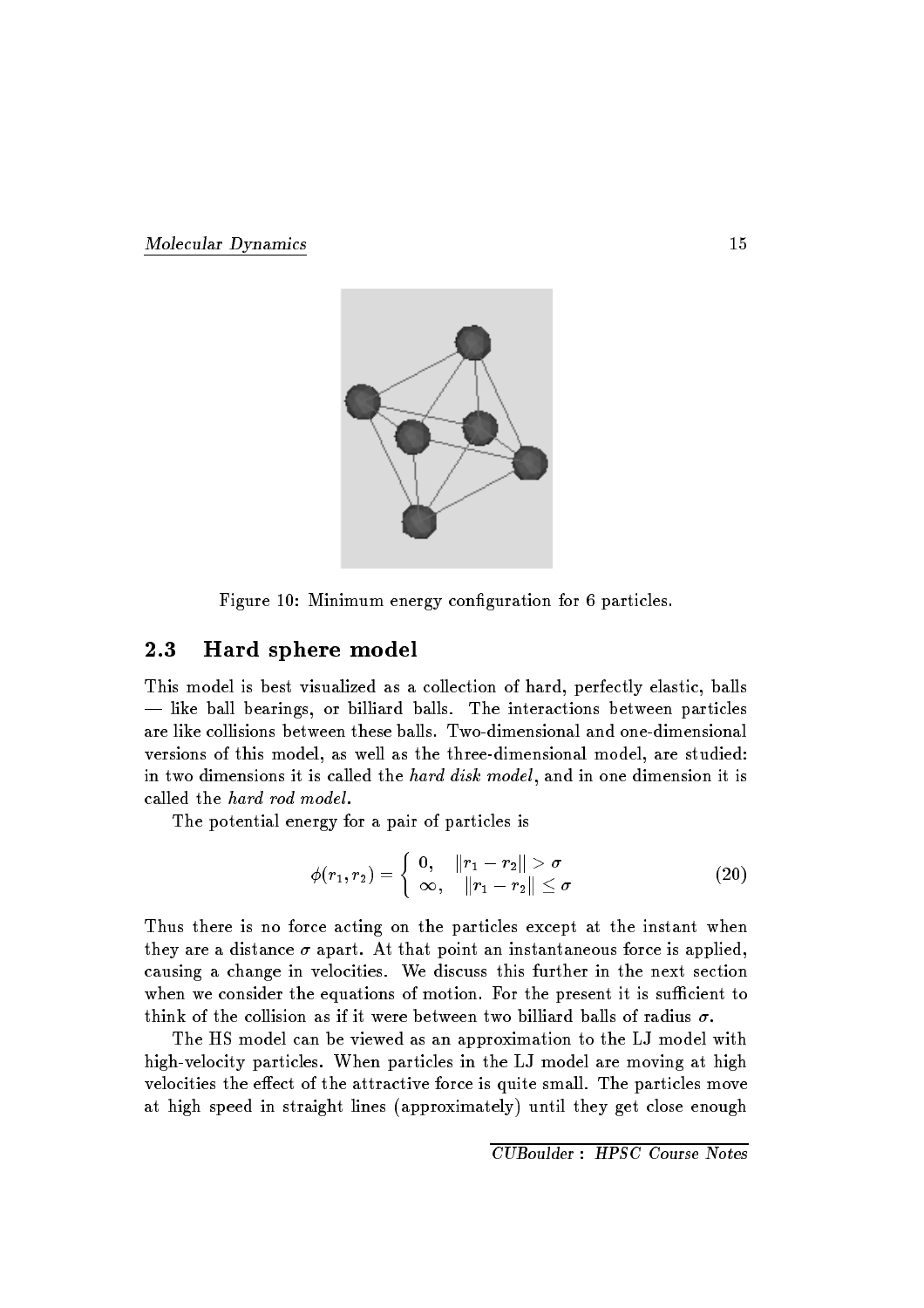| Atom | Length $(cm.)$        | Time (sec.)            |
|------|-----------------------|------------------------|
| He   | $2.87 \times 10^{-8}$ | $3.38 \times 10^{-14}$ |
| Ne   | $3.10 \times 10^{-8}$ | $6.80 \times 10^{-14}$ |
| Ar   | $3.83 \times 10^{-8}$ | $1.54 \times 10^{-13}$ |
| Кr   | $4.11 \times 10^{-8}$ | $1.95 \times 10^{-13}$ |
| Xe   | $4.43 \times 10^{-8}$ | $2.42 \times 10^{-13}$ |

Table 2: Length and time scale factors for the LJ model.

for the repulsive force to come into play, at which time they collide as in the hard sphere model. The repulsive force rises so steeply in the LJ model it has almost the same effect as a collision between hard spheres of diameter slightly less than 1.

#### 2.4 Units and the connection with real systems

The models all have potentials that depend only on distance; i.e. they are spherically symmetric. Therefore they serve best as models for systems composed of atoms of helium (He), neon (Ne), argon (Ar), Krypton (Kr), or Xenon (Xe). Our computations with the LJ model apply to any of these systems by appropriate choice of a scale factor for length and time. In table 2 we show the scale factors for length and time for these elements. The interpretation of the numbers in this table can be illustrated for the case of argon: the length entry means that a distance of 1 unit,  $||r|| = 1$ , in the formula for the LJ potential equation (18) represents 3.83  $\times$  10  $^{-1}$  cm.; similarly, the time entry means that a time unit of 1 in the equations of motion (next section) represents 1.54  $\times$  10  $^{-1}$  seconds, assuming the mass we use in the equations of motion is 1.

#### $\bf{3}$ <sup>3</sup> Equations of motion

Newton's second law gives us the equation for the motion of a particle:

$$
ma = f,\tag{21}
$$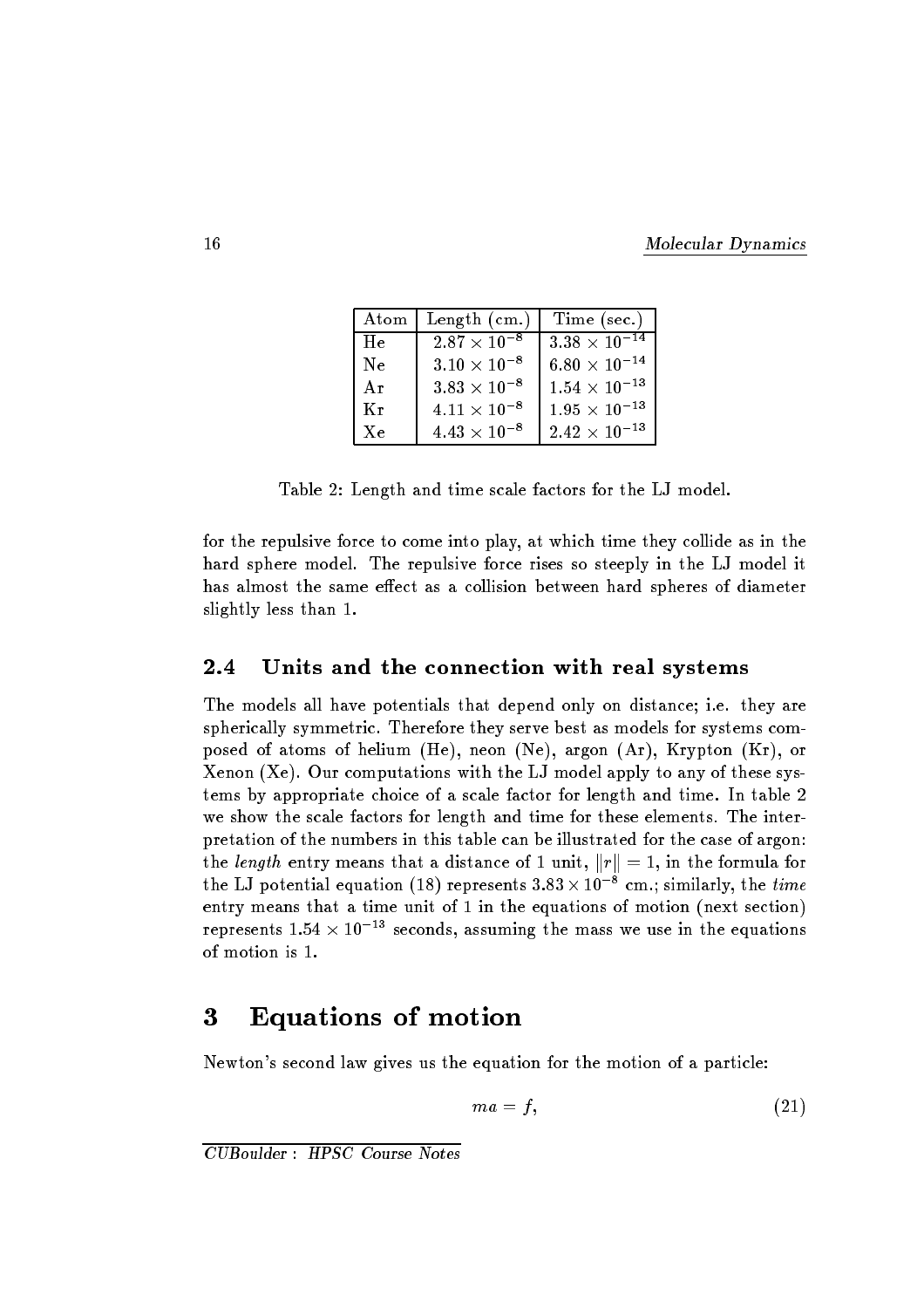where m is the particle's mass,  $a$  is its acceleration, and  $f$  is the force acting on it. From this equation and a knowledge of the initial position and the initial velocity of the particle we can, in principle, determine its position and velocity at future times. In a system of interacting particles their motion is determined by solving many of these equations, one for each particle. The equations are interdependent because the force on a particle is a function of the position of some or all of the other particles. The solution of these equations is our major concern in the next section. In this section we look at the form of these equations for the different models in order to gain an understanding of the nature of the problems we are trying to solve.

### 3.1 One-dimensional systems.

The equations of motion for a 1-dimensional system of two interacting particles are:

$$
m_1 \ddot{x}_1 = f_1, m_2 \ddot{x}_2 = f_2,
$$
 (22)

where the acceleration is represented by  $\ddot{x}$ ; that is,

$$
\ddot{x_i} = \frac{d^2 x_i}{dt^2}.\tag{23}
$$

We assume that all particles have the same mass:  $m = m_1 = m_2$ .

If we write the equations of motion in matrix form we have

$$
m\left[\begin{array}{c}\ddot{x}_1\\\ddot{x}_2\end{array}\right]=\left[\begin{array}{c}f_1\\f_2\end{array}\right].\tag{24}
$$

These equations can be written more compactly as

$$
m\ddot{x} = f,\tag{25}
$$

with the understanding that  $\ddot{x}$  and  $f$  are the vectors in equation (24). We could express the equations of motion for a system of  $n$  particles by exactly the same simple equation, with  $\ddot{x}$  denoting a vector of n accelerations, and

CUBoulder : HPSC Course Notes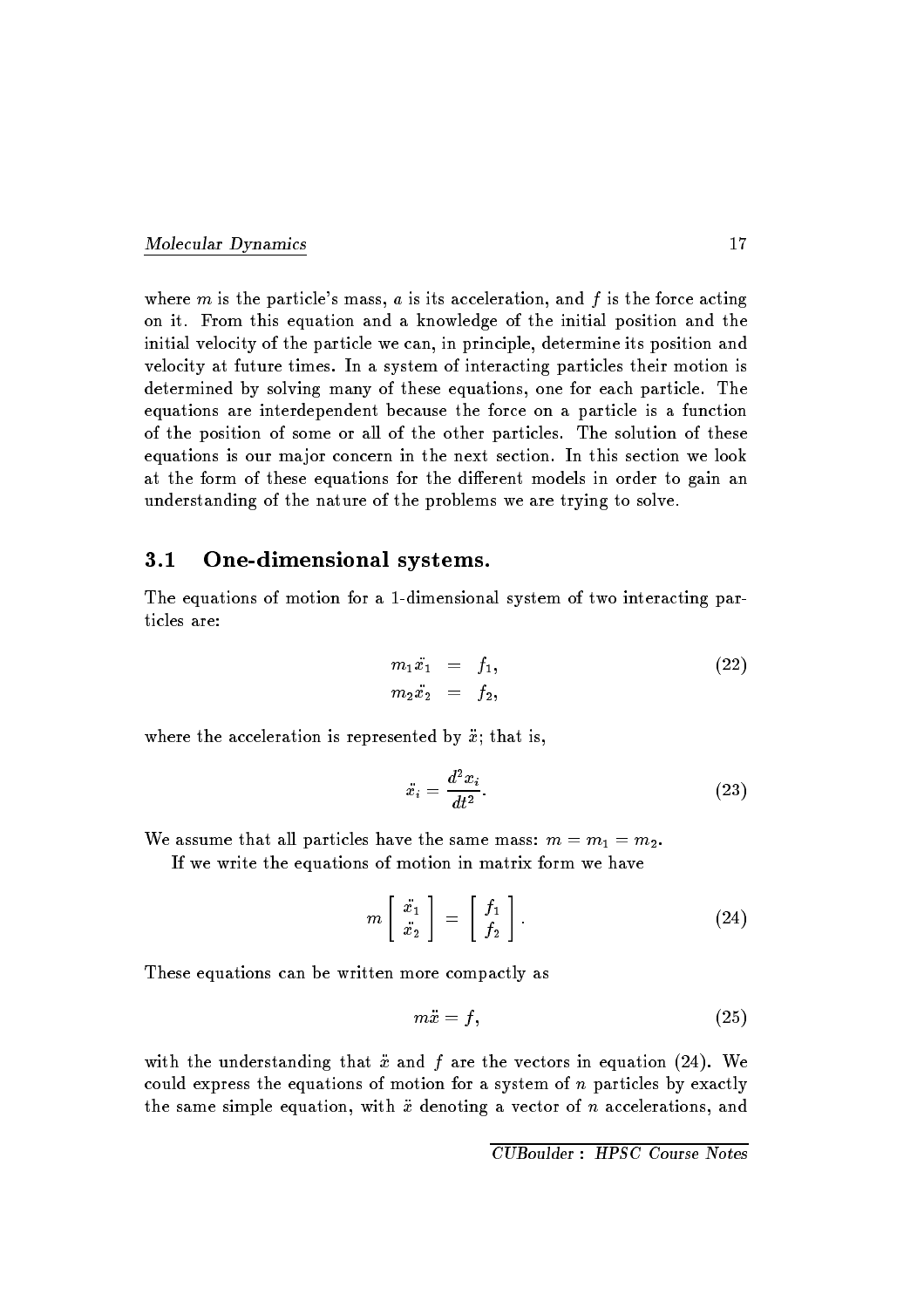

Figure 11: A 4-particle HL model with unequal masses and unequal force constants.

 $f(x)$  denoting a vector of n forces. For example, the explicit matrix equation of a four-particle system, figure 5, is

$$
m\begin{bmatrix} \ddot{x}_1 \\ \ddot{x}_2 \\ \ddot{x}_3 \\ \ddot{x}_4 \end{bmatrix} = \begin{bmatrix} f_1 \\ f_2 \\ f_3 \\ f_4 \end{bmatrix}
$$
 (26)

The equations of motion for four particles in the HL model are

$$
m\ddot{q}_1 = -k(q_1 - q_2),
$$
  
\n
$$
m\ddot{q}_2 = -k(2q_2 - q_1 - q_3),
$$
  
\n
$$
m\ddot{q}_3 = -k(2q_3 - q_2 - q_4),
$$
  
\n
$$
m\ddot{q}_4 = -k(q_4 - q_3),
$$
  
\n(27)

where the  $q_i$ s were defined in the last section, equation (15).

We assumed that the particles are identical so that a common force constant, and common masses are used throughout. You might check your understanding of these equations by deriving the equations of motion for a non-homogeneous HL model consisting of four particles with unequal masses, and unequal force constants, as illustrated in figure 11.

The equations of motion for two particles with LJ forces, acting in just one dimension, are

$$
m\ddot{x}_1 = 12\left(\frac{1}{(x_1 - x_2)^{13}} - \frac{1}{(x_1 - x_2)^7}\right),
$$
\n
$$
m\ddot{x}_2 = 12\left(\frac{1}{(x_2 - x_1)^{13}} - \frac{1}{(x_2 - x_1)^7}\right).
$$
\n(28)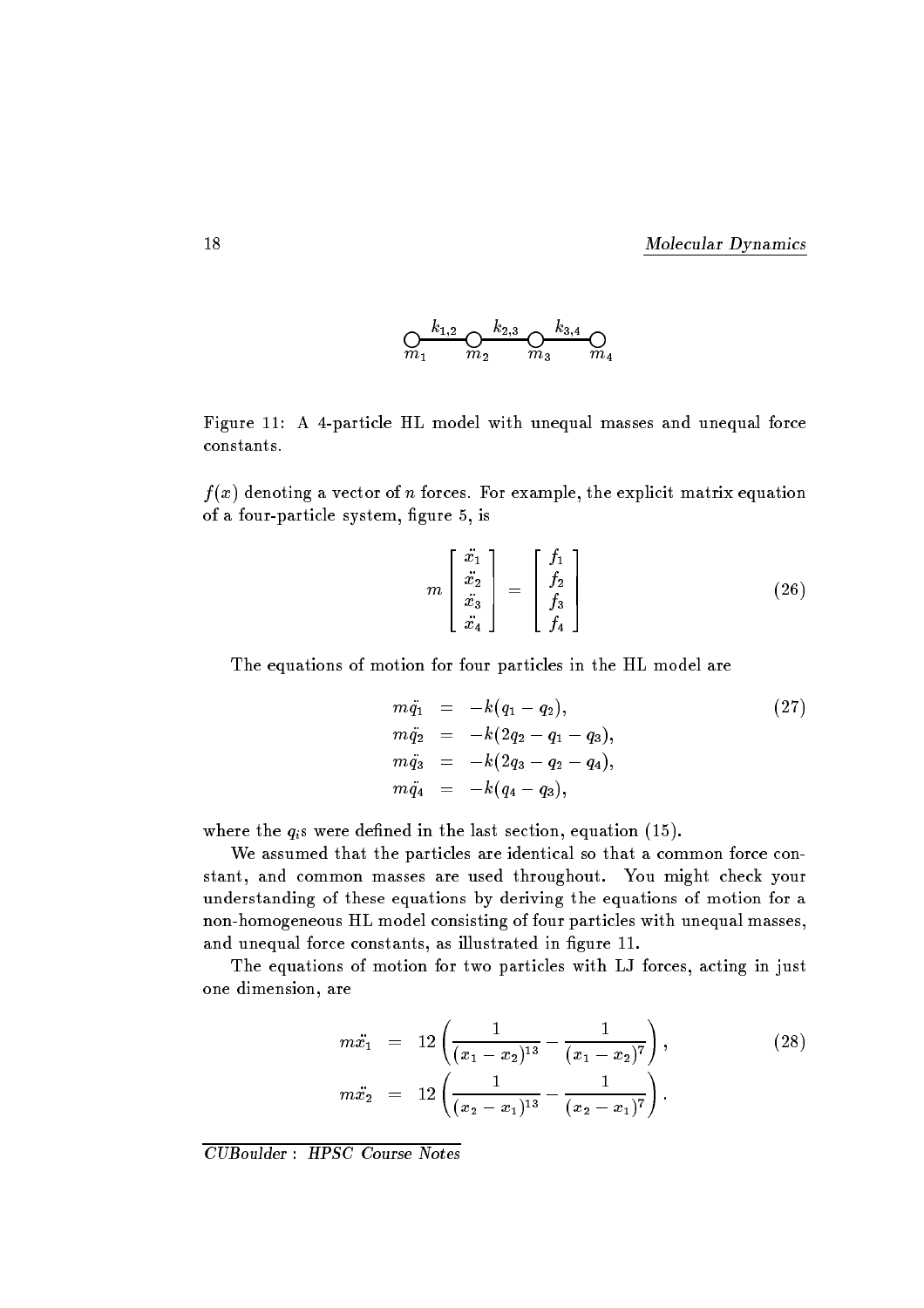In a 4-particle system they are

$$
m\ddot{x}_1 = 12 \sum_{j=2}^4 \left( \frac{1}{(x_1 - x_j)^{13}} - \frac{1}{(x_1 - x_j)^7} \right),
$$
\n
$$
m\ddot{x}_2 = 12 \sum_{\substack{j=1 \ j \neq 2}}^4 \left( \frac{1}{(x_2 - x_j)^{13}} - \frac{1}{(x_2 - x_j)^7} \right),
$$
\n
$$
m\ddot{x}_3 = 12 \sum_{\substack{j=1 \ j \neq 3}}^4 \left( \frac{1}{(x_3 - x_j)^{13}} - \frac{1}{(x_3 - x_j)^7} \right),
$$
\n
$$
m\ddot{x}_4 = 12 \sum_{\substack{j=1 \ j \neq 4}}^4 \left( \frac{1}{(x_4 - x_j)^{13}} - \frac{1}{(x_4 - x_j)^7} \right),
$$
\n(29)

In the 2-particle example the particles are in equilibrium when they are unit distance apart, but the 4-particle case is a little different. When the particles are unit distance apart, then the force on each is almost, but not exactly, zero: although the force from particles unit distance away is zero, particles 2 and 3 units away exert a small attractive force. In fact the forces for unit separation are:

$$
f_1 = +0.0978,
$$
  
\n
$$
f_2 = +0.0923,
$$
  
\n
$$
f_3 = -0.0923,
$$
  
\n
$$
f_4 = -0.0978.
$$

Therefore if we placed the particles at locations  $0, 1, 2, 3$  along the x axis we would expect the first two to start moving to the right, and the second two to start moving to the left.

The equations of motion for the HS model must be expressed a little differently. Consider two particles moving along the x axis. Their positions are given by

$$
x_1 = x_1^{(0)} + \dot{x}_1^{(0)}(t - t^{(0)}), \qquad (30)
$$

$$
x_2 = x_2^{(0)} + x_2^{(0)}(t - t^{(0)}), \qquad (31)
$$

where  $x_i^{(0)}$  denotes position at time  $t^{(0)}$ , and the velocities,  $\dot{x}_i$ , are the velocities at  $t^{(0)}$ . If the particles are moving towards each other, then they will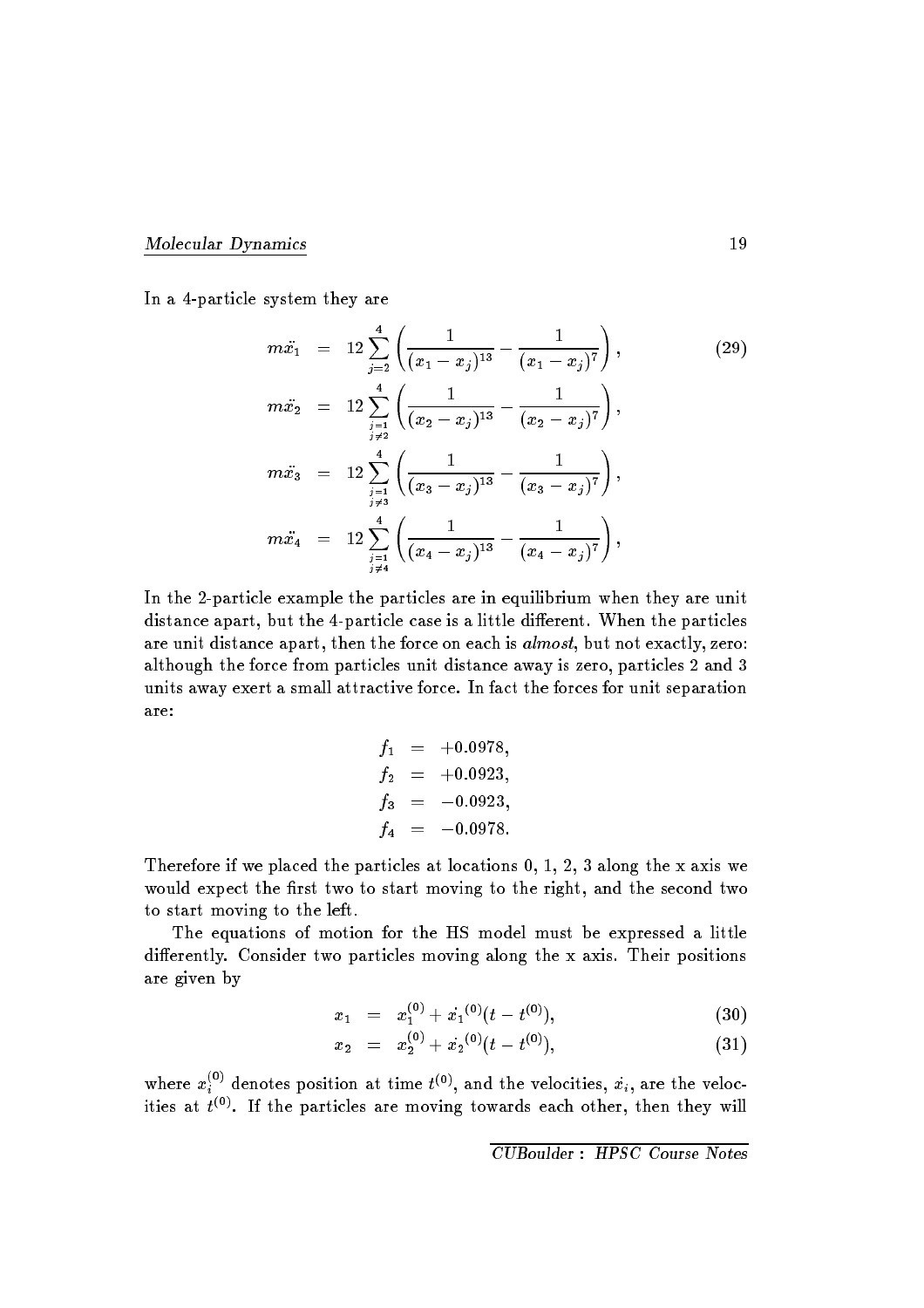collide at some time, say  $t^{(1)}$ . At this instant they change their velocities and the new positions are given by

$$
x_1 = x_1^{(1)} + x_1^{(1)}(t - t^{(1)}), \t\t(32)
$$

$$
x_2 = x_2^{(1)} + x_2^{(1)}(t - t^{(1)}).
$$
 (33)

Of course if the particles are moving away from each other, then there is no collision. Thus solving the equations of motion in this case amounts to determining the time of the next collision; moving the particles to their positions at that time; and then determining the new velocities of the colliding particles. This process is repeated over and over. Thus we compute the motion from collision to collision.

A 1-dimensional HS model like this is not very interesting because the particles gradually move farther and farther apart, going off to  $+\infty$  or  $-\infty$ . But we can make it interesting if we put \walls" on left and right constraining the particles to remain in some interval. When a particle hits the wall then we can assume it bounces back, i.e. reverses its velocity. Or we can assume that the particles are confined to a circle, as if we joined left and right ends of an interval of the  $x$  axis  $-$  this kind of assumption is referred to as a "periodic boundary condition."

#### 3.2 Two-dimensional systems

We now assume

$$
r = \left[ \begin{array}{c} x \\ y \end{array} \right]. \tag{34}
$$

The position of the  $i^{th}$  particle is denoted  $r_i$ . With this understanding we can write the equations of motion for an n-particle system exactly as before, equation (25), but with r in place of x:

$$
m\ddot{r} = f. \tag{35}
$$

Consider a 2-particle system with

$$
r = \begin{bmatrix} r_1 \\ r_2 \end{bmatrix}, \tag{36}
$$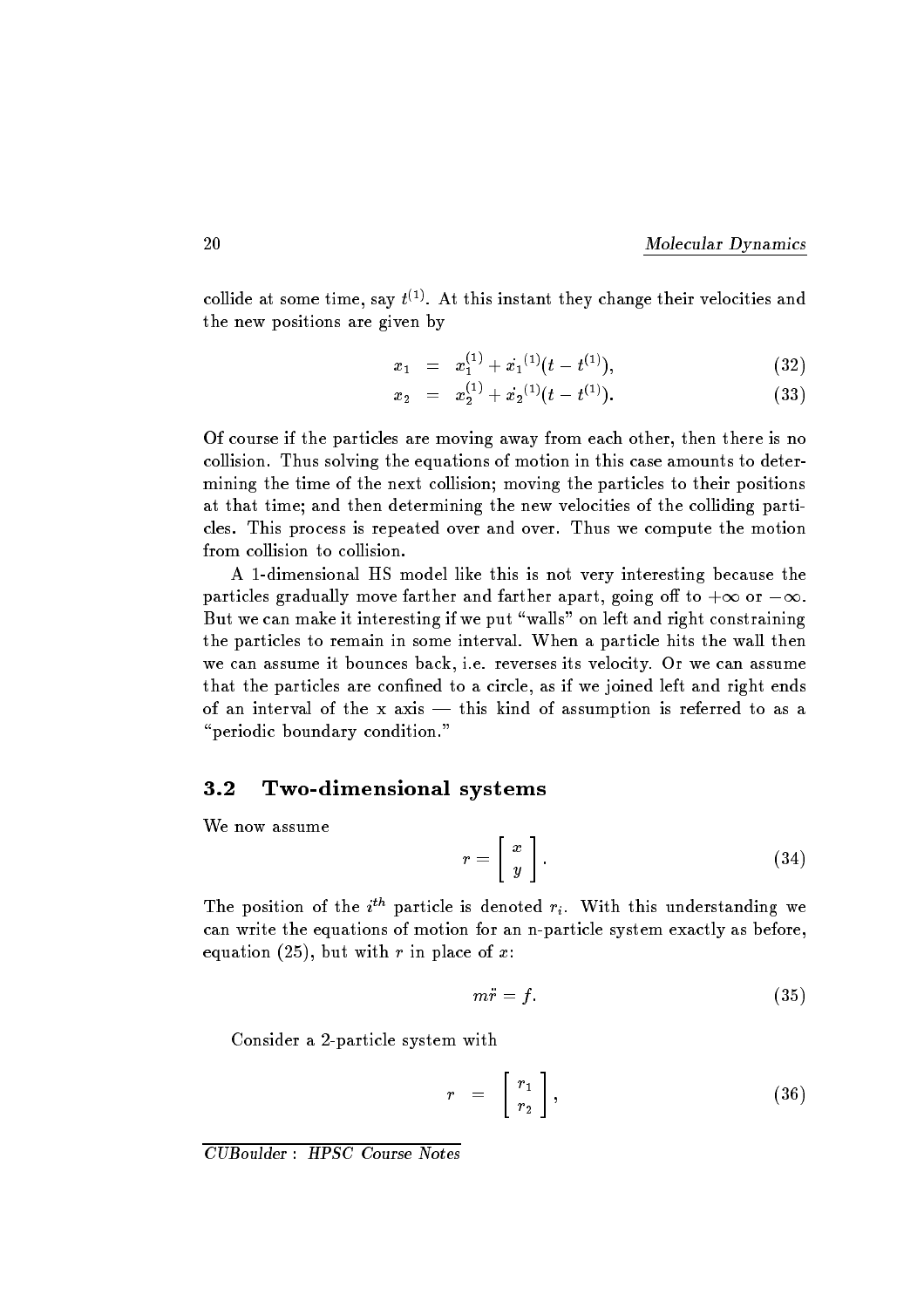

Figure 12: A 2-particle, 2-dimensional system.

$$
= \begin{bmatrix} x_1 \\ y_1 \\ x_2 \\ y_2 \end{bmatrix} . \tag{37}
$$

These coordinates are illustrated in figure 12. Thus we can write the equations of motion as follows:

$$
m\begin{bmatrix} \ddot{x}_1 \\ \ddot{y}_1 \\ \ddot{x}_2 \\ \ddot{y}_2 \end{bmatrix} = \begin{bmatrix} f_{1,x} \\ f_{1,y} \\ f_{2,x} \\ f_{2,y} \end{bmatrix}
$$
 (38)

where  $f_{i,x}$  and  $f_{i,y}$  are the x- and y-components of the force on particle i.

The forces are directed along the line through the centers of the two particles, as illustrated in figure 13.

Now we can write the equations of motion for 2-particle HL and LJ models using equation (38) and the forces given in the last section. The equations of motion for a 2-particle HL model are

$$
m\left[\begin{array}{c} \ddot{x_1} \\ \ddot{y_1} \\ \ddot{x_2} \\ \ddot{y_2} \end{array}\right] = k(1 - \frac{d}{\|r\|}) \left[\begin{array}{c} x_1 - x_2 \\ y_1 - y_2 \\ x_2 - x_1 \\ y_2 - y_1 \end{array}\right];
$$
(39)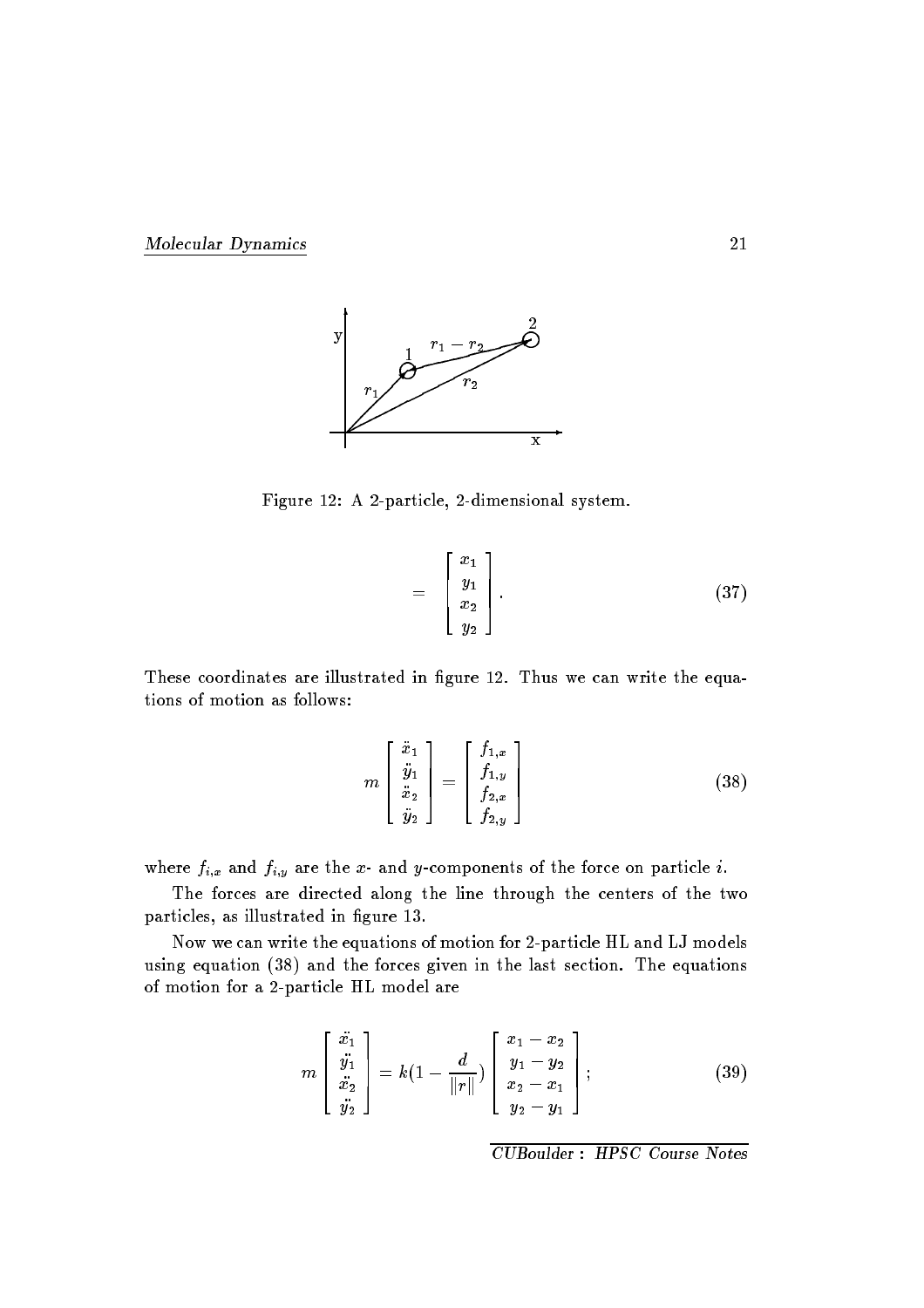

Figure 13: Force vectors in a 2-particle, 2-dimensional system.

and for a 2-particle LJ model they are

$$
m\begin{bmatrix} \ddot{x}_1 \\ \ddot{y}_1 \\ \ddot{x}_2 \\ \ddot{y}_2 \end{bmatrix} = 12 \left( \frac{1}{\|r_1 - r_2\|^{14}} - \frac{1}{\|r_1 - r_2\|^8} \right) \begin{bmatrix} x_1 - x_2 \\ y_1 - y_2 \\ x_2 - x_1 \\ y_2 - y_1 \end{bmatrix}; \quad (40)
$$

The equations for an n-particle system have the same form, the only difference being that when  $n > 2$ , a pairwise sum over interactions must be made to determine  $f_{i,x},f_{i,y}$ ; e.g., for the LJ model

$$
f_{i,x} = 12 \sum_{\substack{j=1 \ j \neq i}}^{n} \left( \frac{1}{\|r_i - r_j\|^{14}} - \frac{1}{\|r_i - r_j\|^8} \right) (x_i - x_j), \qquad (41)
$$
  

$$
f_{i,y} = 12 \sum_{\substack{j=1 \ j \neq i}}^{n} \left( \frac{1}{\|r_i - r_j\|^{14}} - \frac{1}{\|r_i - r_j\|^8} \right) (y_i - y_j).
$$

Thus in an n-particle system the equations of motion are:

$$
m\begin{bmatrix} \ddot{r}_1 \\ \ddot{r}_2 \\ \vdots \\ \ddot{r}_n \end{bmatrix} = \begin{bmatrix} f_1 \\ f_2 \\ \vdots \\ f_n \end{bmatrix},
$$
\n(42)

where  $\ddot{r}_i$  and  $f_i$  are two-element column vectors:

$$
\ddot{r}_i = \left[\begin{array}{c} \ddot{x}_i \\ \ddot{y}_i \end{array}\right], \quad f_i = \left[\begin{array}{c} f_{i,x} \\ f_{i,y} \end{array}\right]
$$
(43)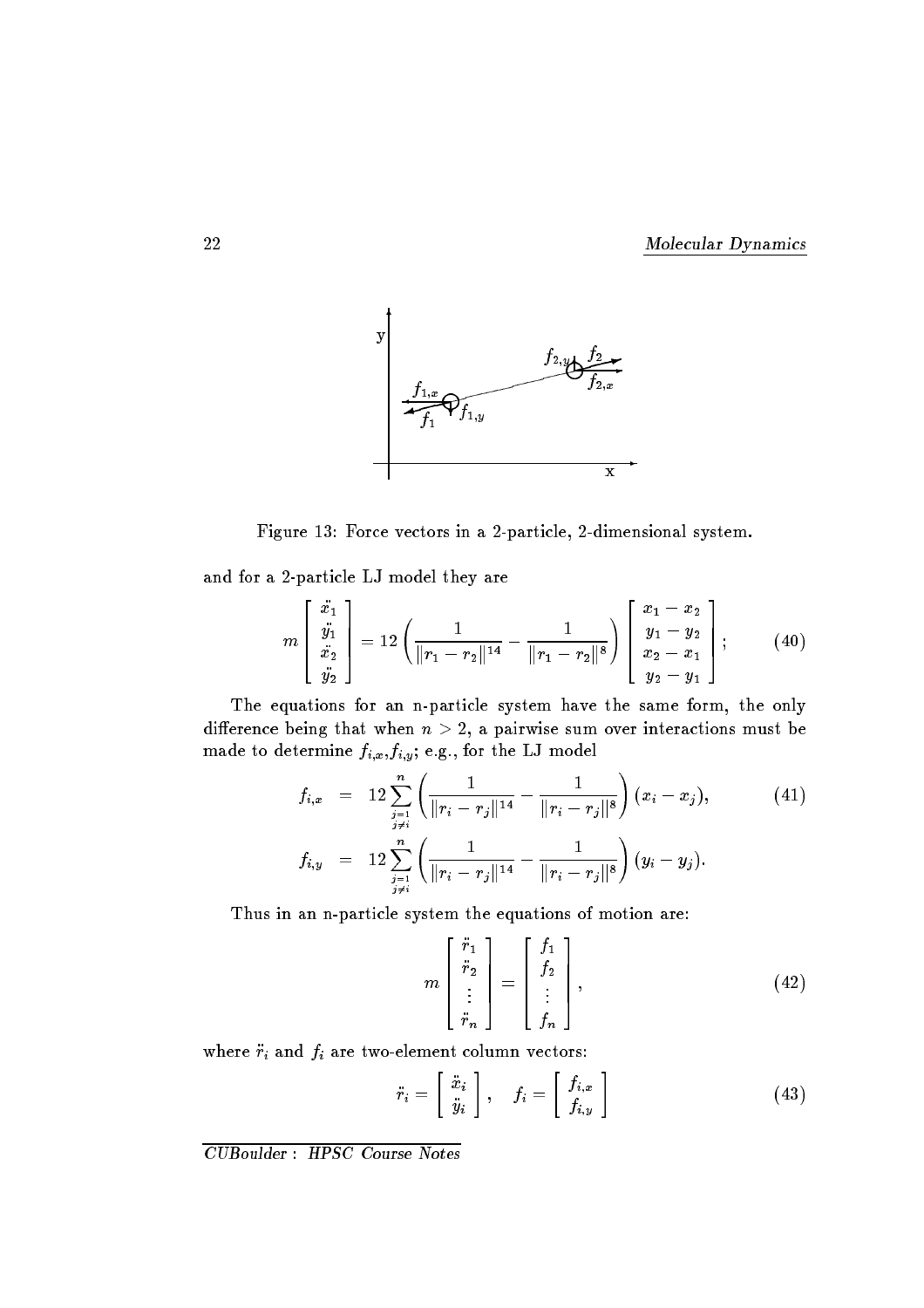The equations of motion for a 2-dimensional HS system are the obvious extension of the 1-dimensional equations. We can write the equation for the  $i^{th}$  particle in vector form as follows;

$$
r_i = r_i^{(1)} + \dot{r}_i^{(1)}(t - t^{(1)}) \tag{44}
$$

The work of the computation is determining when the next collision will occur. Here there is an essential difference from the 1-dimensional computation. In 1-dimension only the particles on the left and right of a given particle are collision candidates; furthermore, these particles remain candidates for the entire calculation  $-$  in one dimension neighbors remain neighbors. Not so in two dimensions. Now the number of possibilities we must examine is much larger. Naively, we might consider every pair of particles but we can do better than this. One can, for example, divide space into bins of a certain size. If the bin size is chosen appropriately then for a given particle its collision candidates are the other particles in the same bin or in neighboring bins.

Another scheme uses a timetable of predicted collision times. Suppose that at some point we determine for every particle the time and partner for its next collision, assuming no other collisions take place. Thus we produce a timetable for collisions. The entry with the earliest collision time in the timetable is the next collision. Once we process that collision, we need to update the timetable. This updating process takes some work, but it may lead to less work overall than the naive approach. The updating process involves looking for a new collision partner for each of the two particles that just collided. When those collision partners have been found some other entries in the timetable may need to be updated, any that had one member of the colliding pair as a collision partner must be updated.

There is no need to consider 3-dimensional systems separately. The formulas and issues are the same as for the 2-dimensional systems just discussed. The only difference being that a  $z$  component must be added to the vectors.

#### $\overline{\mathbf{4}}$ Numerical solution of the equations of motion.

In general the equations of motion do not admit an analytic solution so they must be solved numerically. The numerical method is normally a time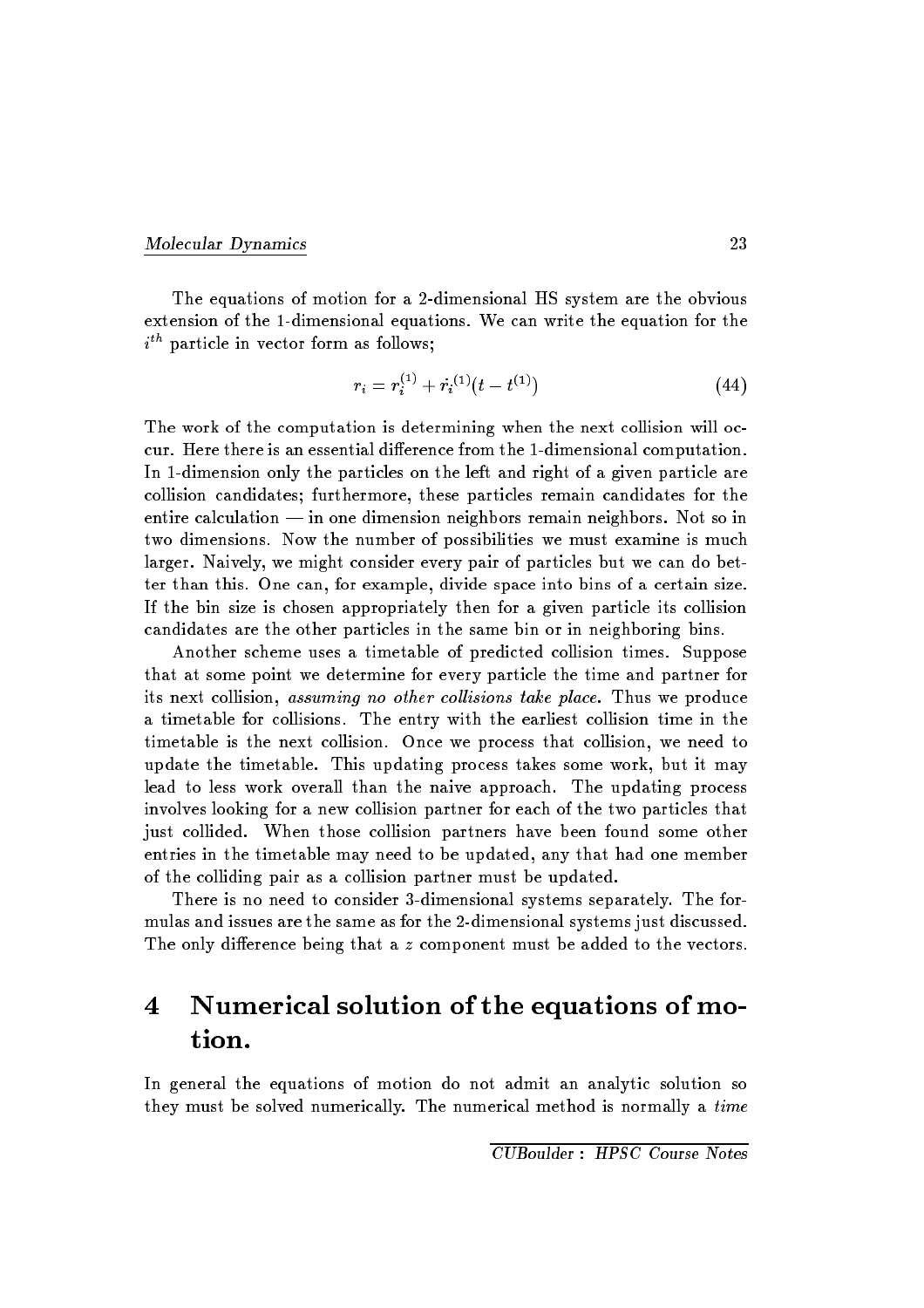stepping algorithm; that is, the solution is generated incrementally in time starting from a set of initial conditions. This solution is simply a list of numbers, usually the particle positions and velocities at the time steps. The positions and velocities at any one time represent the state of the system at that time.

The process of generating the numerical solution is easy to describe in broad outline, though the details can be rather difficult. The broad outline is this. Starting from an initial state at a given time, the state at a slightly later time is computed, then the next state, and so on. The time interval between states is either constant or variable; in order to control the error, it must be kept small enough so that values of important variables undergo little change, but if the interval is too small then the computation becomes too slow. More complex algorithms usually accumulate less error per step and so bigger steps are possible, but they also take more time per step. Obviously these tradeoffs are an important consideration in designing a program for solving a molecular dynamics problem. Normally the state is not recorded at every time step, they are too close together. Instead, a different time interval that is a multiple of the time step is used for recording results. Important physical parameters such as energy, momentum, mean separation of particles, and so forth may be recorded during the computation or generated later from the state information.

Accuracy of the numerical solution is an important consideration. As a practical matter this usually must be estimated by indirect methods. Running the computation for different values of the time step is one indirect technique, and running with different numerical precision is another. Changing from single to double precision is relatively easy, and there are software tools for still higher precision [Bailey 91]. Special cases in which an exact solution is possible to test an algorithm are also used. The HL model is one of these special cases. It is possible to express the solution of the equations of motion for this system in terms of the eigenvalues and eigenvectors of a certain matrix. Although the eigenvalues and eigenvectors may have to be computed numerically, the error from computation is negligible compared with the error from a time stepping algorithm. Therefore the HL model admits, for all practical purposes, an exact solution against which numerical solutions can be compared.

The efficiency of these computations on vector and parallel computers depends on the models and the algorithms. The HL model, for example, can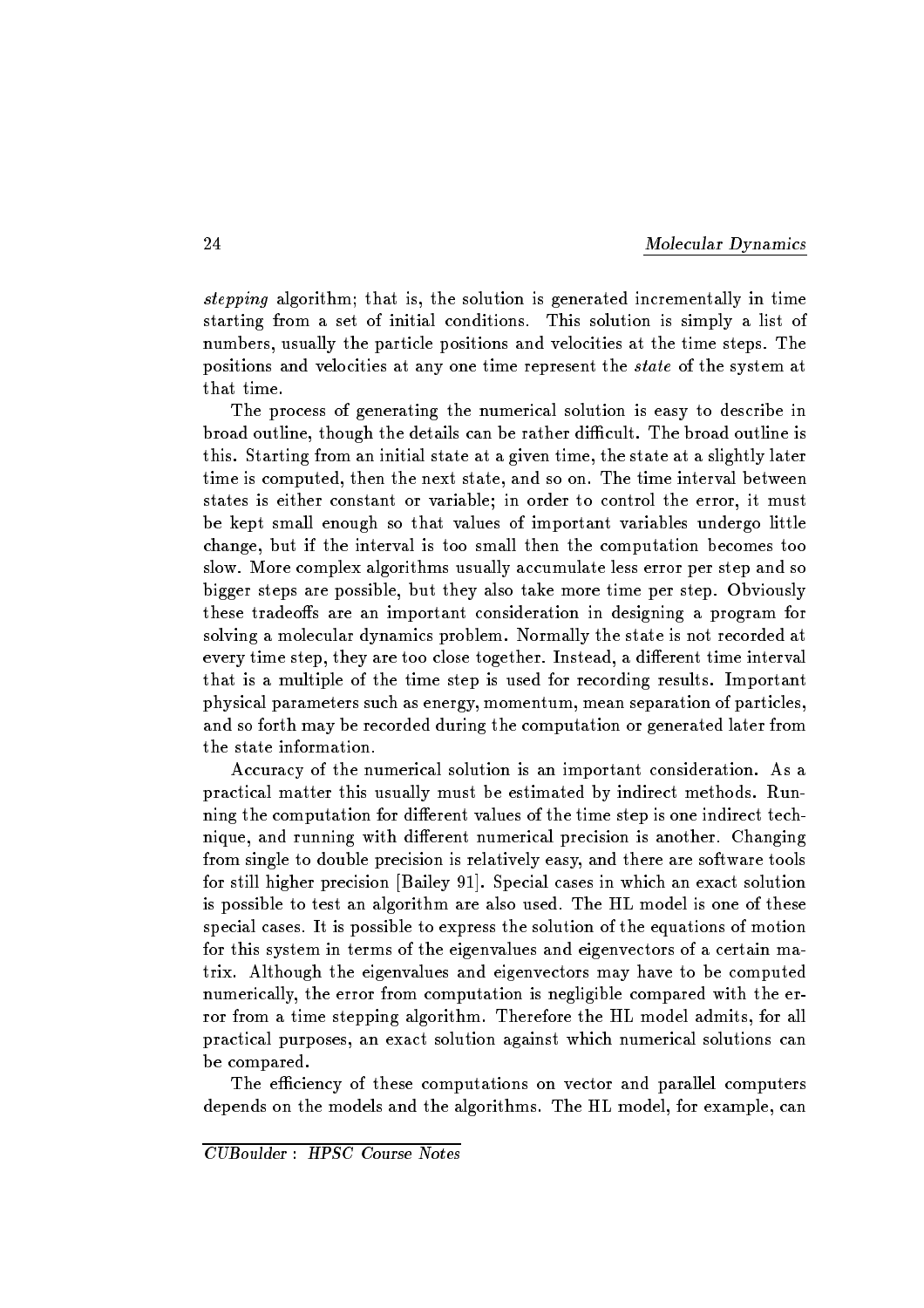be run very efficiently on a vector computer but the HS model cannot. In most particle systems the neighbors of a particle change with time, thus the set of interacting pairs change and because of this an efficient decomposition of the computation for a parallel computer can be difficult to find.

For HL and LJ systems we use algorithms for solving second order differential equations. We consider two of these algorithms: Euler's method and Verlet's method. The HS system is essentially different since no differential equation needs to be solved. The work of the computation consists mainly in determining when the next collision occurs. For this we use only the naive algorithm mentioned: consideration of the more efficient algorithms would carry us beyond the scope of this tutorial.

### 4.1 Euler's method

A discussion of the basic ideas of Euler's method can be found in the tutorial [Fosdick 91] and any elementary numerical analysis book, for example [Conte & de Boor 80, Burden & Faires 85]. We describe it briefly in terms of the equations we are interested in solving. We begin with

$$
m\ddot{x} = f(x),\tag{45}
$$

with initial conditions

$$
x(0) = x^{(0)}, \quad \dot{x}(0) = \dot{x}^{(0)}.
$$
 (46)

The first step is to write the second order differential equation, equation  $(45)$ , as a pair of coupled first order differential equations:

$$
m\dot{u} = f(x),
$$
  
\n
$$
\dot{x} = u,
$$
\n(47)

where u is just a new name for  $\dot{x}$ . The next step is to use Euler's method on these equations to get the following formulas for generating the solution at times  $h, 2h, 3h, \ldots$ :

$$
x(t+h) \approx x(t) + hu(t), \qquad (48)
$$

$$
u(t+h) \approx u(t) + \frac{h}{m}f(x(t)). \tag{49}
$$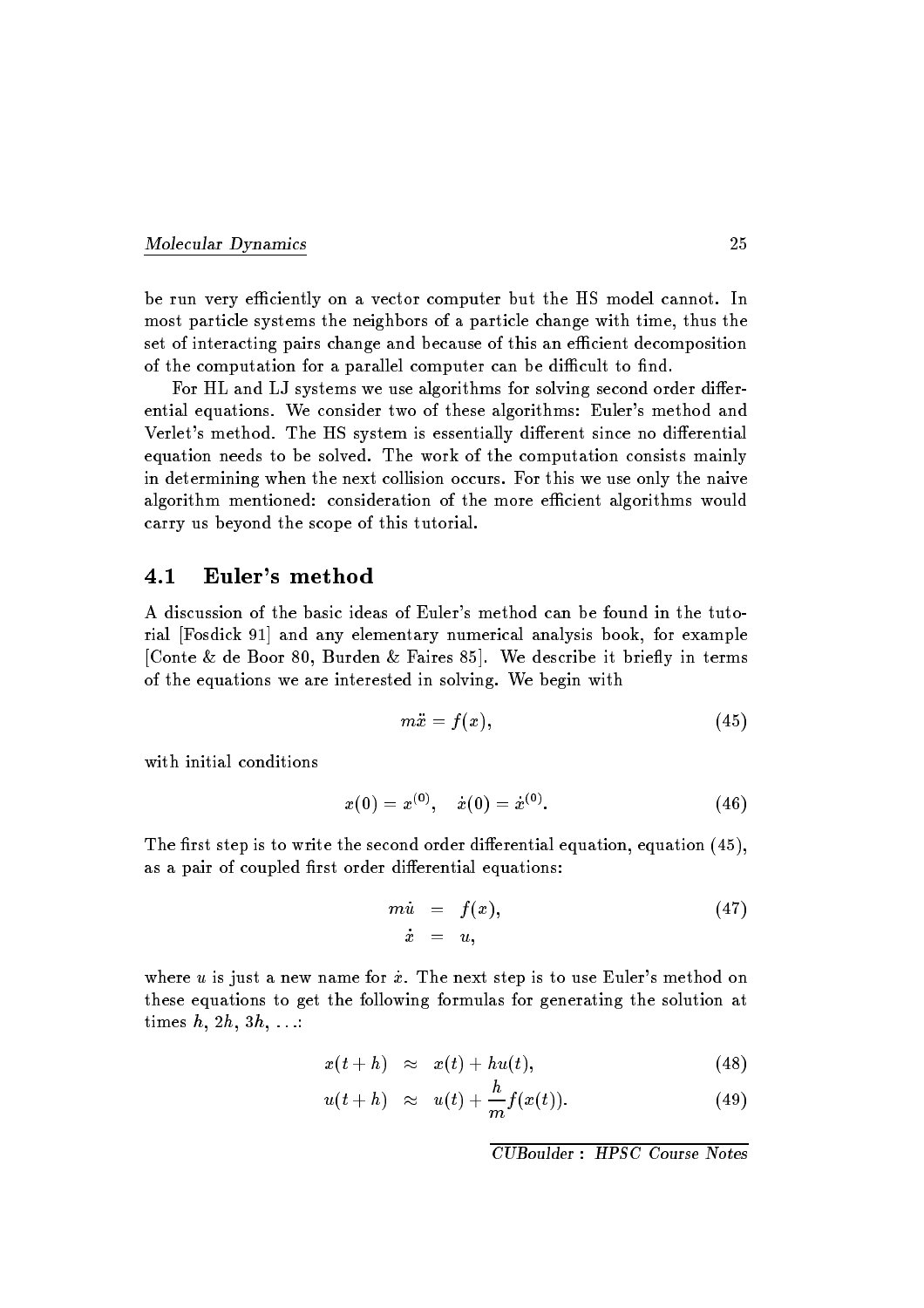The code segment for this computation is:

```
DO T = 1, NSTERX(T+1) = X(T) + H*U(T)U(T+1) = U(T) + (H/M) * F(X(T))END DO
```
The extension of these formulas to multiparticle, multidimensional problems is straightforward. The code segment for a 3-dimensional computation on an n-particle system, assuming all particles have the same mass, is:

```
DO T = 1, NSTERCALL FORCE(X,Y,Z,FX,FY,FZ)
  DO I = 1, NPARTX(I) = X(I) + H*U(I)Y(I) = Y(I) + H*V(I)Z(I) = Z(I) + H*W(I)U(I) = U(I) + (H/M) * FX(I)V(I) = V(I) + (H/M) * FY(I)W(I) = W(I) + (H/M) * FZ(I)END DO
  .
  .
  (Write positions and velocities)
  .
  .
END DO
```
The procedure FORCE evaluates the the forces on the particles from their current positions that are stored in the arrays  $X$ ,  $Y$ ,  $Z$  and returns the  $x$ -, y-, and z-components of the forces in the arrays FX, FY, FZ. The remark after the inner loop indicates a block of code that would write position and velocity information. Generally this information is not written at every time step because H is so small; rather it is written at a larger interval that is an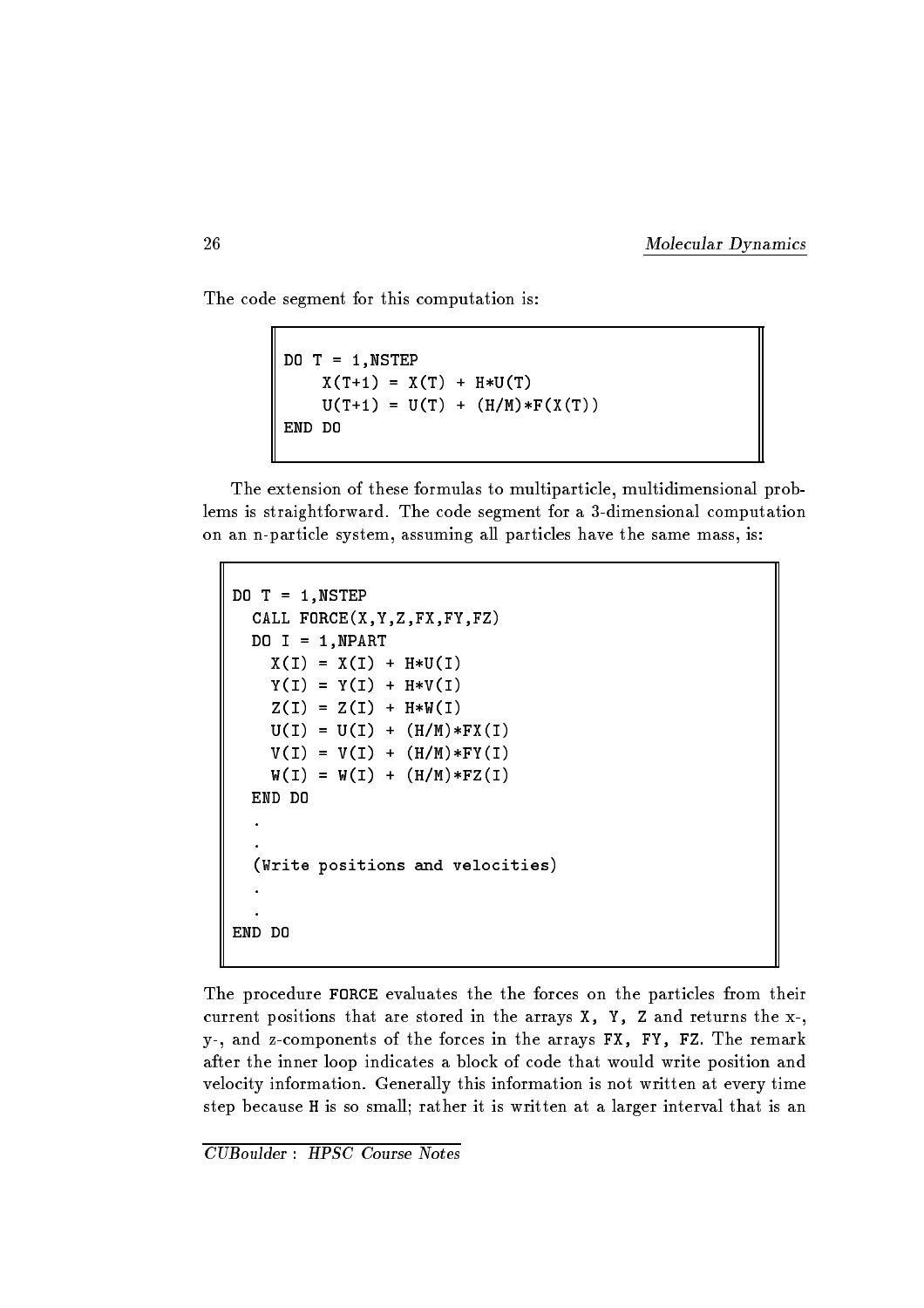

Figure 14: Error in numerical solution by Euler's method of 1-dimensional, 4-particle HL model:  $h = 0.01, k/m = 1$ . The curves have been shifted vertically: the point of zero error for a particular curve is its position at  $t=0$ .

integer multiple of H. Therefore, this block of code would include a test to determine if writing should take place at the current time.

If  $f(x)$  is well-behaved it can be shown that the error in the computed solution is  $\mathcal{O}(h)$ . As an illustration of the error in solving the equations of motion with Euler's method we show the error as a function of time for a 1-dimensional, 4-particle HL system in figure 14. This result was obtained with a stepsize of  $h = 0.01$ . If we reduce the stepsize by a factor of ten, that is  $h = 0.001$ , then we get the results shown in figure 15. Comparison of the error for the two different values of  $h$  shows that the peaks in the error have been reduced by about a factor of 10 as we would expect because h is reduced by reduced by this factor and the error should be  $\mathcal{O}(h)$ .

While Euler's method has the virtue of simplicity it is far less accurate than other methods we might use. Verlet's method is still a relatively simple method but gives much better accuracy.

# 4.2 Verlet's method

The name we give to this method is commonly used in the molecular dynamics literature, but it is known in mathematics as *Störmer's method*. Actually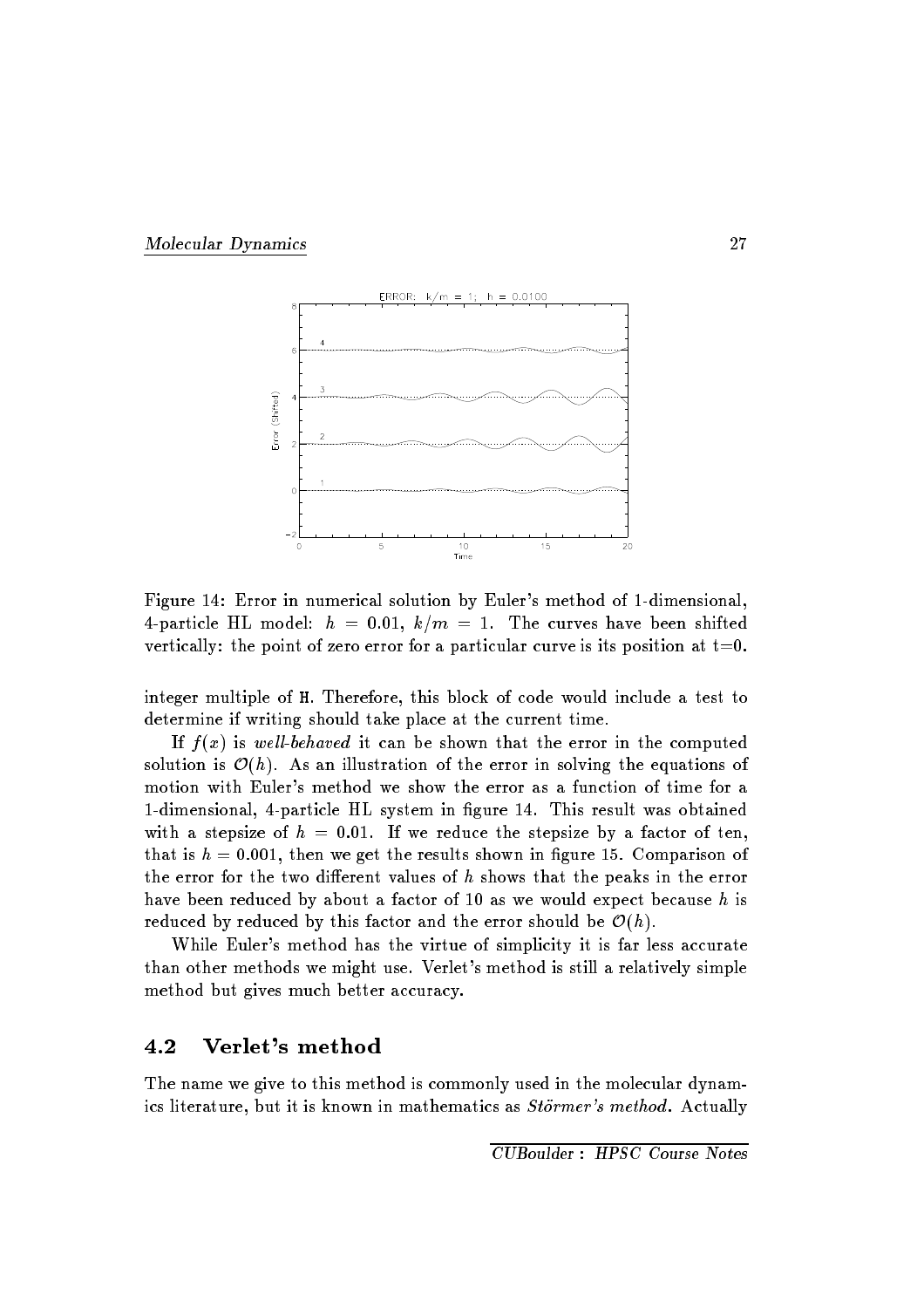

Figure 15: Error in numerical solution by Euler's method of 1-dimensional, 4-particle HL model:  $h = 0.001, k/m = 1$ . The curves have been shifted vertically: the point of zero error for a particular curve is its position at  $t=0$ .

there is a class of Störmer methods, of which this is the simplest. Henrici shows that the error in this method is  $\mathcal{O}(h^2)$  [Henrici 62].

The basic idea is to approximate the second derivative with a finite difference,

$$
\ddot{x} \approx \frac{x(t+h) - 2x(t) + x(t-h)}{h^2}.
$$
\n(50)

The error in this approximation of the second derivative is  $\mathcal{O}(h^2)$ , as shown in [Fosdick 91]. If we use this approximation in equation (45) we obtain

$$
x(t+h) \approx 2x(t) - x(t-h) + h^2 f(x(t)). \tag{51}
$$

This, then, is the basis of the algorithm. We can generate the solution with the following code segment:

> $DO T = 1, NSTER$  $X(T+1) = 2*X(T) - X(T-1) + H**2*F(X(T))$ END DO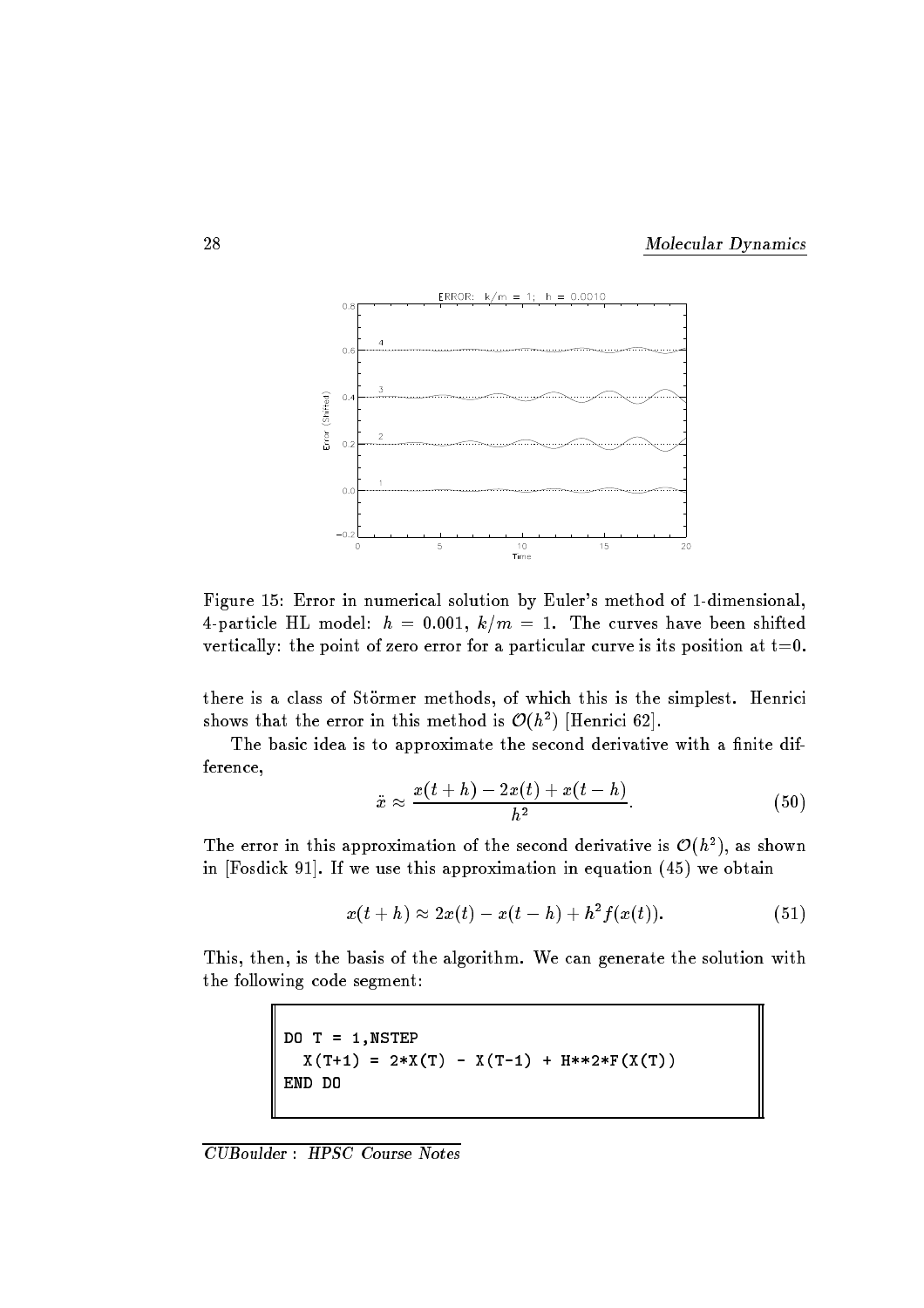There are important differences between this code segment and the corresponding code for Euler's method. Notice that two previous values of X are required at each time step, unlike Euler's method which required just one. Notice also that the force term has a factor H\*\*2, not H as in Euler's method. And, finally, notice that the velocity does not appear.

Something special must be done to start the iteration because the initial values for the problem are usually position and velocity, not two position values. A Taylor series expansion can be used to compute  $x(h)$  given  $x(0)$ and  $x(0)$ :

$$
x(h) \approx x(0) + h\dot{x}(0) + \frac{h^2}{2}f(x(0)).
$$
 (52)

The fact that the force term is  $\mathcal{O}(h^2)$  implies that we are adding a very small number to a much larger number at every step, resulting in a loss in accuracy. This can be mitigated by using a different form of the algorithm, called the summed form:

> DO T <sup>=</sup> 1,NSTEP  $DX(T) = DX(T-1) + H*F(X(T))$  $X(T+1) = X(T) + H*DX(T)$ END DO

It is easy to verify that this is mathematically equivalent to the original algorithm:  $DX(T)$  is simply the name of  $(X(T+1) - X(T))/H$ ). In other words, if all computations were exact (no roundoff error) then this code would produce the same result as the original. But real computations are not exact and the summed form gives a more accurate result.

The velocity can be computed from the position using a central difference approximation:

$$
\dot{x}(t) \approx \frac{x(t+h) - x(t-h)}{2h}.\tag{53}
$$

Alternatively, it can be computed within the algorithm as follows: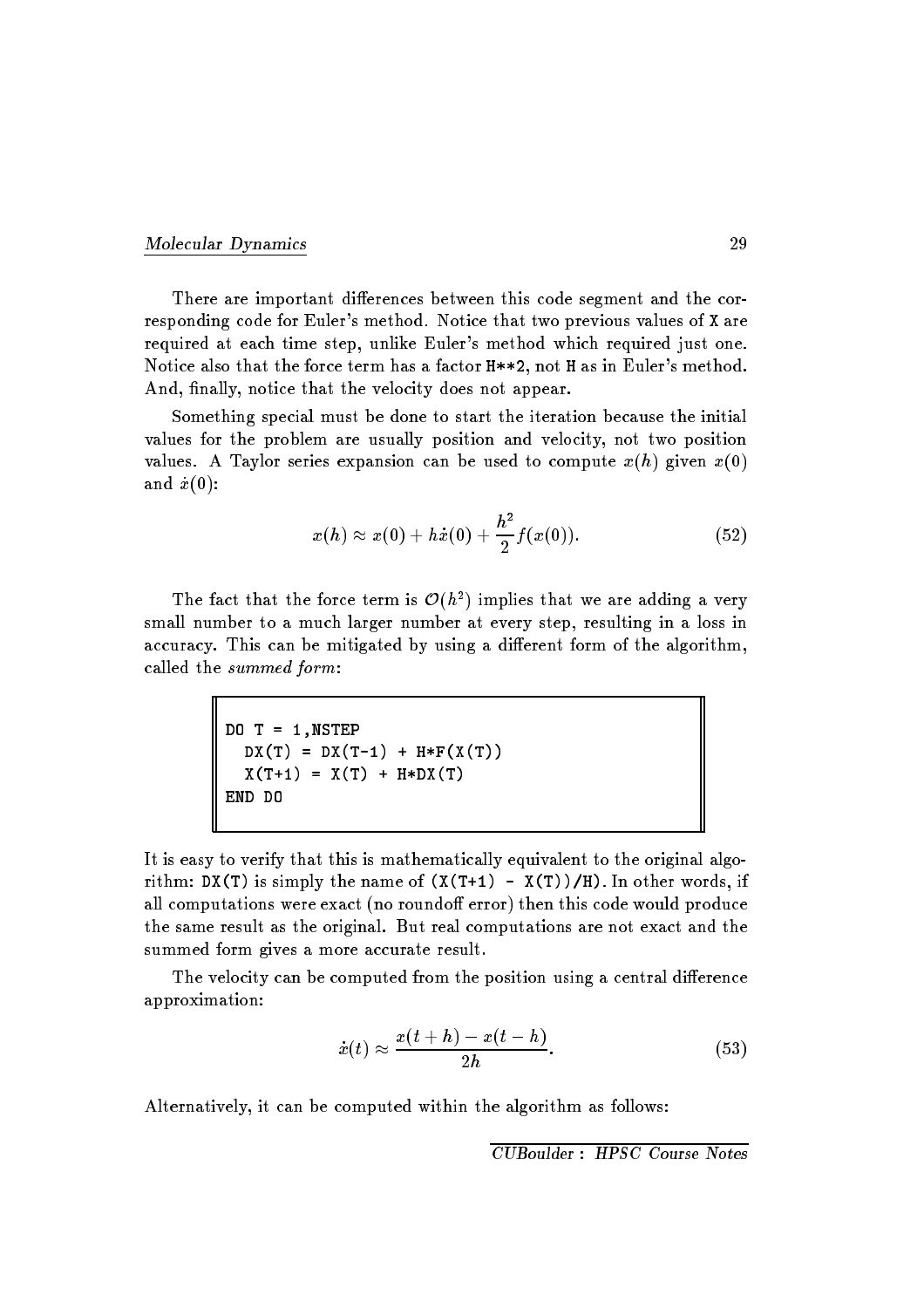

Figure 16: Error in numerical solution by Verlet's method of 1-dimensional, 4-particle HL model:  $h = 0.01, k/m = 1$ . The curves have been shifted vertically: the point of zero error for a particular curve is its position at  $t=0$ .

```
DO T = 1, NSTERX(T+1) = X(T) + H*(U(T) + H*F(X(T))/2)U(T+1) = U(T) + H*(F(X(T+1)) + F(X(T))))/2END DO
```
An efficient implementation of this only requires one computation of the force at each time step, and saving it for use in the next time step. This form has the numerical accuracy of the summed form, but it requires more computations per time step. If velocities are not needed then the summed form should be used. If double precision arithmetic is used then the original unsummed form of the algorithm may give acceptable accuracy.

An idea of the difference in accuracy between Euler's method and Verlet's method is illustrated in figures 16 and 17, which correspond to figures 14 and 15: the same computation except Verlet's method was used. Comparison of the peaks in these error curves with the corresponding curves for Euler's method shows that Verlet's method is far more accurate than Euler's method: for  $h = 0.01$  the error in Verlet's method is smaller than the error in Euler's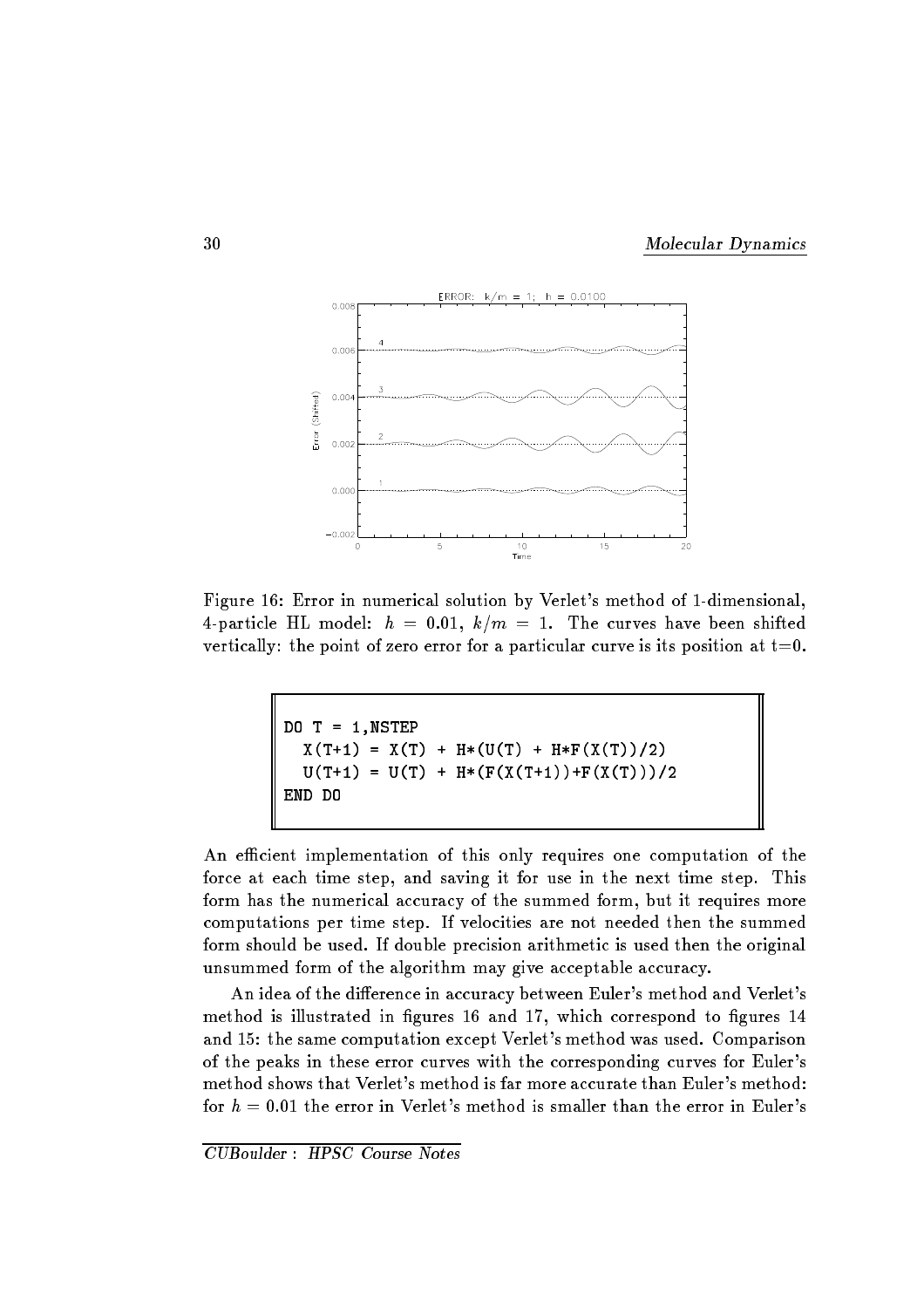

Figure 17: Error in numerical solution by Verlet's method of 1-dimensional, 4-particle HL model:  $h = 0.001$ ,  $k/m = 1$ . The curves have been shifted vertically: the point of zero error for a particular curve is its position at  $t=0$ .

method by a factor of  $10^{-3}$ . Comparison of the error in Verlet's method for  $h = 0.01$  with that for  $h = 0.001$  shows that the error is reduced by about a factor of 100, confirming the  $\mathcal{O}(h^2)$  behavior of the error.

Extension of this algorithm to three dimensional, multiparticle systems should be evident from the discussion of Euler's method.

### 4.3 Hard sphere collisions

Determining the motion of a system of particles that are modeled as hard spheres does not require solving a differential equation, so the methods described above do not apply. Since hard sphere particles travel in straight lines with constant speed between collisions we only need to know when collisions occur and the velocities after collision in order to follow the motions of the particles. It sounds simple, but determining the sequence of collisions is a computationally intensive task. Bear in mind that we must determine which pair of particles will collide next after each collision, a task that must take into consideration all pairs of particles. We consider the easy case of a one dimensional system first.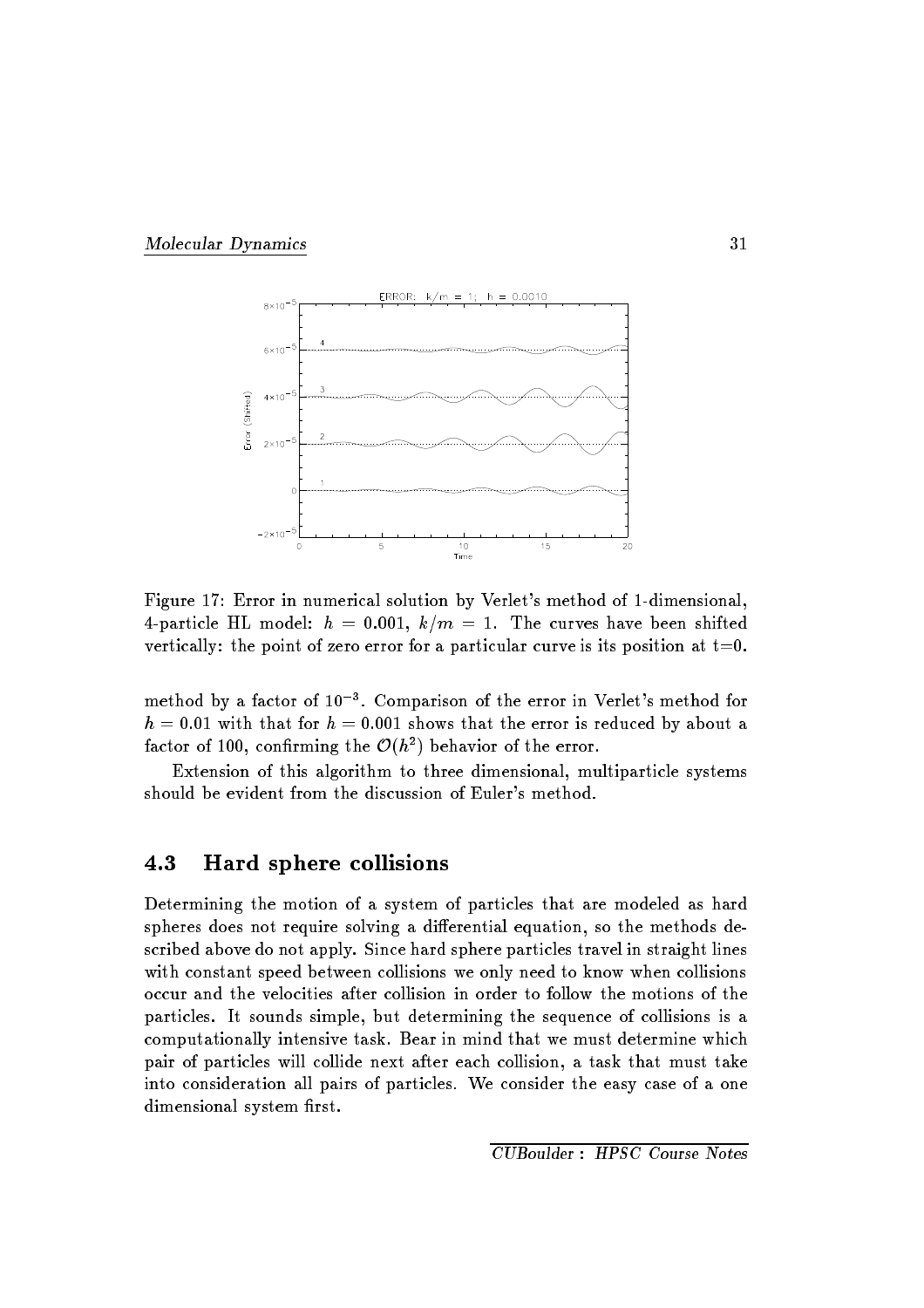

Figure 18: Collision of hard sphere particles in one dimension: (a) one time unit before collision; (b) instant of collision; (c) one time unit after collision. In this illustration particle 1 is travelling at four times the speed of particle 2 before the collision. At collision the particles exchange velocities so after the collision particle 2 is travelling at four times the speed of particle 1.

#### 4.3.1 One-dimensional system

In one dimension the particles collide *head-on* as illustrated in figure 18. The conservation laws require that the total momentum and total energy do not change. Therefore we have:

$$
u_{1,old} + u_{2,old} = u_{1,new} + u_{2,new}
$$
 (conservation of momentum), (54)  

$$
u_{1,old}^2 + u_{2,old}^2 = u_{1,new}^2 + u_{2,new}^2
$$
 (conservation of energy),

where  $u$  denotes velocity, and it is assumed that both particles have the same mass. These equations can be solved easily for  $u_{1,new}$  and  $u_{2,new}$ :

$$
u_{1,new} = u_{2,old}, \quad u_{2,new} = u_{1,old} \tag{55}
$$

Thus the particles simply exchange velocities when they collide.

Assume we have a system of hard-sphere particles ordered along the x-axis so that

$$
x_1 < x_2 < \ldots < x_n. \tag{56}
$$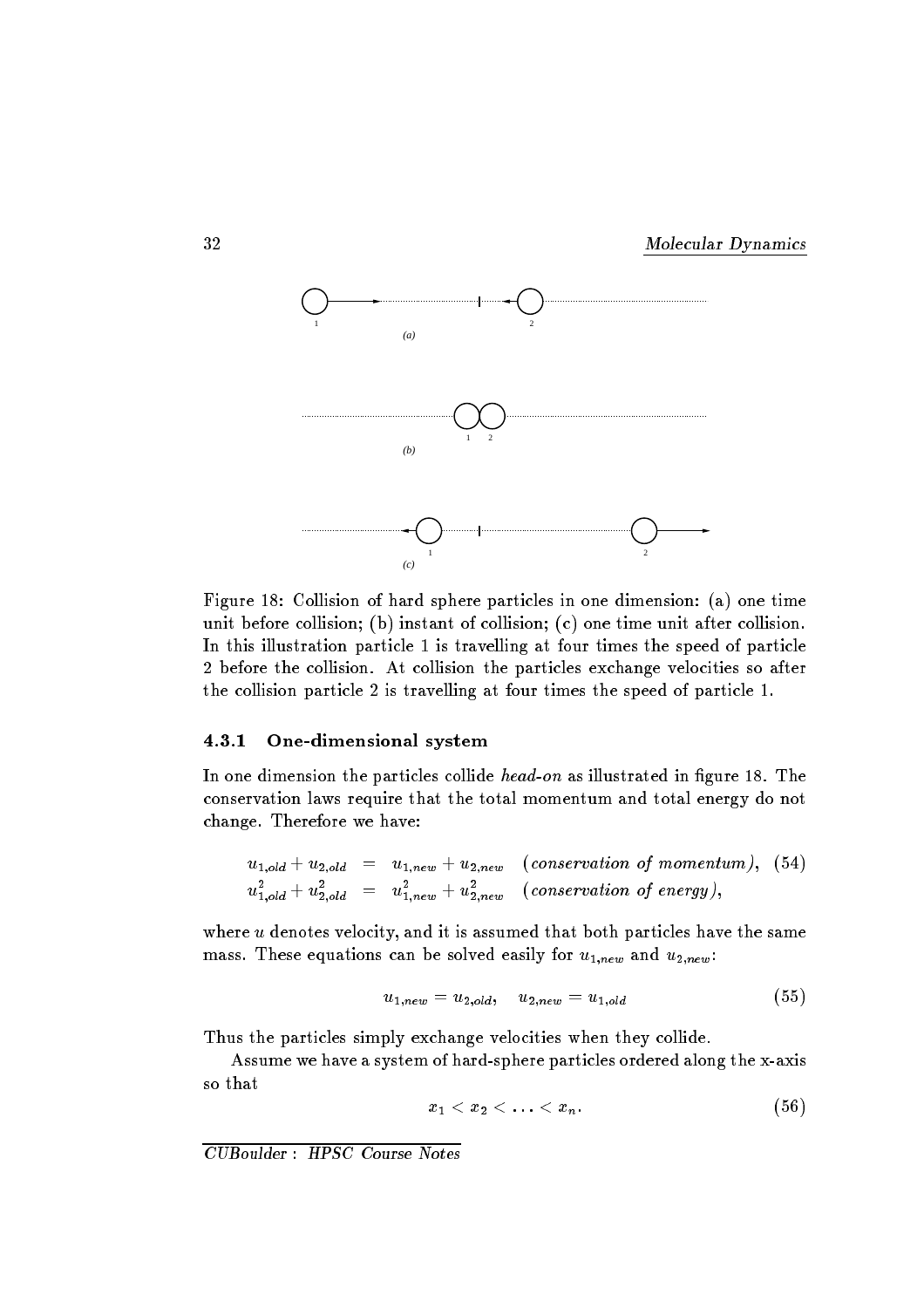

Figure 19: A 6-particle, one-dimensional system of hard spheres.

as illustrated in figure 19 for  $n = 6$ . To determine the time of the next collision me must consider all pairs, executing a segment of code that looks like this:

```
COLLTIME = INFINITY
DO I = 1, N-1IF ((U(I+1) - U(I) .LT. 0)COLLTIMENEW = (X(I+1) - X(I))/(U(I) - U(I+1))IF(COLLTIMENEW .LT. COLLTIME)
      COLLPART = I
      COLLTIME = COLLTIMENEW
   END IF
 END IF
END DO
```
After execution of this segment we know that the time of the next collision is COLLTIME and that the collision partners are particles I and I+1, provided that COLLTIME  $\neq$  INFINITY. The code segment we execute at a collision updates the positions of all particles, and the velocities of the colliding pair. It looks like this: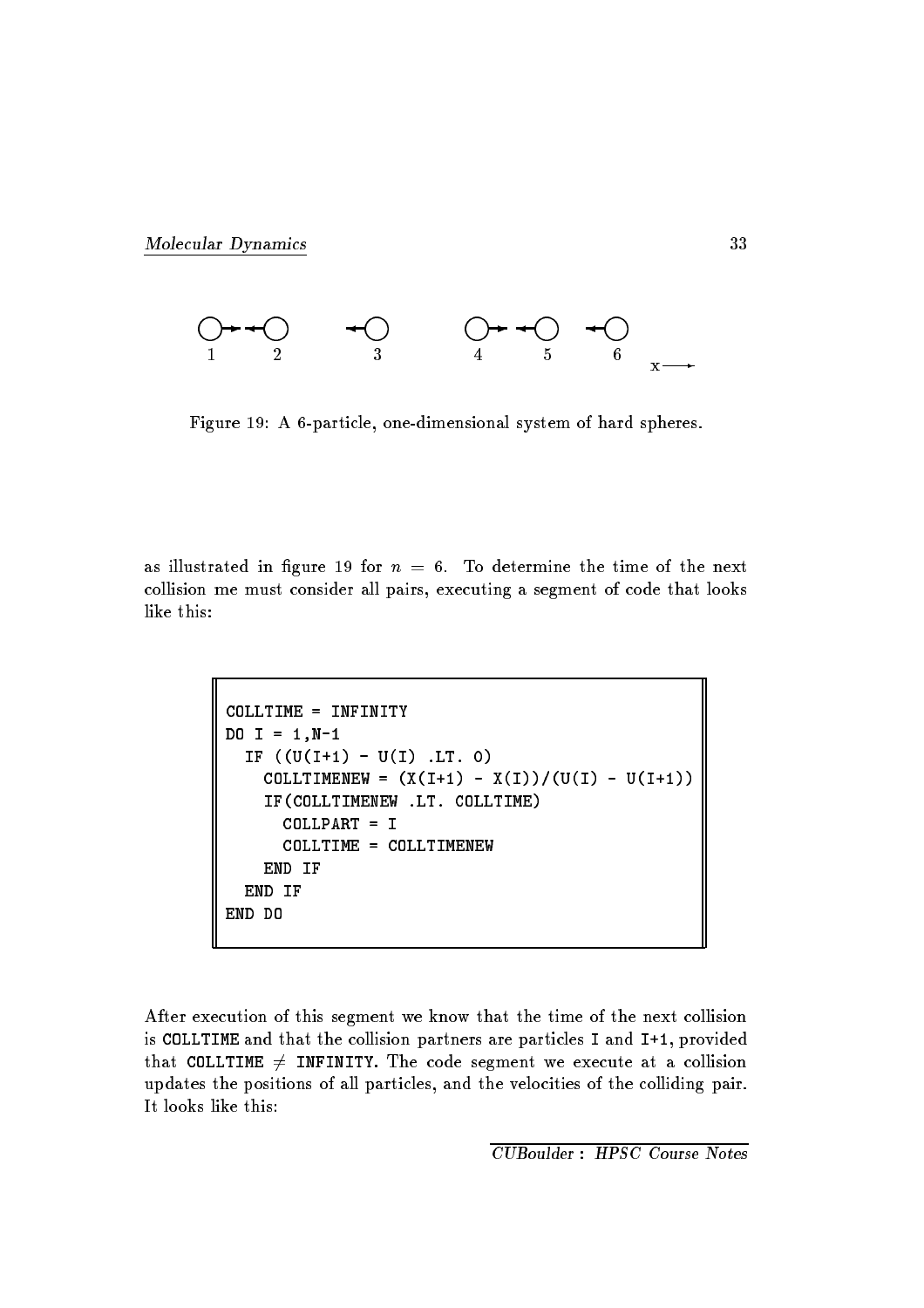```
DO I = 1,NX(I) = X(I) + U(I) *COLLTIMEEND DO
TMP = U(COLLPART)
U(COLLPART) = U(COLLPART + 1)U(COLLPART + 1) = TMP
```
#### 4.3.2 2,3-dimensional systems

In 2- and 3-dimensional systems collisions are not necessarily head on, they may be oblique, as illustrated in figure 20.

In an oblique collision the interaction or impact is along the line drawn between the centers of the particles at the instant of collision: there is no force exerted on the particles in the plane tangent to the two particles at the point of impact  $\sim$  our HS model assumes that the particles are perfectly smooth. An analysis like that used for the one dimensional case shows that in an oblique collision the particles exchange the components of their velocities along the line between the centers of the particles, no other velocity components are changed. Thus the effect of an oblique collision is as illustrated in figure 21.

The critical part of the computation for updating velocities is the determination of which particles will collide next. In its simplest form the steps in this computation are as follows. We let  $r_i$  and  $r_i$  denote the position vector and velocity vector of the  $i^{th}$  particle, and we let  $\sigma$  denote the diameter of a particle. It is convenient to define new position and velocity vectors

$$
r_{i,j}=r_i-r_j, \quad \dot{r}_{i,j}= \dot{r}_i-\dot{r}_j \qquad \qquad (57)
$$

that represent the position and velocity of the  $i^{th}$  particle relative to the  $j^{th}$ particle. If we want to be explicit about the relative position at time  $t$  then we write  $r_{i,j}(t)$ . The test to determine if two particles collide can be broken into two parts: determine if they are approaching each other; if they are approaching each other then determine their distance of closest approach.

The particles are approaching each other if the component of their relative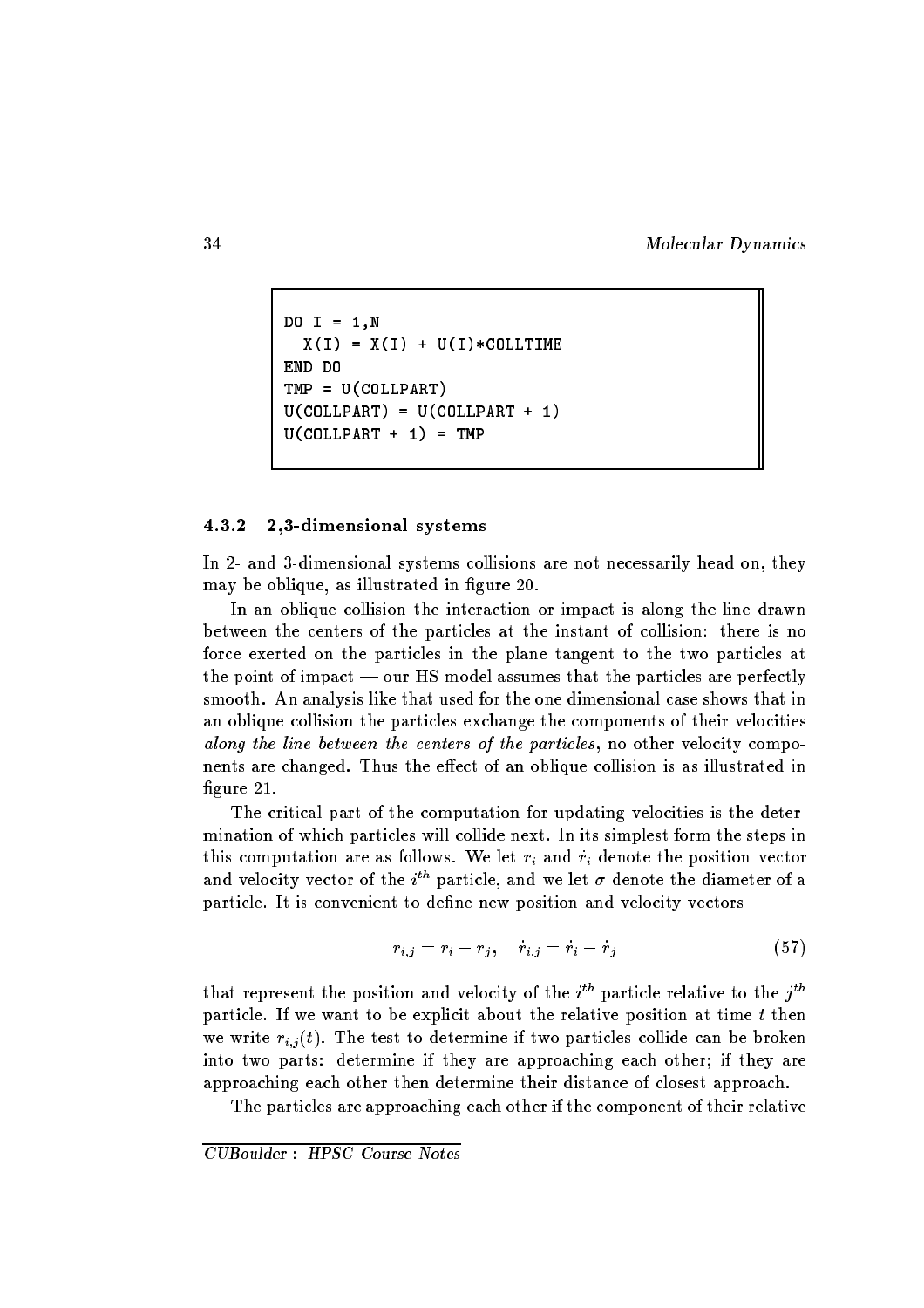

Figure 20: Collision of hard spheres in two dimensions: positions at one time unit before collision (dotted circles); at collision (dashed circle); and one time unit after collision (solid circles) are shown. Particles 1 and 2 are travelling at the same speed, s, before the collision. Particle 2 is travelling along a line that is 45 from the x-axis. At collision they exchange x-components of velocity; their y-components of velocity are unchanged. Therefore, after collision particle 1 is travelling in the x-direction at speed  $s/\sqrt{2},$  while particle 2 is travelling upward and to the right, at an angle of  $\arctan(1/\sqrt{2})$  $\overline{\phantom{a}}$ x-axis, with a speed equal to  $s\sqrt{3/2}$  .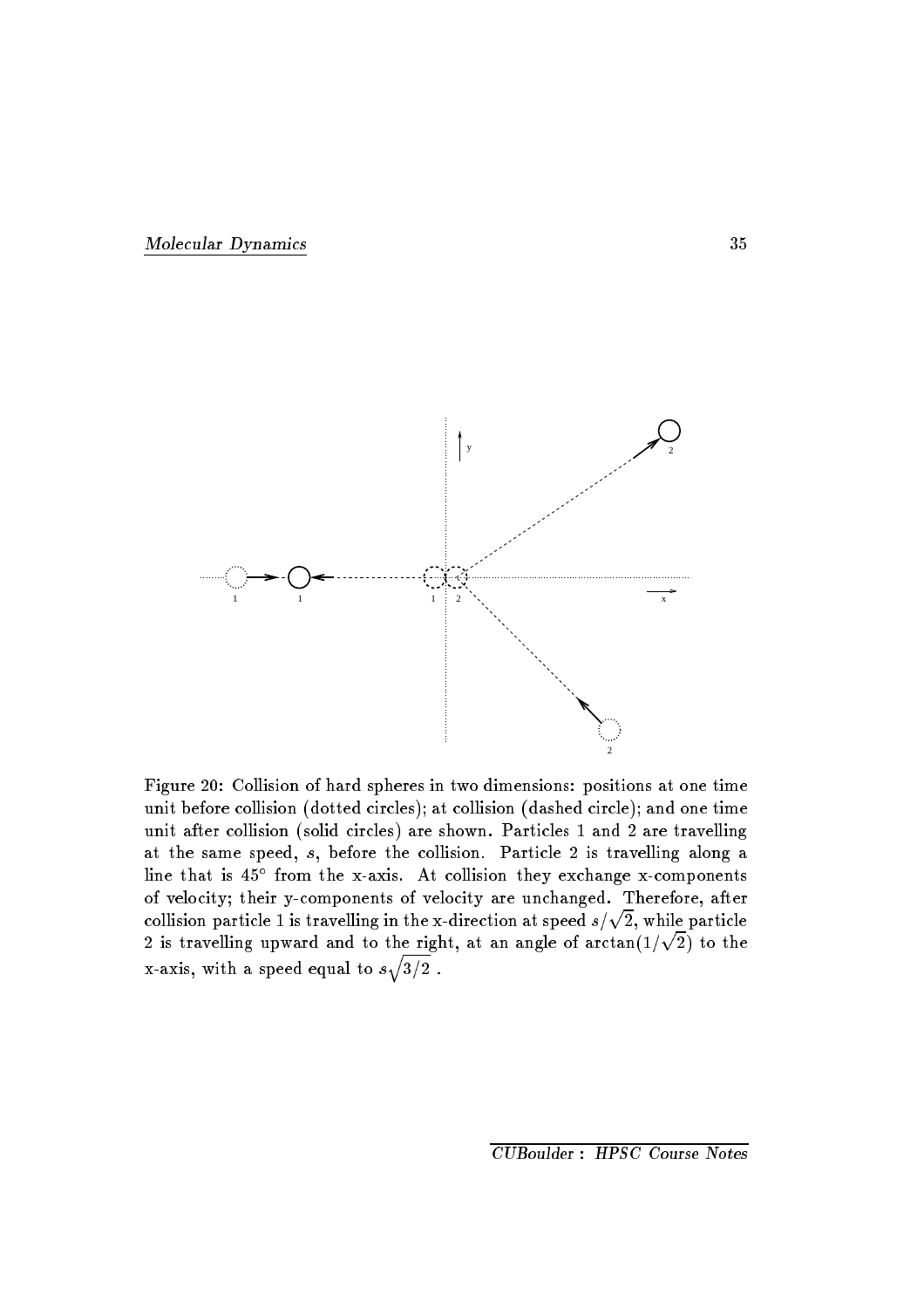

Figure 21: Detail of velocity components at instant before collision (a), and instant after collision (b). At collision the force is exerted only along the line joining the centers of the particles; no force is exerted in the plane perpendicular to this line because the particles are assumed to be smooth. Thus velocity components along this line are exchanged at the instant of collision, but velocity components in the plane perpendicular to this line are unchanged.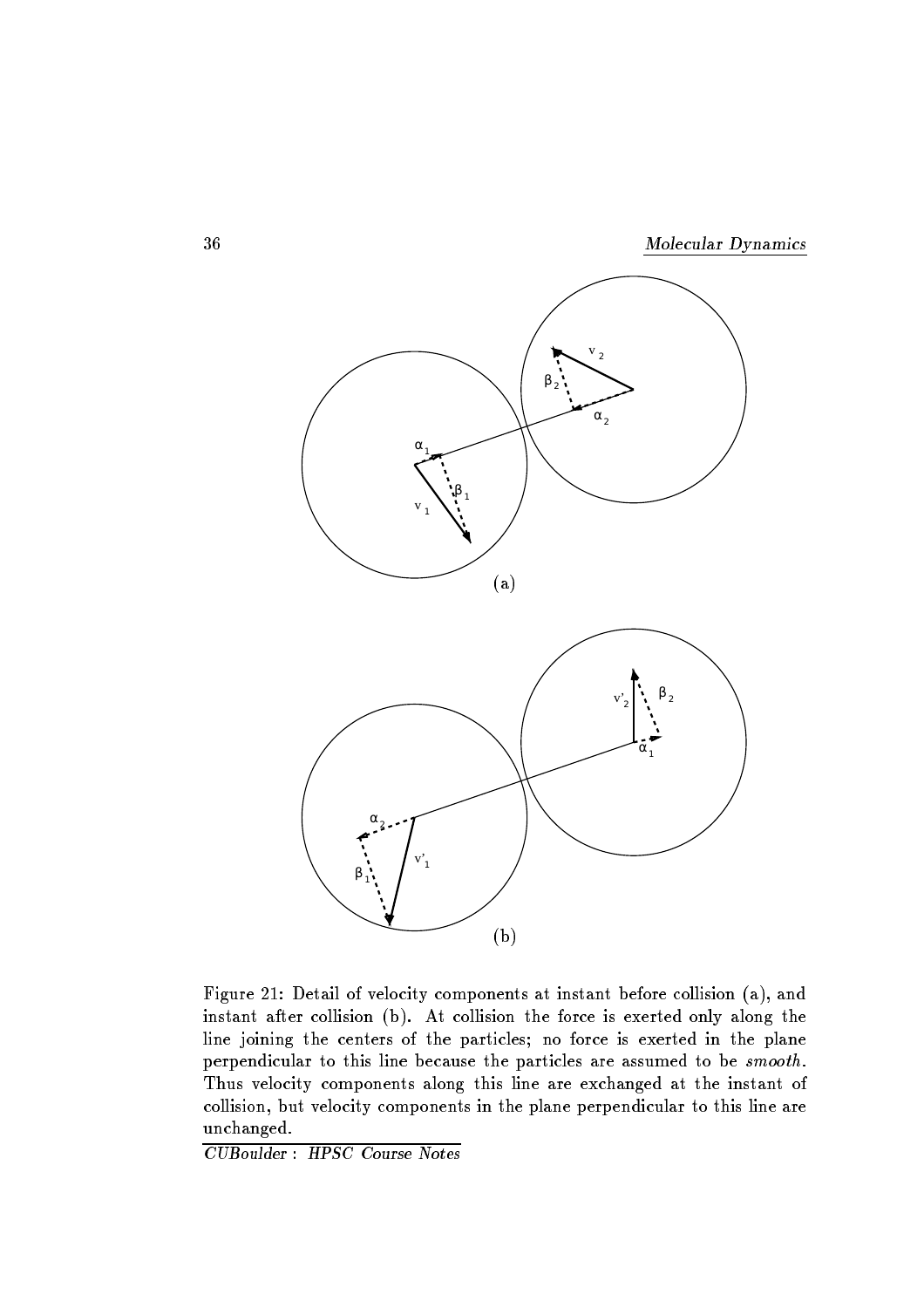

Figure 22: Illustration of necessary condition for a collision.

velocity in the direction of  $r_{i,j}$  is negative; i.e.

$$
r_{i,j}\cdot \dot{r}_{i,j}<0,\qquad \qquad (58)
$$

where the product on the left is a scalar (dot) product: this notation is also used below to denote scalar product. The idea is illustrated in figure 22.

They actually collide if the following condition is true:

$$
\|b_{i,j}\| \leq \sigma, \quad \|b_{i,j}\|^2 = \|r_{i,j}\|^2 - \left(\frac{r_{i,j} \cdot \dot{r}_{i,j}}{\|\dot{r}_{i,j}\|}\right)^2 \tag{59}
$$

Some simple geometrical considerations, illustrated in figure 23 show that  $b_{i,j}$  is the distance of closest approach if each particle had diameter zero.

If the particles do collide, then the time of the collision is given by the formula

$$
t = -\frac{1}{\|\dot{r}_i - \dot{r}_j\|} \left( \frac{(r_i - r_j) \cdot (\dot{r}_i - \dot{r}_j)}{\|\dot{r}_i - \dot{r}_j\|} + (\sigma^2 - \|b_{i,j}\|^2)^{\frac{1}{2}} \right) \tag{60}
$$

This equation can be understood by observing that the second factor on the right, namely

$$
-\left(\frac{r_{i,j}\cdot \dot{r}_{i,j}}{\|\dot{r}_{i,j}\|}+(\sigma^2-\|b_{i,j}\|^2)^{\frac{1}{2}}\right),\qquad (61)
$$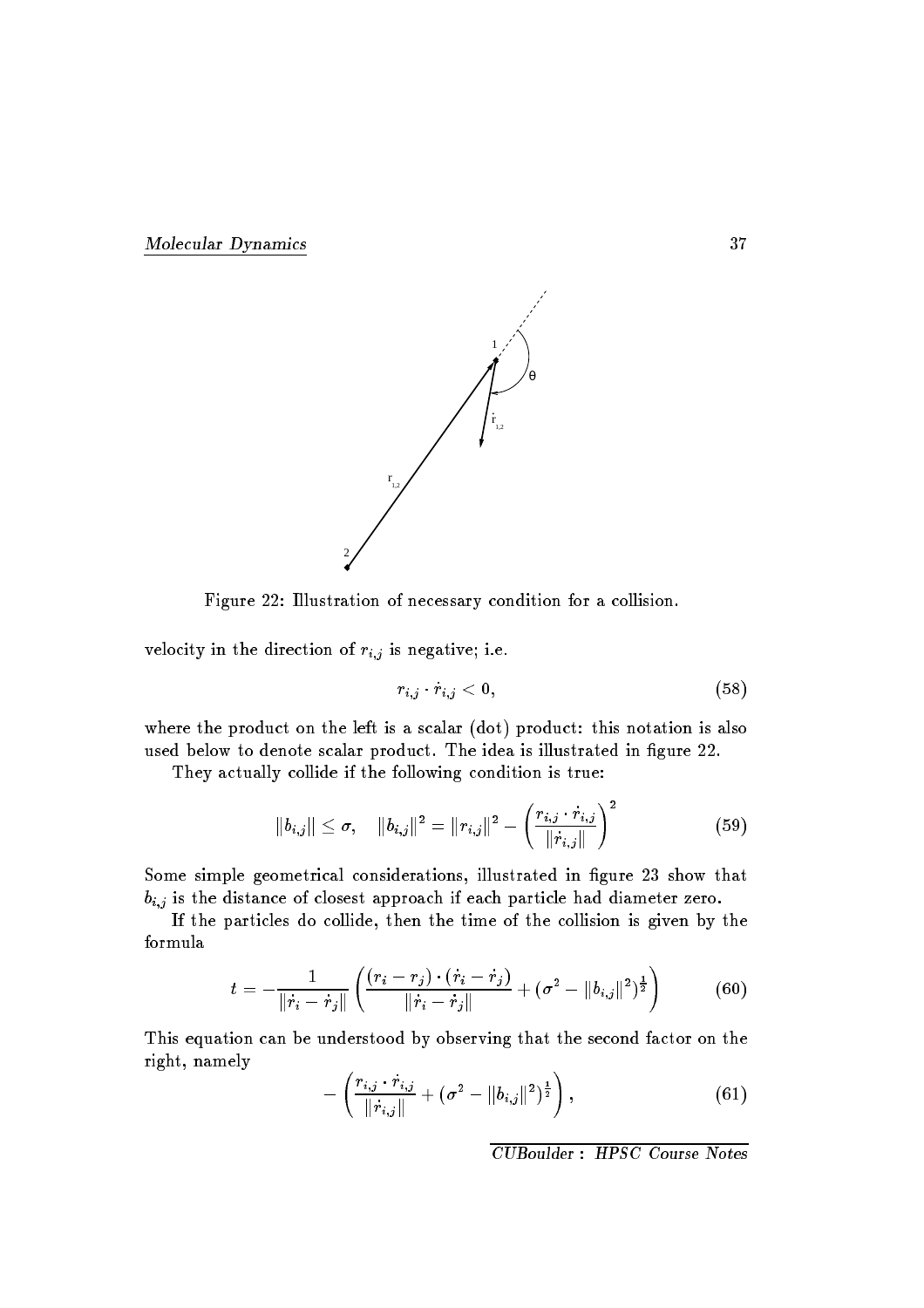

Figure 23: Illustration of collision parameters. Here  $r_{1,2}$  is the position of the center of particle 1 relative to the center of particle 2; and  $\dot{r}_{1,2}$  is the velocity of particle 1 relative to the velocity of particle 2. Thus you can think of particle 2 as fixed at the origin, and particle 1 at  $r_{1,2}$  moving with velocity  $r_{1,2}$ . For a collision to occur particle 1 must be moving towards the origin, and must come within a distance  $\sigma$  (the particle's diameter) of the origin. Particle 1 is moving towards the origin if the dot product  $r_{1,2} \cdot r_{1,2} < 0$ as in this picture. In this picture  $||b_{1,2}||$  is the distance of closest approach by particle 1 to the origin:  $b_{1,2}$  is a vector perpendicular to  $r_{1,2}$ . The point at which the collision occurs is the point where the tra jectory of particle 1 crosses the circle of radius  $\sigma$  around the origin, and the time of collision is the time it takes to move from  $r_{1,2}$  to this point travelling at velocity  $r_{1,2}$ .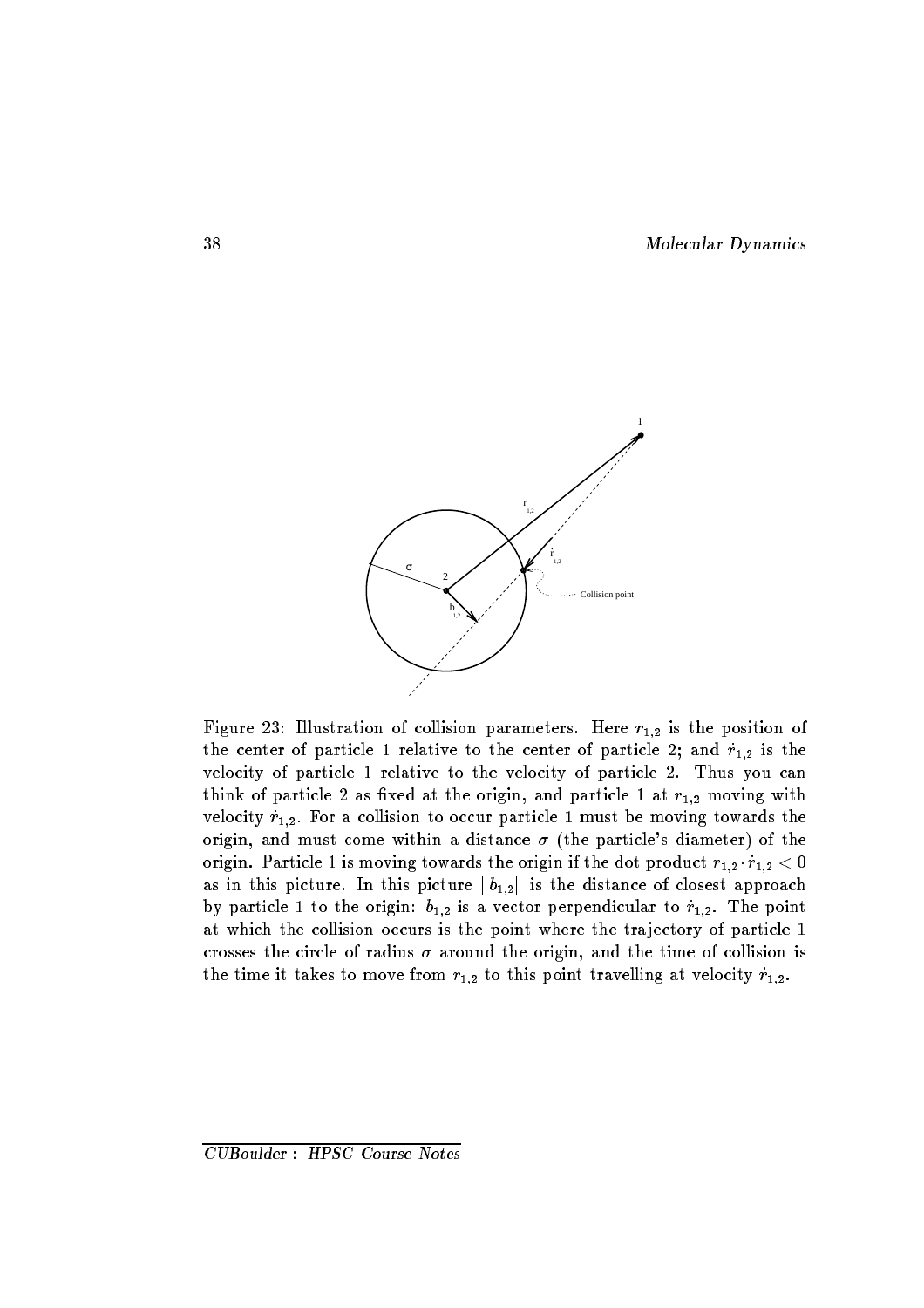

Figure 24: Change in velocity at collision of hard spheres. Parameters  $\sigma$ ,  $r_{1,2}$ ,  $\dot{r}_{1,2}, b_{1,2}$  are as defined in figure 22;  $\dot{r}_{1,2}'$  is the relative velocity after collision and  $\Delta r_{1,2}$  is the change in relative velocity due to the collision. Note that  $\Delta r_{1,2}$  is perpendicular to the line between centers at the time of collision.

is the distance to be traversed in the direction of  $\dot{r}_{i,j}$  before collision: refer to figure 23 and do some elementary geometry. It is evident from these formulas that determining the time of the next collision is a good deal more complicated than in the 1-dimensional case.

When the particles do collide then the new velocities are easily computed. There is no change in velocity in the plane tangent to the spheres at the collision point; the velocity changes only in the direction of the line between the centers of the particle, as illustrated in figure 24.

The change in velocity takes place, as noted earlier, in the direction of the vector  $(r_i - r_j)$  at the time of collision. In particular,

$$
\begin{array}{rcl}\n\dot{r}_{i,new} & = & \dot{r}_{i,old} + \triangle \dot{r}_{i,old} \\
\dot{r}_{j,new} & = & \dot{r}_{j,old} - \triangle \dot{r}_{i,old}\n\end{array} \tag{62}
$$

where

$$
\triangle \dot{r}_{i,old} = -\frac{(\dot{r}_{i,old} - \dot{r}_{j,old}) \cdot (r_{i,old} - r_{j,old})(r_{i,old} - r_{j,old})}{\|r_{i,old} - r_{j,old}\|^2}.
$$
 (63)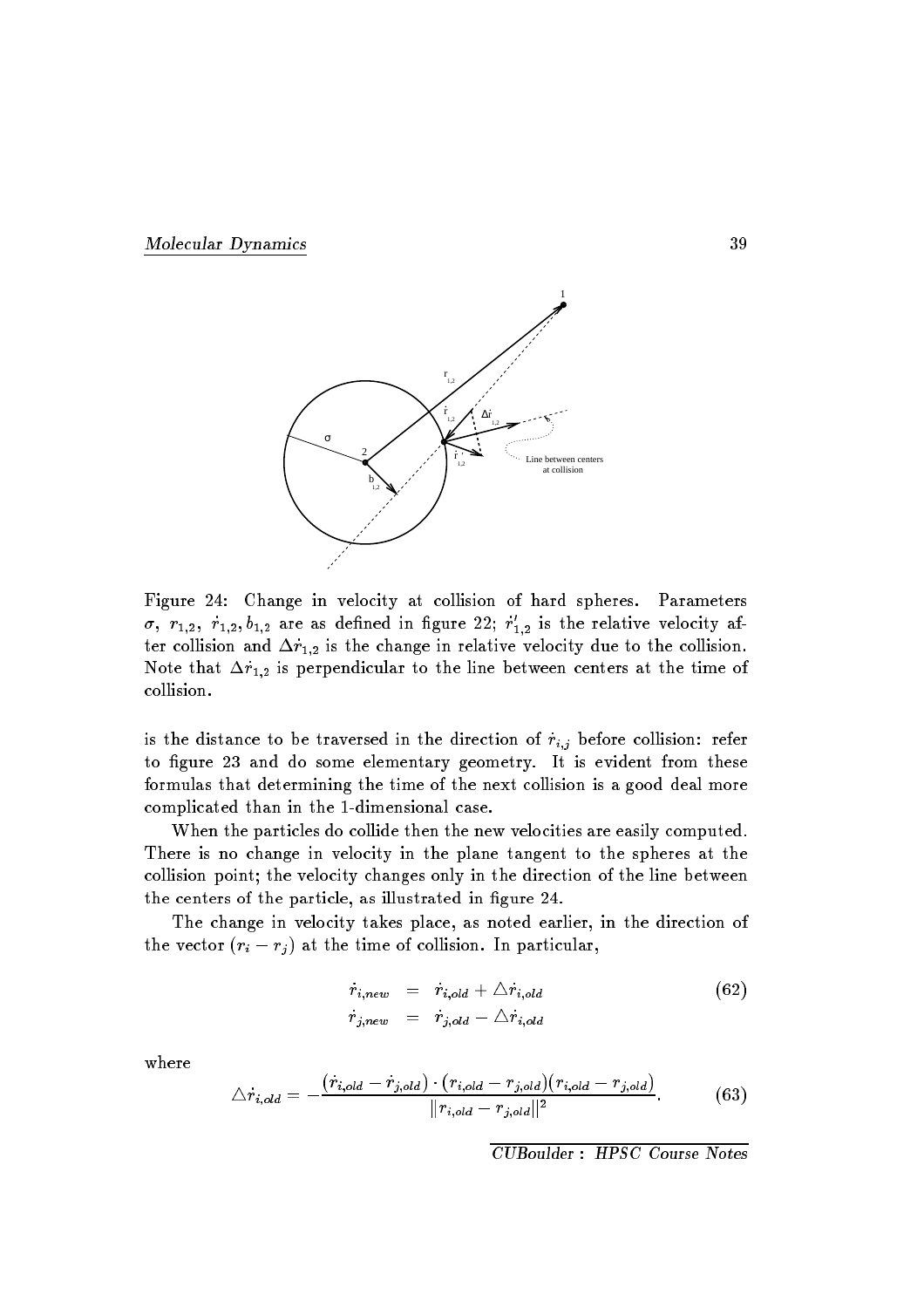You should be able to verify that this formula gives the same result for the 1-dimensional case as obtained earlier, equation (55).

At this point you have all of the necessary formulas for constructing a program to solve the equations of motion by Euler's method or Verlet's method for any of the models  $-$  HL, LJ, or HS.

#### Exact solution of the equations of motion  $\overline{5}$ for HL model.

We noted earlier that the Hooke's Law model is special because, unlike the other models, it admits an exact solution. Here we outline the main ideas leading to the exact solution. In order to understand the material in this section, you need to know about eigenvalues and eigenvectors of matrices at an elementary level; for example, see [Fosdick 91, section 5.4].

Consider first the simple case of a single particle moving under the influence of an HL force, illustrated earlier in figure 3. The equation of motion for this particle is

$$
m\ddot{q}(t) = -kq(t),\tag{64}
$$

where m is the mass of the particle, k is the force constant, and  $q(t)$  is the displacement of the particle from its equilibrium position at time t.

It is easy to verify that

$$
q(t) = Q\cos(\omega t + \delta) \tag{65}
$$

satisfies equation (64). If we substitute this expression for  $q(t)$  into equation (64) we obtain

$$
-mQ\omega^{2}\cos(\omega t+\delta)=-kQ\cos(\omega t+\delta). \qquad (66)
$$

The left side agrees with the right side provided that

$$
\omega = \sqrt{\frac{k}{m}}.\tag{67}
$$

Therefore

$$
q(t) = Q \cos\left(\sqrt{k/m}\,t + \delta\right) \tag{68}
$$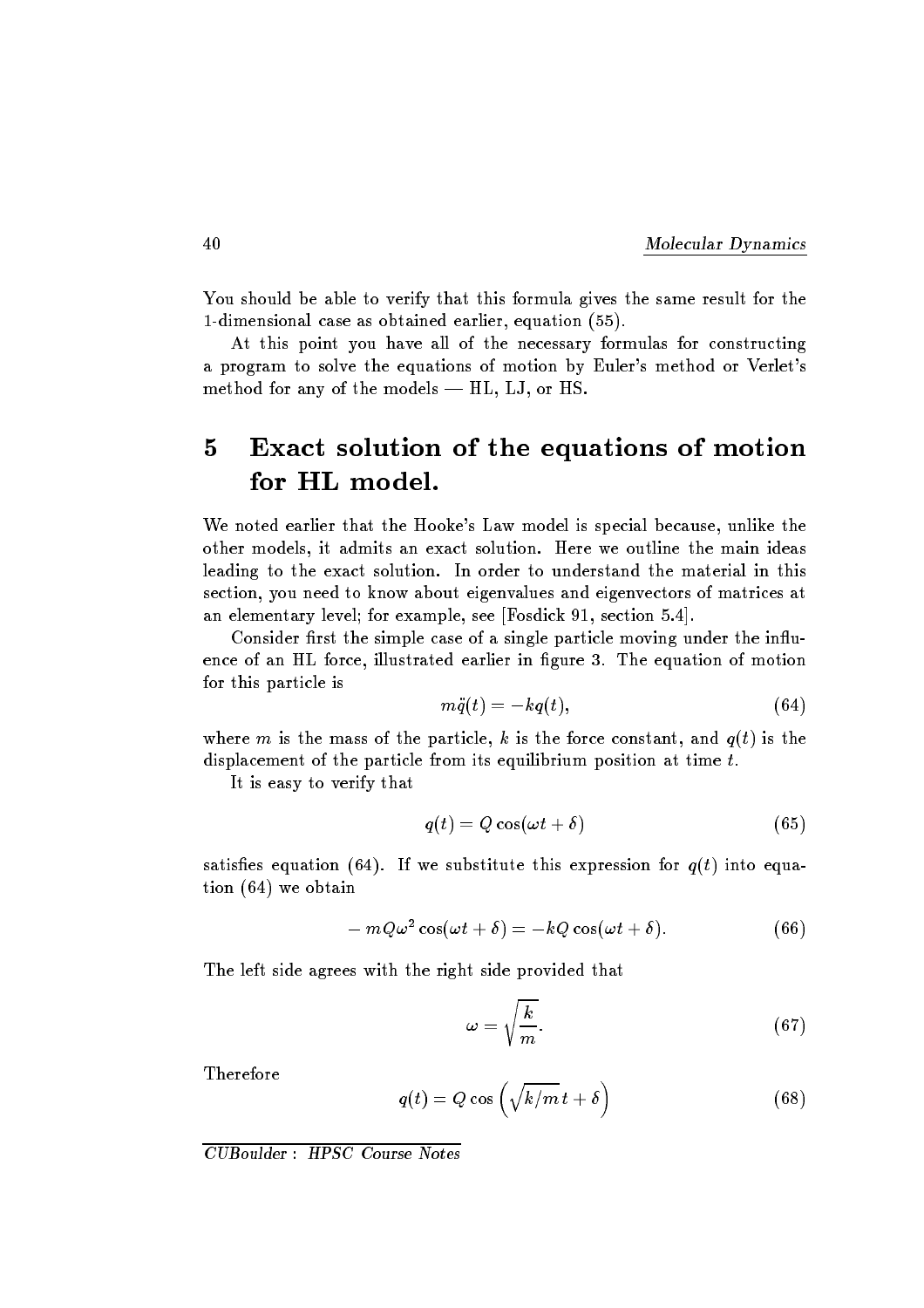is a solution.

What about the parameters Q and  $\delta$  appearing in this solution? We show here that they are determined by the initial conditions for the motion. Notice that when  $t = 0$  we have

$$
q(0) = Q \cos(\delta), \quad \dot{q}(0) = -\omega Q \sin(\delta). \tag{69}
$$

Therefore, if we impose the initial conditions

$$
q(0) = 1, \quad \dot{q}(0) = 0,\tag{70}
$$

we easily find that

$$
Q = 1, \quad \delta = 0. \tag{71}
$$

Thus for the initial conditions given in equation (70) the solution to the equations of motion is

$$
q(t) = \cos\left(\sqrt{k/m}\,t\right) \tag{72}
$$

Thus the solution is a periodic function of time, with frequency  $(2\pi)^{-1}\sqrt{k/m}$ .

Now we turn to the more complicated case of a chain of four particles considered earlier and illustrated in figure 5. Following the one particle example above, we first "guess" a solution and then show that this guess satisfies the equations of motion provided certain parameters related to the frequency of the motion are satisfied. We will find that there are three distinct solutions, known as "modes". These modes correspond to the general solution, equation (68), for the one-particle case. The initial conditions determine a linear combination of the modes that is the particular solution, corresponding to equation (72).

The equations of motion for four particles in the HL model were given in equation (27). It is convenient to express them in matrix form:

$$
m\ddot{q} = -kMq \tag{73}
$$

where  $q$  is a vector and  $M$  is a matrix:

$$
q = \begin{bmatrix} q_1 \\ q_2 \\ q_3 \\ q_4 \end{bmatrix}, \quad M = \begin{bmatrix} 1 & -1 & 0 & 0 \\ -1 & 2 & -1 & 0 \\ 0 & -1 & 2 & -1 \\ 0 & 0 & -1 & 1 \end{bmatrix}.
$$
 (74)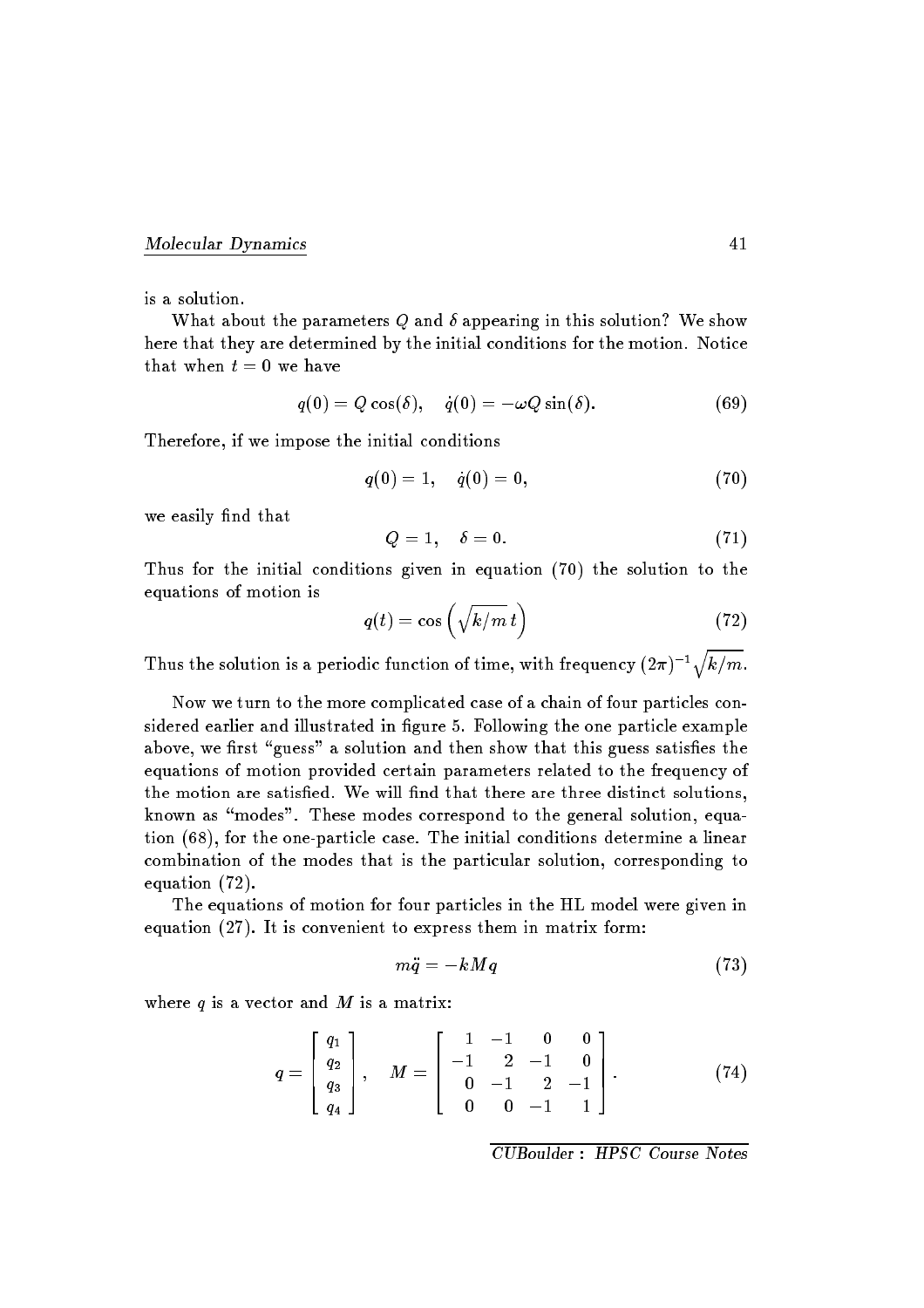Of course  $q$  is a function of time but for simplicity we often write  $q$  rather than  $q(t)$ .

We proceed by analogy with the one-particle case just considered, guessing that the solution to these four equations has the form:

$$
q = Q\cos(\omega t + \delta), \quad Q = \begin{bmatrix} Q_1 \\ Q_2 \\ Q_3 \\ Q_4 \end{bmatrix}.
$$
 (75)

This looks like the solution for the one particle case except  $q$  and  $Q$  are now vectors,  $q_i$  representing the displacement of the  $i^{th}$  particle from its equilibrium position:

$$
q_i = Q_i \cos(\omega t + \delta). \tag{76}
$$

We can verify that this guess is indeed a solution by the same process as before, that is by substituting it into the equations of motion, equation (73). Substitution and a little algebraic manipulation produces the result

$$
MQ = \frac{m\omega^2}{k}Q.\tag{77}
$$

You may recognize this as the usual form of a matrix eigenvalue equation where Q is an eigenvector and  $m\omega^2/k$  is an eigenvalue of the matrix M; see [Fosdick 91, equation 14]. Thus our guessed solution satises the equations of motion provided that  $m\omega^2/k$  and Q are an eigenvalue-eigenvector pair of the matrix M.

Since M is a  $4 \times 4$  matrix it has four eigenvalues; these are

$$
\lambda_0 = 0, \ \lambda_1 = 2 - \sqrt{2}, \ \lambda_2 = 2, \ \lambda_3 = 2 + \sqrt{2} \tag{78}
$$

and the corresponding eigenvectors are

$$
\psi_0 = \begin{bmatrix} 1 \\ 1 \\ 1 \\ 1 \end{bmatrix}, \ \psi_1 = \begin{bmatrix} 1 \\ -\sqrt{2} + 1 \\ -1 \end{bmatrix}, \ \psi_2 = \begin{bmatrix} 1 \\ -1 \\ -1 \\ 1 \end{bmatrix}, \ \psi_3 = \begin{bmatrix} \sqrt{2} - 1 \\ -1 \\ -1 \end{bmatrix}. \ (79)
$$

An explanation of where these results came from would take us too far afield, but you can easily verify them using equation (77), or you could use MAT-LAB to compute the eigenvalues and eigenvectors numerically. Remember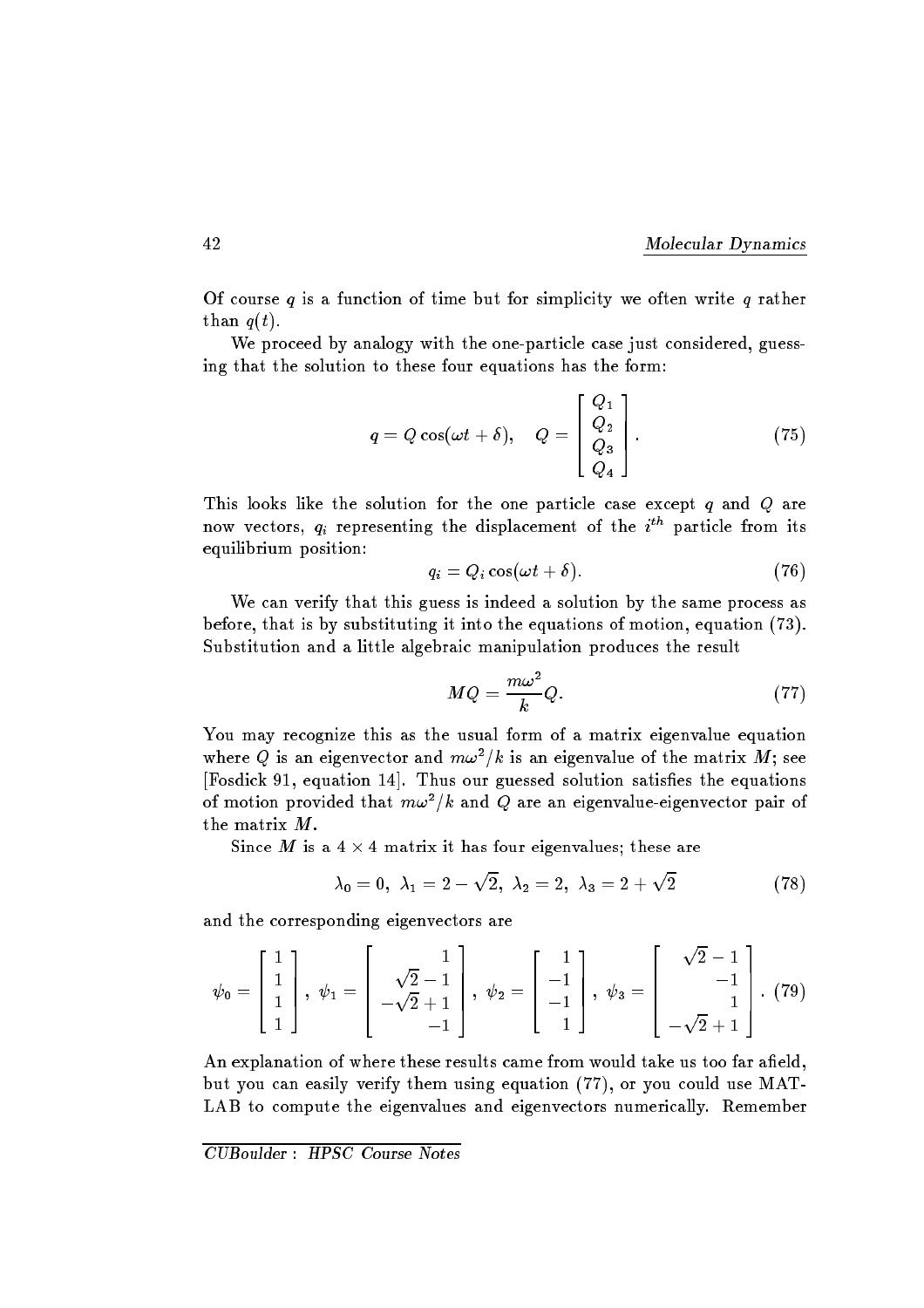that an eigenvector can be normalized in various ways. Here we normalized them so that  $\|\psi\|_{\infty} = 1$ ; on the other hand MATLAB normalizes them so that  $\|\psi\|_2 = 1$ .

Each eigenvalue-eigenvector pair represents a particular motion of the four-particle system called a \mode". Consider the mode represented by  $\lambda_3, \psi_3$ . The motion for this mode is given by

$$
q = \begin{bmatrix} \sqrt{2} - 1 \\ -1 \\ +1 \\ -\sqrt{2} + 1 \end{bmatrix} \cos \left( \sqrt{(2 + \sqrt{2})k/m} t + \delta \right).
$$
 (80)

Notice that each particle oscillates with a frequency

$$
\frac{1}{2\pi}\sqrt{(2+\sqrt{2})k/m}.
$$

Thus the frequency of the oscillation is proportional to the square root of the eigenvalue of the mode, and the relative amplitudes of the motion are determined by the eigenvector of the mode. figure 25 illustrates this mode. Since it has the largest eigenvalue, and therefore the highest frequency, we call it the "high-frequency mode".

The mode associated with  $\lambda_1$  is called the "low frequency mode" since  $\lambda_1$ is the smallest eigenvalue excepting zero (see below). The motion associated with this mode is illustrated in figure 26.

The eigenvalue  $\lambda_0 = 0$  represents the state of no relative motion; i.e. no motion of the particles relative to each other. Notice that zero for the eigenvalue implies  $\omega = 0$ , which implies that the solution is independent of time. This situation would occur if we started all the particles in their equilibrium positions with no initial velocity: they would remain motionless. Here we are concerned only with states of relative motion; so we focus on the modes represented by the nonzero eigenvalues.

The importance of the modes comes from the fact that any motion of the four-particle system can be expressed as a linear combination of the modes. We illustrate this for a particular case. Consider the motion determined by initial conditions

$$
q(0) = \begin{bmatrix} 1 \\ 0 \\ 0 \\ -1 \end{bmatrix}, \quad \dot{q}(0) = 0. \tag{81}
$$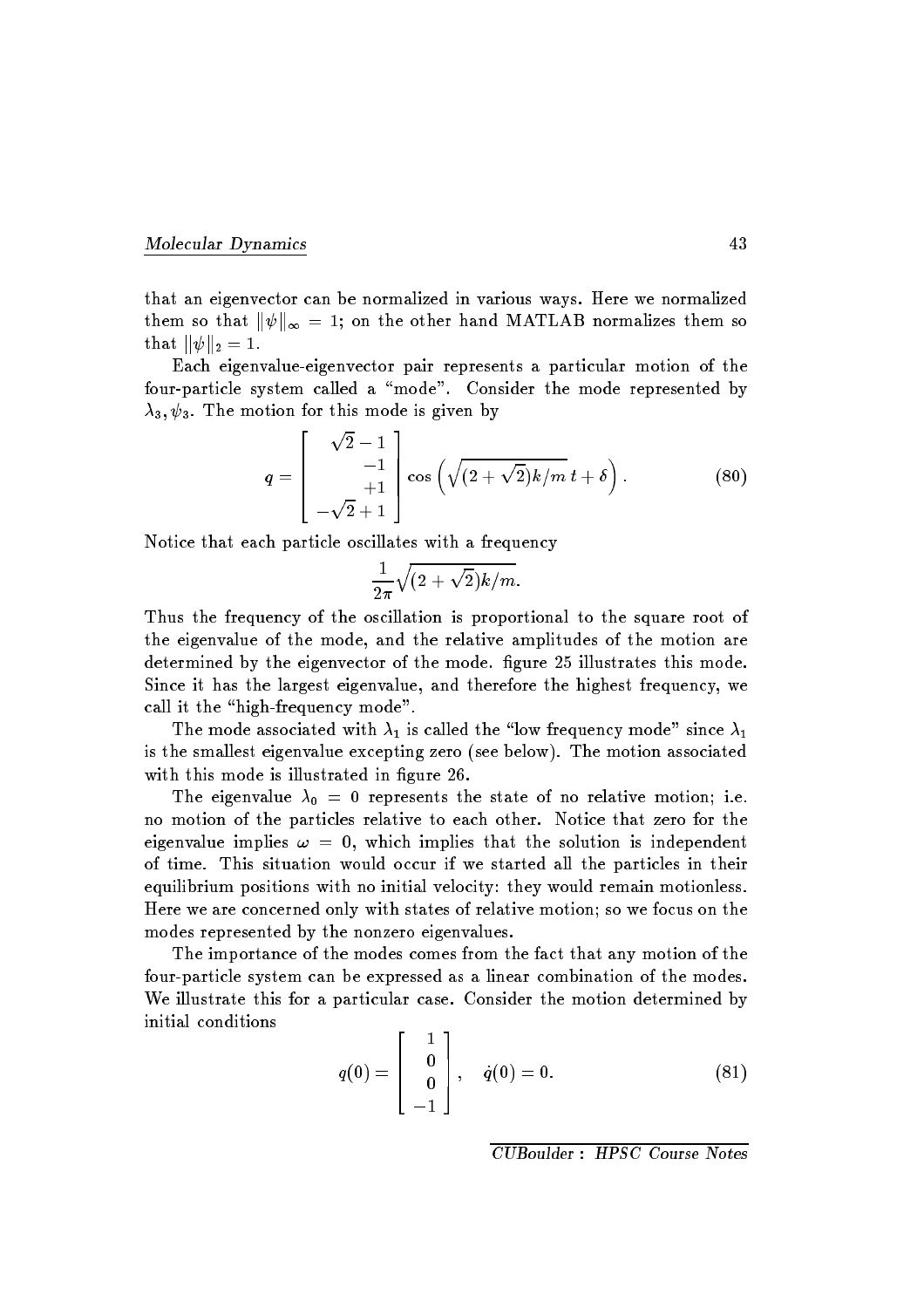

Figure 25: Illustration of the high-frequency mode of a four-particle system with  $k/m = 1$ ,  $\delta = 0$ . Equilibrium positions of the four particles are assumed to be 0, 4, 8, 12.



Figure 26: Illustration of the low-frequency mode of a four-particle system with  $k/m = 1$ ,  $\delta = 0$ . Equilibrium positions of the four particles are assumed to be 0, 4, 8, 12.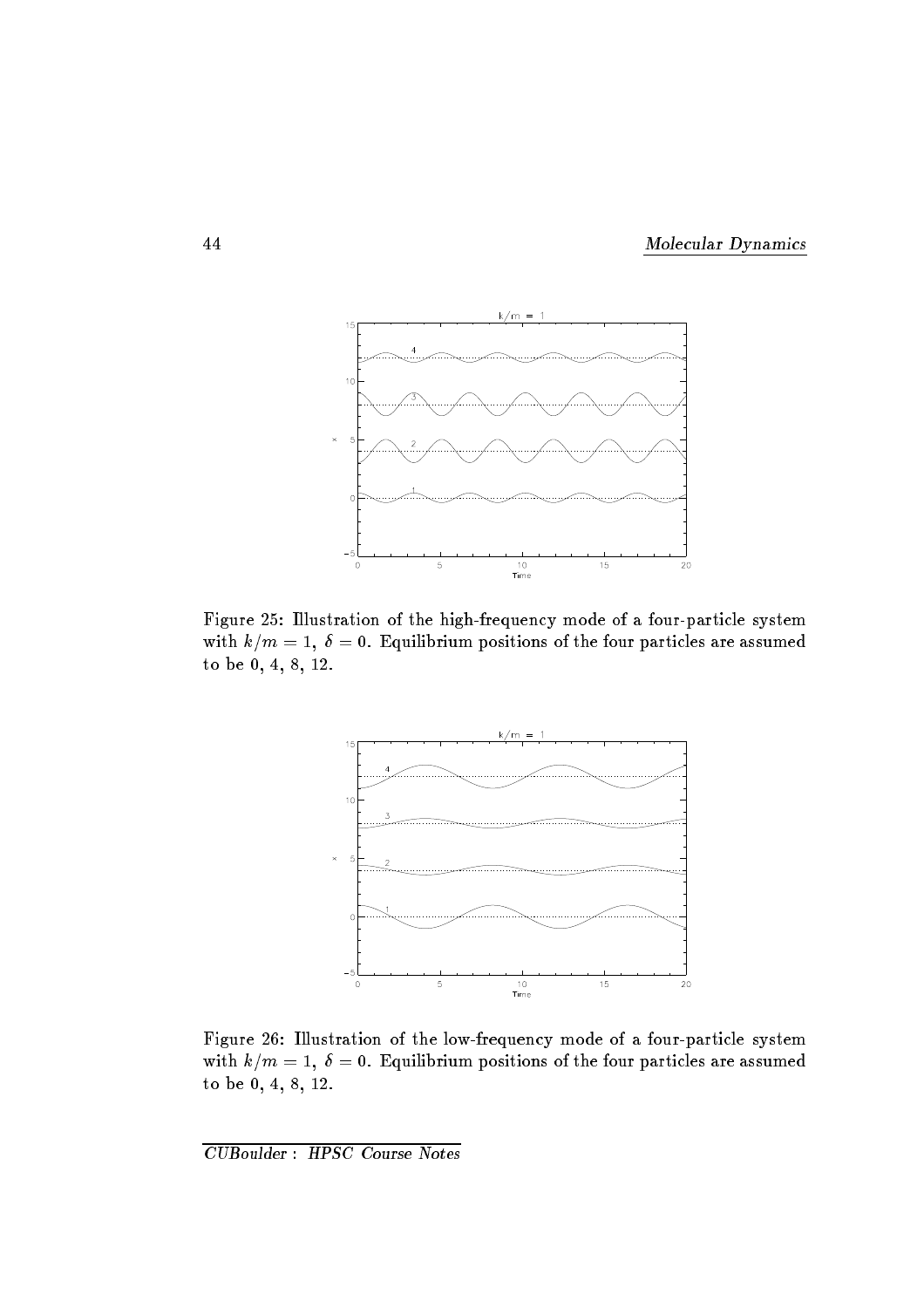We express the general solution as a linear combination of the modes:

$$
q(t) = \sum_{i=1}^{3} c_i \psi_i \cos \left( \sqrt{(k/m)\lambda_i} \ t + \delta_i \right), \tag{82}
$$

where  $c_1, c_2, c_3$  are arbitrary constants. We must determine  $c_1, c_2, c_3$  and  $\delta_1, \delta_2, \delta_3$  so that  $q(t)$  defined by equation (82) satisfies the initial conditions specified in equation  $(81)$ .

To satisfy the condition on  $q(0)$ , set t equal to zero on the right side of equation (82) and substitute the result for  $q(0)$  into the initial condition equation. This gives:

$$
\sum_{i=1}^{3} c_i \cos(\delta_i) \psi_i = \begin{bmatrix} 1 \\ 0 \\ 0 \\ -1 \end{bmatrix}
$$
 (83)

Next differentiate both sides of equation  $(82)$  with respect to t to obtain the following expression for  $\dot{q}(t)$ 

$$
\dot{q}(t) = -\sum_{i=1}^{i=3} c_i \psi_i \sqrt{k/m\lambda_i} \sin\left(\sqrt{(k/m)\lambda_i} t + \delta_i\right).
$$
 (84)

<u>2020 - 2020 - 2020 - 2020 - 2020 - 2020 - 2020 - 2020 - 2020 - 2020 - 2020 - 2020 - 2020 - 2020 - 2020 - 20</u>

Then set  $t$  equal to zero in this equation and substitute the result into the initial condition equation for  $\dot{q}(0)$ , giving the result

$$
\sum_{i=1}^{3} c_i \sqrt{\frac{k}{m} \lambda_i} \sin(\delta_i) \psi_i = \begin{bmatrix} 0 \\ 0 \\ 0 \\ 0 \end{bmatrix} . \tag{85}
$$

The four equations in equation (83) together with the four equations in equation (85) give us a system of eight linear equations in six unknowns  $d_1, d_2,$  $\ldots$ ,  $d_6$  where

$$
d_i = c_i \cos(\delta_i), \quad d_{i+3} = c_i \sin(\delta_i) \quad (i = 1, 2, 3). \tag{86}
$$

It might seem that we cannot solve these equations because the number of equations exceeds, by 2, the number of unknowns. However two of the equations are redundant. Note that the sum of the components of each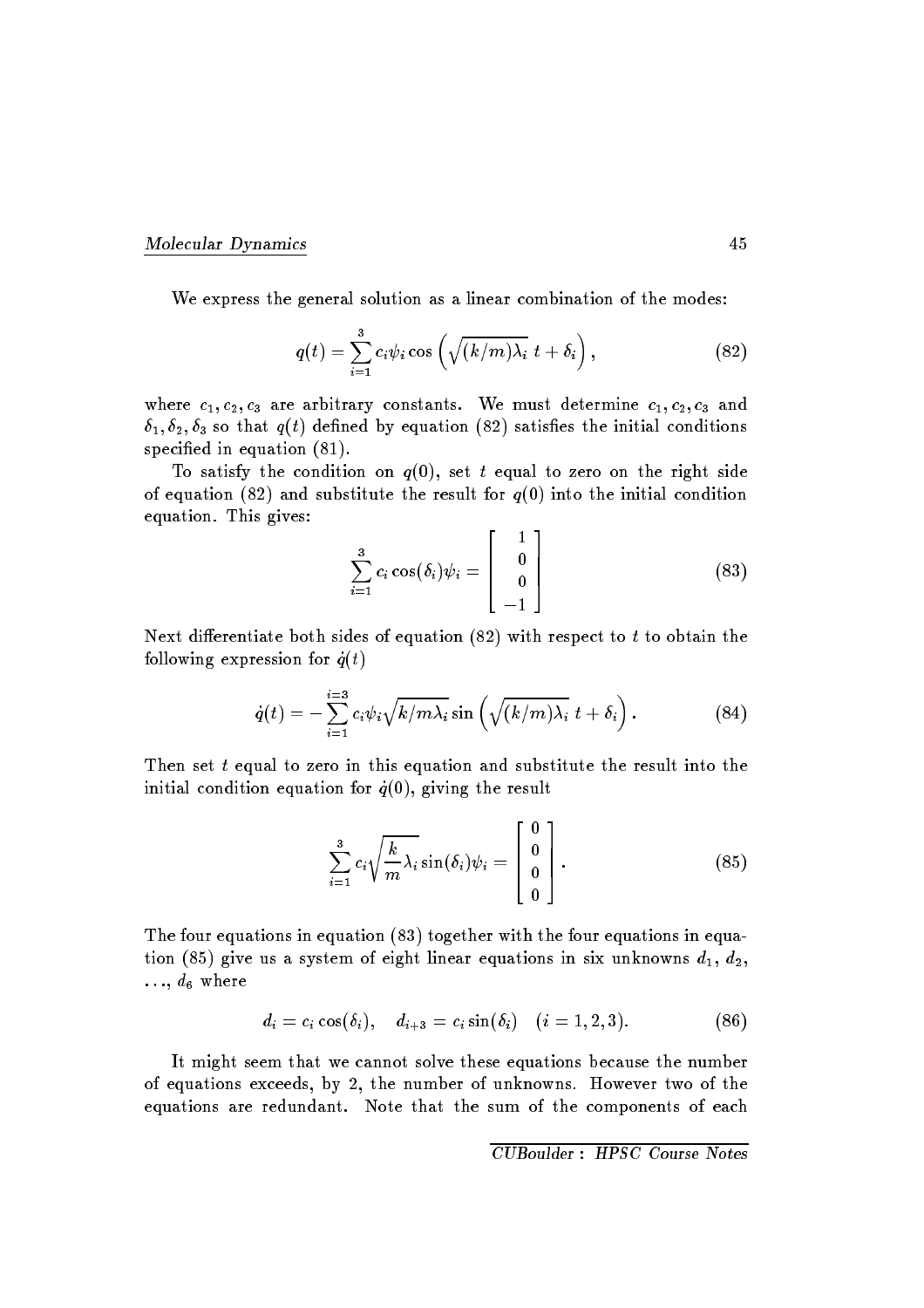eigenvector is zero, and that the same is true for the sum of the components of  $q(0)$  and  $\dot{q}(0)$ . Therefore there are at most six independent equations, not eight. These equations can be solved, for example with MATLAB, to obtain the result

$$
d_1 = -8.535533906e - 01, d_2 = 0, d_3 = -3.535533906e - 01, d_4 = d_5 = d_6 = 0.
$$
 (87)

From this is follows that

$$
c_1 = -8.535533906e - 01, c_2 = 0, c_3 = -3.535533906e - 01, \n\delta_1 = \delta_2 = \delta_3 = 0.
$$
\n(88)

To confirm your understanding of this you might verify that these coefficients and phase angles produce a solution to the equations of motion that satises the initial conditions.

Similarly it is possible to obtain a solution to the equations of motion for any valid set of initial conditions (i.e. the sums of the components of  $q(0)$ and of  $\dot{q}(0)$  are both zero.)

The procedure for solving the problem with a chain of  $n$  atoms is the same; the matrix  $M$  has order  $n$  and has the form

$$
M = \begin{bmatrix} 1 & -1 & 0 & 0 & \dots & 0 \\ -1 & 2 & -1 & 0 & \dots & 0 \\ 0 & -1 & 2 & -1 & \dots & 0 \\ \vdots & & & & & \vdots \\ 0 & 0 & \dots & -1 & 2 & -1 \\ 0 & 0 & \dots & & -1 & 1 \end{bmatrix}
$$
(89)

The eigenvalues of M are given by

$$
\lambda_p = 2\left(1 - \cos(\frac{p\pi}{n})\right) \tag{90}
$$

and the eigenvectors are given by

$$
\psi_j^{(p)} = A \cos\left(\frac{p\pi}{n}(j-\frac{1}{2})\right) \tag{91}
$$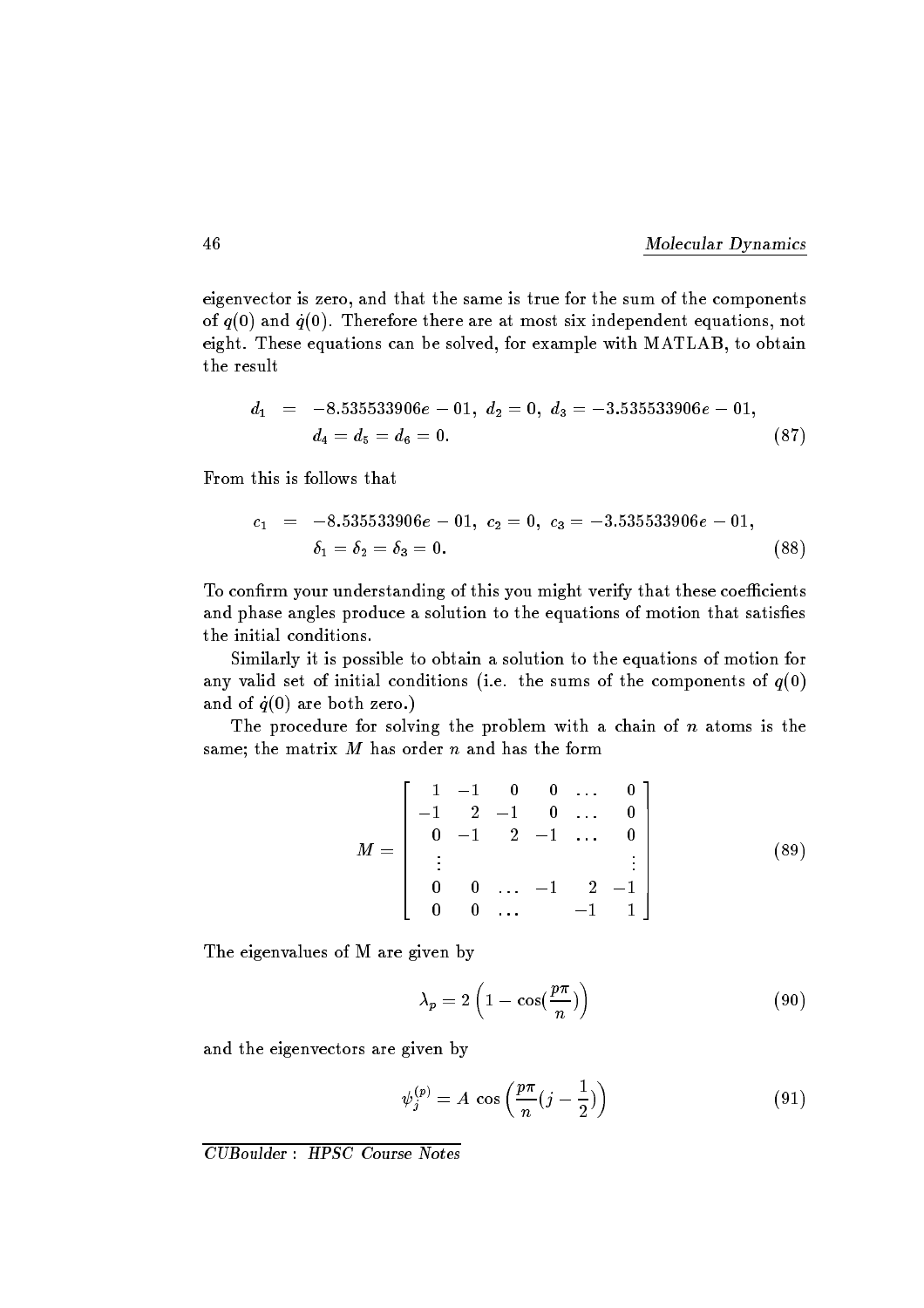where  $\psi_i^{(p)}$  $j^{(p)}$  is the j<sup>th</sup> component of the  $p^{th}$  eigenvector. The index p takes values  $0, 1, \ldots, n-1$ ; and the index j takes values  $1, 2, \ldots, n$ . The coefficient A, the normalization factor, is arbitrary. In the 4-particle example we chose it so that the element of maximum magnitude in  $\psi^{(p)}$  has magnitude 1; i.e.,

$$
\|\psi^{(p)}\|_{\infty} = 1.\tag{92}
$$

It is worth noting that for every n there is one eigenvalue equal to zero. The trivial mode corresponding to this eigenvalue would be ignored, just as we did in the case for the 4-particle chain.

In order to check your understanding of the above discussion you might try to solve the following problems.

1. What is the high frequency mode for a 5-particle system?

2. What is the upper bound on the frequency for any one-dimensional chain, assuming  $k/m = 1$ ?

3. What is the exact solution of the equations of motion for a 5-particle system with the following initial conditions?

$$
q(0) = \begin{bmatrix} 1.0 \\ 0.5 \\ -0.5 \\ -0.5 \\ -0.5 \end{bmatrix}, \quad \dot{q}(0) = 0.
$$
 (93)

Assume  $k/m = 1$ .

4. What is the exact solution of the equations of motion for a 5-particle system with the following initial conditions?

$$
q(0) = 0, \quad \dot{q}(0) = \begin{bmatrix} 1 \\ 0 \\ 0 \\ 0 \\ -1 \end{bmatrix}.
$$
 (94)

Assume  $k/m = 1$ .

5. Assume a two-dimensional HL model with 8 particles in each dimension. What is the matrix form of the equations of motion?

6. Assume a three-dimensional HL model with 8 particles in each dimension. What is the matrix form of the equations of motion?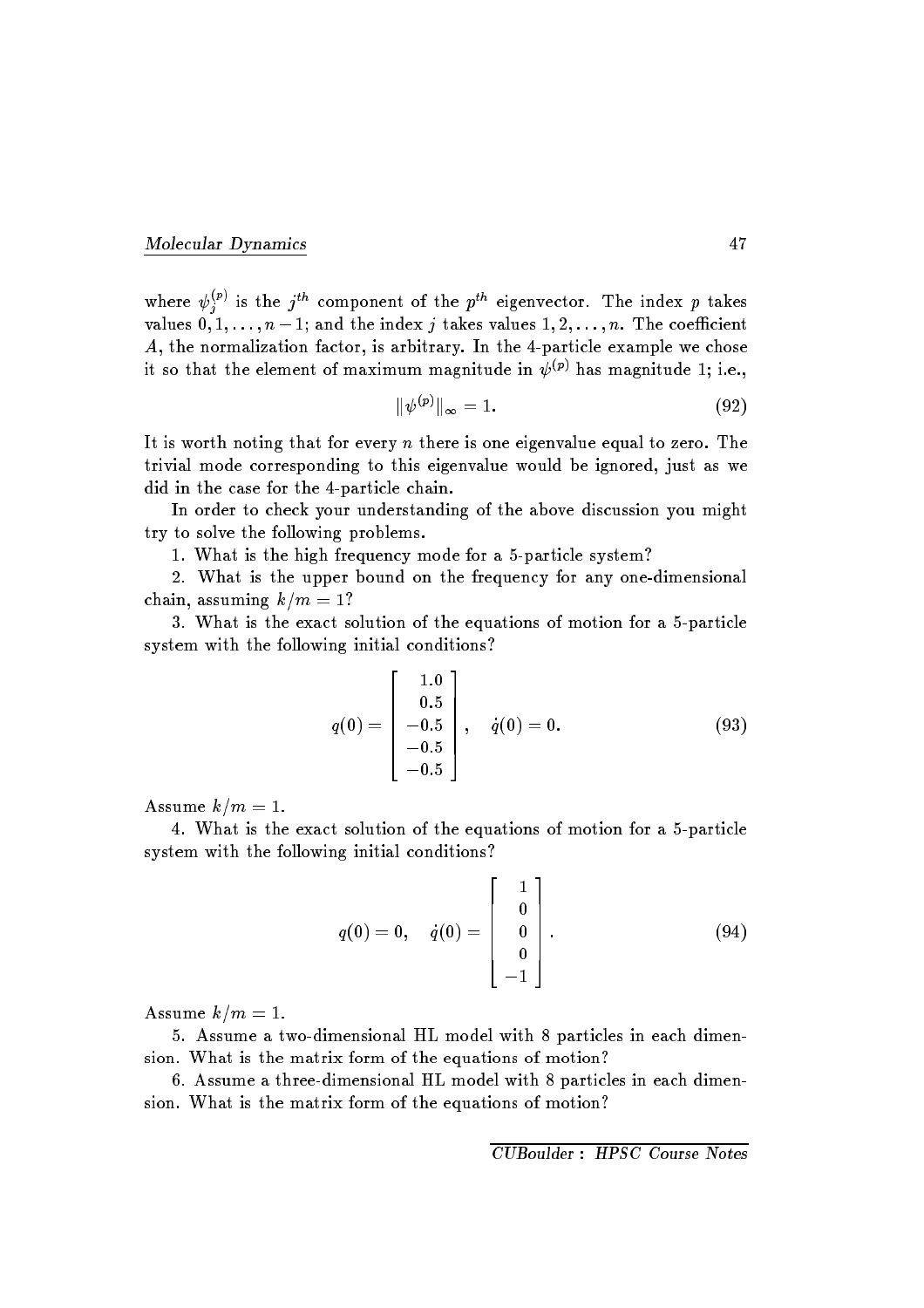#### **References** References

- [Alder & Wainright 59] ALDER, B. J. AND T. E. WAINRIGHT. [1959]. Studies in molecular dynamics i: General method. J. Chem. Phys.,  $31:459-$ 466.
- [Alder & Wainright 60] ALDER, B. J. AND T. E. WAINRIGHT. [Nov 1960]. Studies in molecular dynamics ii: Behavior of a small number of elastic spheres. J. Chem. Phys.,  $33(5):1439-1451$ .
- [Bailey 91] BAILEY, DAVID H. [October 1991]. Mpfun: A portable high precision performance multiprecision package. RNR Technical Report RNR-90-022, NASA Ames Research Center, NASA Ames Research Center.
- [Burden & Faires 85] BURDEN, RICHARD L. AND J. DOUGLAS FAIRES. [1985]. Numerical Analysis. Prindle, Weber & Schmidt, third edition. ISBN 0-87150-857-5.
- [Conte & de Boor 80] CONTE, S. D. AND CARL de BOOR. [1980]. Elementary Numerical Analysis: An Algorithmic Approach. McGraw-HIll, third edition. ISBN 0-07-012447-7.
- [Dagum 88] DAGUM, LEONARDO. [1988]. Implementation of a hypersonic rarefied flow particle simulation on the connection machine. RI-ACS Technical Report 88.46, RIACS, NASA Ames Research Center. Also published as conference paper in 1989.
- [Fosdick 91] FOSDICK, LLOYD D. [1991]. A review of selected topics from numerical analysis. HPSC Course Notes.
- [Hannon et al. 86] HANNON, L., G. C. LIE, AND E. CLIMENTI. [1986]. Molecular dynamics simulation of flow past a plate. J. Sci. Computing,  $1(2):145{-}150.$
- [Henrici 62] HENRICI, PETER. [1962]. Discrete Variable Methods in Ordinary Differential Equations. Wiley.